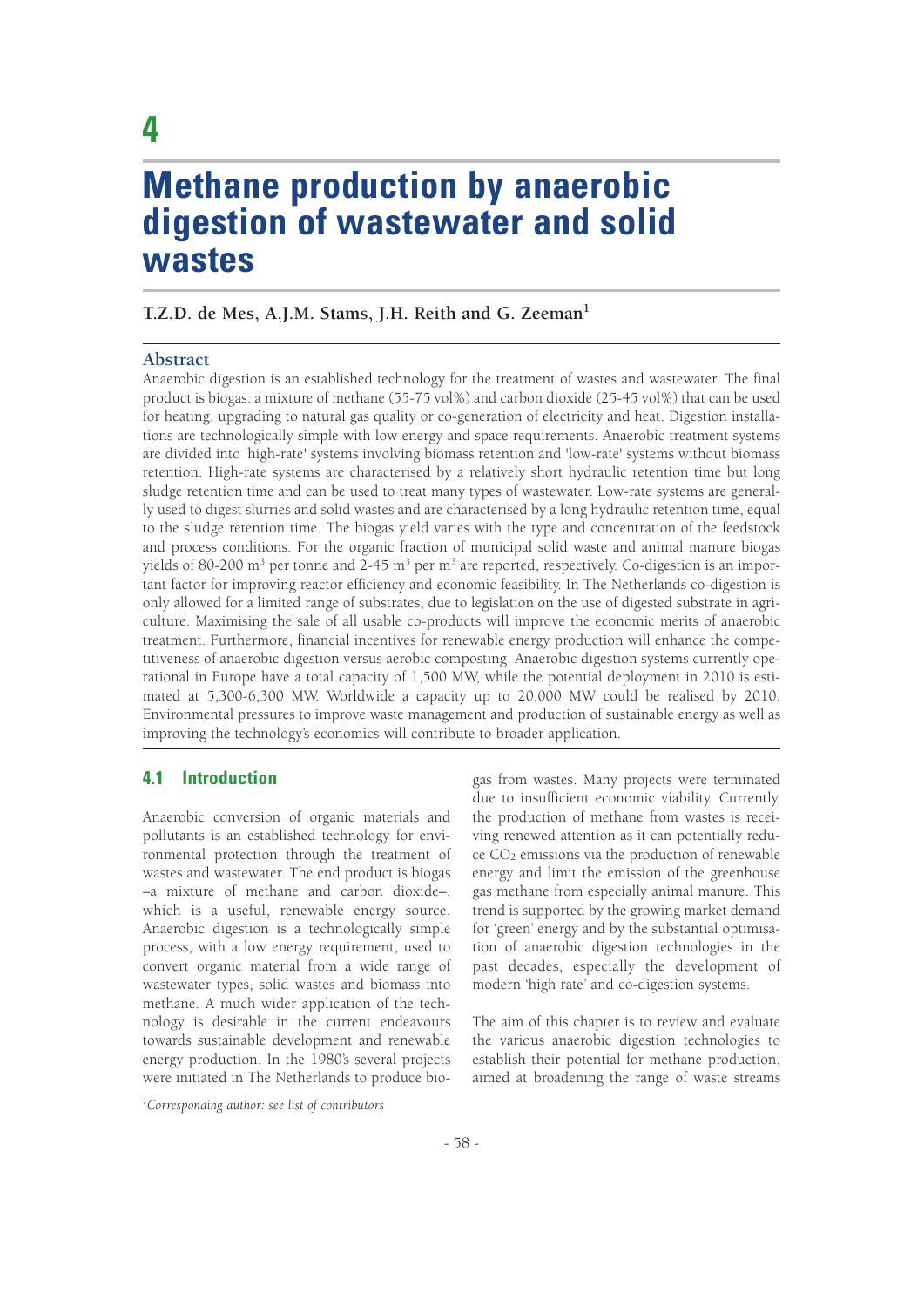used for biogas production. The principles of anaerobic digestion are outlined in Section 4.2. In Section 4.3 anaerobic digestion technologies and their application for specific waste streams are discussed. An overview of solid wastes and wastewater streams available for anaerobic digestion in The Netherlands is presented in Section 4.4. In Section 4.5 the utilisation of biogas as a renewable energy source is highlighted, including the current and potential share of bio-methane in The Netherlands. The economics of anaerobic digestion are discussed in Section 4.6. The status of international developments is presented in Section 4.7. Conclusions and perspectives for further development are presented in Section 4.8.

## **4.2 Basic principles of anaerobic digestion**

## **4.2.1 Principle of the process**

Anaerobic microbiological decomposition is a process in which micro-organisms derive energy and grow by metabolising organic material in an oxygen-free environment resulting in the production of methane  $(CH<sub>4</sub>)$ . The anaerobic digestion process can be subdivided into the following four phases, each requiring its own characteristic group of micro-organisms:

- Hydrolysis: conversion of non-soluble biopolymers to soluble organic compounds
- Acidogenesis: conversion of soluble organic compounds to volatile fatty acids (VFA) and  $CO<sub>2</sub>$
- Acetogenesis: conversion of volatile fatty acids to acetate and  $H_2$
- Methanogenesis: conversion of acetate and  $CO<sub>2</sub>$  plus H<sub>2</sub> to methane gas

A simplified schematic representation of anaerobic degradation of organic matter is given as Figure 1. The acidogenic bacteria excrete enzymes for hydrolysis and convert soluble organics to volatile fatty acids and alcohols. Volatile fatty acids and alcohols are then converted by acetogenic bacteria into acetic acid or hydrogen and carbon dioxide. Methanogenic bacteria then use acetic acid or hydrogen and carbon dioxide to produce methane.

For stable digestion to proceed it is vital that various biological conversions remain sufficiently coupled during the process, to prevent the accumulation of intermediate compounds. For example, an accumulation of volatile fatty acids will result in a decrease of pH under which conditions methanogenesis cannot occur anymore, which



*Figure 1. Simplified schematic representation of the anaerobic degradation process [1].*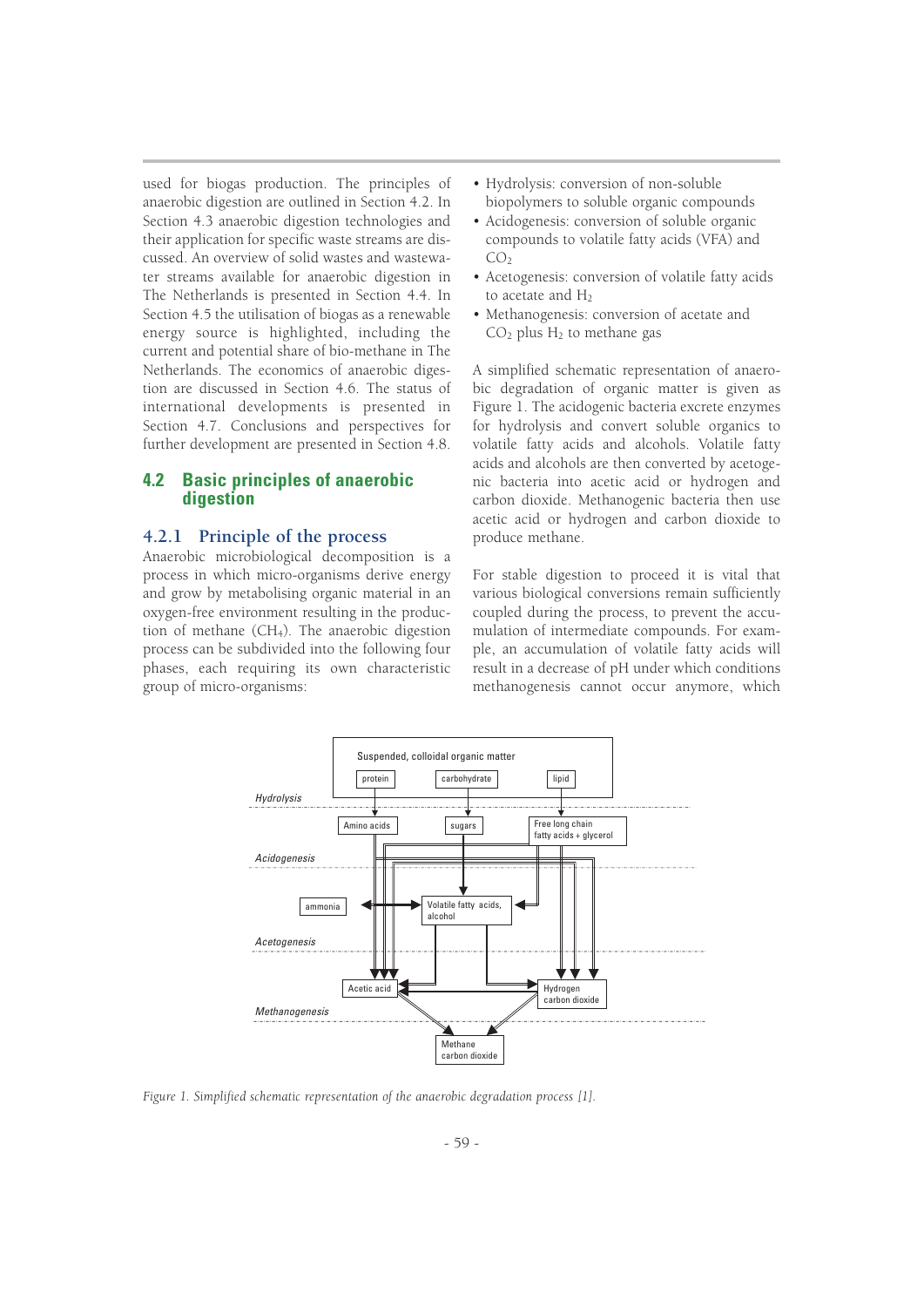results in a further decrease of pH. If hydrogen pressure becomes too high, further reduced volatile fatty acids are formed, which again results in a decrease of pH.

## **4.2.2 Environmental factors affecting anaerobic digestion**

As anaerobic digestion is a biological process, it is strongly influenced by environmental factors. Temperature, pH and alkalinity and toxicity are primary control factors.

Controlled digestion is divided in psychrophilic (10-20 ºC), mesophilic (20-40 ºC), or thermophilic (50-60 ºC) digestion. As bacterial growth and conversion processes are slower under low temperature conditions, psychrophilic digestion requires a long retention time, resulting in large reactor volumes. Mesophilic digestion requires less reactor volume. Thermophilic digestion is especially suited when the waste(water) is discharged at a high temperature or when pathogen removal is an important issue. During thermophilic treatment high loading rates can be applied. Anaerobic digestion can occur at temperatures as low as 0°C, but the rate of methane production increases with increasing temperature until a relative maximum is reached at 35 to 37° C [2]. At this temperature range mesophilic organisms are involved. The relation between energy requirement and biogas yield will further determine the choice of temperature. At higher temperatures, thermophilic bacteria replace mesophilic bacteria and a maximum methanogenic activity occurs at about 55°C or higher.

The first steps of anaerobic digestion can occur at a wide range of pH values, while methanogenesis only proceeds when the pH is neutral [2]. For pH values outside the range 6.5 - 7.5, the rate of methane production is lower. A sufficient amount of hydrogen carbonate (frequently denoted as bicarbonate alkalinity) in the solution is important to maintain the optimal pH range required for methanogenesis.

Several compounds exhibit a toxic effect at excessive concentrations such as VFA's, ammonia, cations such as Na<sup>+</sup>, K<sup>+</sup> and Ca<sup>++</sup>, heavy metals,

sulphide and xenobiotics, which adversely affect methanogenesis.

## **4.2.3 Methane production potential**

The Chemical Oxygen Demand (COD) is used to quantify the amount of organic matter in waste streams and predict the potential for biogas production. The oxygen equivalent of organic matter that can be oxidised, is measured using a strong chemical oxidising agent in an acidic medium. During anaerobic digestion the biodegradable

COD present in organic material is preserved in the end products, namely methane and the newly formed bacterial mass.

In case an organic compound  $(C_nH_aO_bN_d)$  is completely biodegradable and would be completely converted by the anaerobic organism (sludge yield is assumed to be zero) into  $CH_4$ ,  $CO_2$  and  $NH_3$ , the theoretical amount of the gases produced can be calculated according to the Buswell equation (1):

 $C_nH_aO_bN_d + (n-a/4 - b/2 + 3d/4)H_2O \rightarrow$  $(n/2 + a/8 - b/4 - 3d/8)$  CH<sub>4</sub> +  $(n/2-a/8+b/4+3d/8) CO<sub>2</sub> + dNH<sub>3</sub>$  (equation 1)

The quantity of  $CO<sub>2</sub>$  present in the biogas generally is significantly lower than follows from the Buswell equation. This is because of a relatively high solubility of  $CO<sub>2</sub>$  in water and part of the CO2 may become chemically bound in the water phase.

Another widely used parameter of organic pollution is the Biological Oxygen Demand (BOD). This method involves the measurement of dissolved oxygen used by aerobic microorganisms in biochemical oxidation of organic matter during 5 days at 20 °C.

A very useful parameter to evaluate substrates for anaerobic digestion is the anaerobic biodegradability and hydrolysis constant [3]. The total anaerobic biodegradability is measured by the total amount of methane produced during a retention time of at least 50 days.

The gas yield depends on factors such as digestibility of the organic matter, digestion kinetics, the retention time in the digester and the digestion temperature. By controlling conditions such as temperature, humidity, microbial activity and waste properties, the process can be optimised.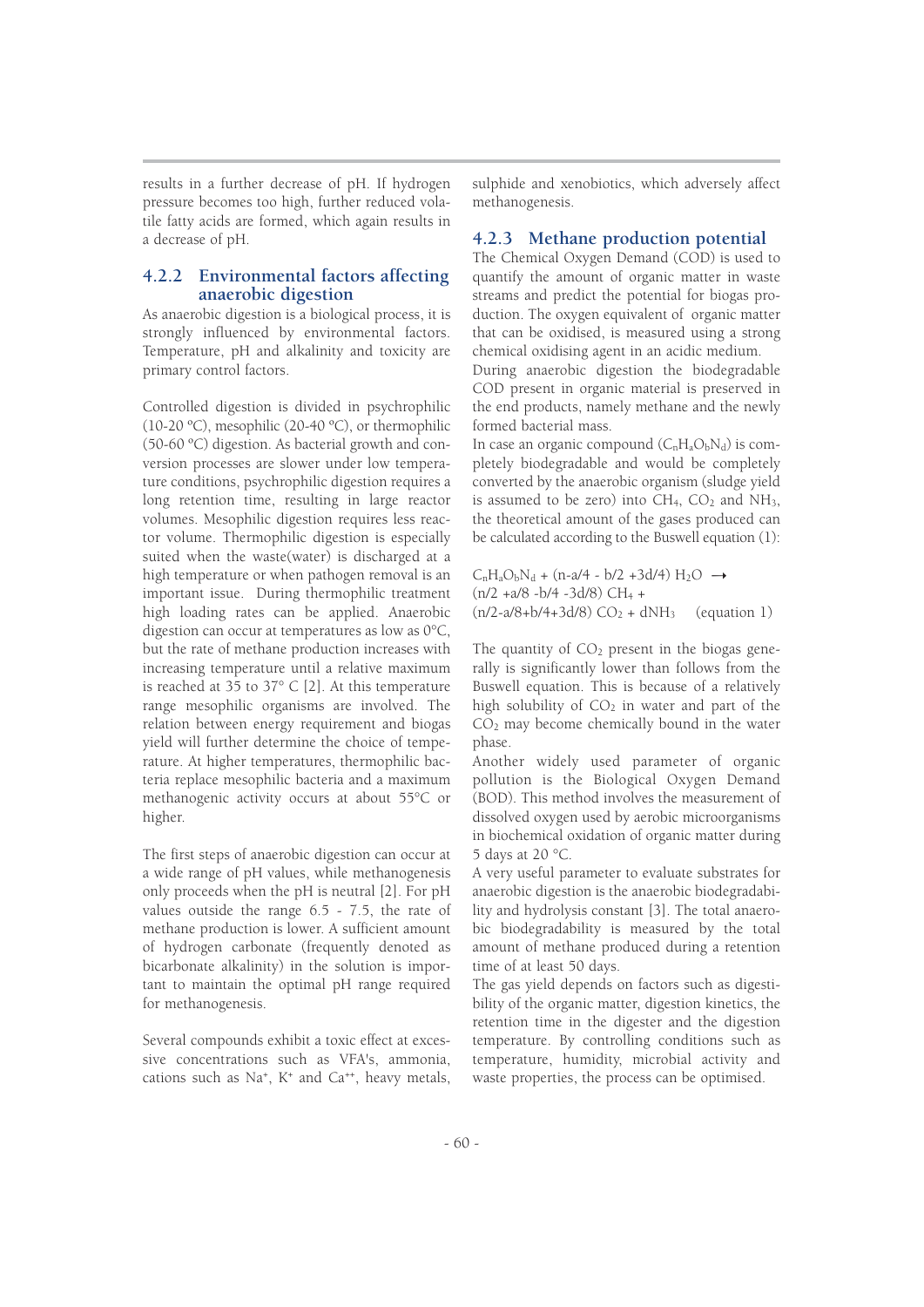## **4.2.4 Requirements for anaerobic digestion**

Unlike aerobic wastewater treatment systems, the loading rate of anaerobic reactors is not limited by the supply of a reagent, but by the processing capacity of the microorganisms. Therefore, it is important that a sufficiently large bacterial mass is retained in the reactor. For low rate systems the latter is achieved by applying a sufficiently long retention time. For high rate systems the retention of biomass is increased in comparison with the retention of the liquid. The following conditions are essential for high rate anaerobic reactors [2]:

- A high concentration of anaerobic bacterial sludge must be retained under high organic (>10 kg/m<sup>3</sup> /day) and high hydraulic (>10 m<sup>3</sup>/m<sup>3</sup>/day) loading conditions.
- Maximum contact must occur between the incoming feedstock and the bacterial mass.
- Also minimal transport problems should be experienced with respect to substrate compounds, intermediate and end products.

The base for design of anaerobic digestion systems is the slowest step during digestion, which is usually the conversion of biodegradable nondissolved organic solids into soluble compounds. This process is described as hydrolysis, and is temperature dependent.

Sludge Retention Time (SRT) is an important parameter. When too short, methanogenesis will not occur [4], and the reactor will acidify as a result. An SRT of at least 15 days is necessary to ensure both methanogenesis, sufficient hydrolysis and acidification of lipids at 25 °C [4]. At lower temperature the SRT should be longer, as the growth rate of methanogens and the hydrolysis constant decrease with temperature. To ensure the same effluent standards, the SRT should be increased. In completely mixed systems, the SRT is equal to the HRT, while in systems with inbuilt sludge retention, the SRT is higher than the HRT. For the particular Upflow Anaerobic Sludge Bed (UASB) system, the required reactor volume ensuring a sufficient SRT is calculated according to equation 2. This equation is applied for wastewater with a high concentration of suspended solids, and for systems that are not hydraulically limited [5]:

in which: HRT =  $\left(\frac{\text{COD}_{\text{SSin}}}{x}\right)$  \*R\* (1-H) \* SRT (equation 2)

 $\text{COD}_{\text{SSin}}$  =  $\text{COD}$  of suspended solids in the influent (g/l)

 $X =$  sludge concentration in the reactor (g VSS/l); (1 g VSS=1.4 g COD)

 $R =$  fraction of the COD<sub>SS</sub> removed

 $H =$  fraction of the removed COD<sub>SS</sub>, which is hydrolysed at the imposed SRT

## **4.2.5 Advantages and disadvantages of anaerobic treatment**

Advantages of anaerobic treatment are numerous and can be summarised as follows [1,6]:

- provision of energy source through methane recovery;
- anaerobic treatment processes generally consume little energy. At ambient temperature the energy requirements are in the range 0.05- 0.1 kWh/m<sup>3</sup> (0.18-0.36 MJ/m<sup>3</sup>), depending on the need for pumping and recycling effluent;
- reduction of solids to be handled; excess sludge production on the basis of biodegradable COD in anaerobic treatment is significantly lower compared to aerobic processes;
- facilitation of sludge dewatering;
- raw waste stabilisation;
- relatively odour free end-product;
- almost complete retention of the fertiliser nutrients nitrogen (N), phosphate (P) and potassium (K);
- modern anaerobic treatment processes can handle very high loads, exceeding values of 30 g COD/l/day at ca. 30 °C and up to 50 g COD/l/day at ca. 40 °C for medium strength mainly soluble wastewater;
- anaerobic sludge can be preserved for prolonged periods without any feeding;
- the construction costs are relatively low;
- the space requirements of anaerobic treatment are lower than conventional systems.

During anaerobic treatment biodegradable compounds are effectively removed, leaving a number of reduced compounds in the effluent, as well as ammonium, organic N-compounds, sulphide, organic P-compounds and pathogens. Depending on the further use a complementary treatment step is needed.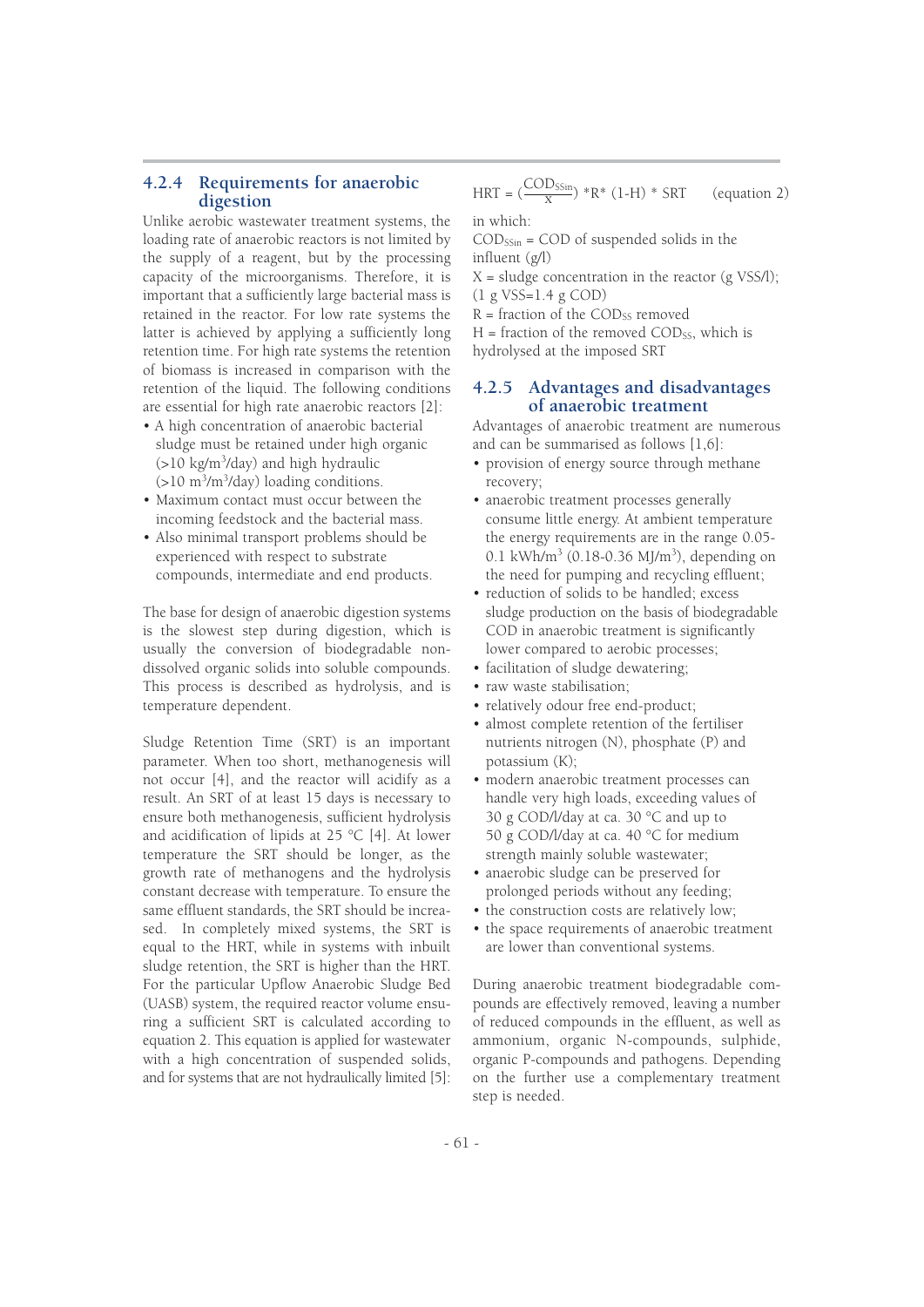The disadvantages of anaerobic treatment are summarised below [1]:

- the high sensitivity of methanogenic bacteria to a large number of chemical compounds. In many cases anaerobic organisms are capable of adapting to these compounds;
- the first start-up of an installation without the presence of proper seed sludge can be timeconsuming due to the low growth yield of anaerobic bacteria;
- when treating waste (water) containing sulphurous compounds, the anaerobic treatment can be accompanied by odour due to the formation of sulphide. An effective solution to this problem is to employ a micro-aerophilic post-treatment step, to convert sulphide to elemental sulphur.

## **4.3 The technology of anaerobic digestion**

Anaerobic treatment is divided in 'low rate' systems, in which long hydraulic retention times are applied, and 'high rate' systems, in which hydraulic retention time is relatively short. Low rate systems are mainly used for waste streams such as slurries and solid waste, which require a long time for sufficient anaerobic degradation. High rate systems are mainly used for wastewater. The retention time of sludge in a low rate system is equal to the hydraulic retention time. In high rate systems however, the sludge retention time should be much higher than the hydraulic retention time. In essence, all high-rate processes have a mechanism either to retain bacterial sludge mass in the reactor or to separate bacterial sludge from the effluent and return it to the reactor. High rate systems are divided in two categories:

- 1) systems with fixed bacterial films on solid surfaces;
- 2) systems with a suspended bacterial mass where retention is achieved through external or internal settling.

Examples of low rate systems are: Batch, Accumulation, Plug flow and Continuously Stirred Tank Reactor (CSTR) systems. Examples of high rate systems are: Contact Process, Anaerobic Filter, Fluidised Bed and Upflow Anaerobic Sludge Bed (UASB) / Expanded Granular Sludge Bed (EGSB) [7].

## **4.3.1 Systems for treatment of solid waste and slurries**

Systems used to digest solid waste are classified according to the percentage of Total Solids (TS) in the waste stream [8]:

- 15-25% low solids anaerobic digestion: wet fermentation;
- >30% high solids anaerobic digestion: dry fermentation.

Figure 2 shows a schematic overview of digestion systems for slurries and solid wastes. Examples of existing plants are also shown, the processes of which are discussed later in detail.

During wet fermentation, slurry is digested; so the techniques for digestion of solid waste during wet fermentation and the digestion of slurries are comparable. Most digesters comprise a single reactor vessel (one phase system), but it is also possible to split microbial digestion into two phases, which can be operated in separate reactor vessels. Many types of reactors have been developed, based on the processes described above for the treatment of different types of wastes. They can be broadly categorised as low-solids, high-solids and multi-stage systems.

Plants used to treat organic solid waste are listed in Appendix I. This highlights the development of the technology and only includes plants processing more than 2,500 tonnes of slurry or solid waste per year. Appendix I includes wet fermentation and dry fermentation principles, both are discussed in the following sections and the techniques most commonly used are explained.

#### 4.3.1.1 Wet fermentation systems

The most common form of low-solids reactor is the Continuously Stirred Tank Reactor (CSTR). Feed is introduced into the reactor, which is stirred continuously to ensure complete mixing of the reactor contents. At the same time an equal quantity of effluent is removed from the reactor. Retention time within the reactor can be varied according to the nature of the feedstock and process temperature applied, which is typically in the range of 2 - 4 weeks. Such systems have a low operating expenditure [8].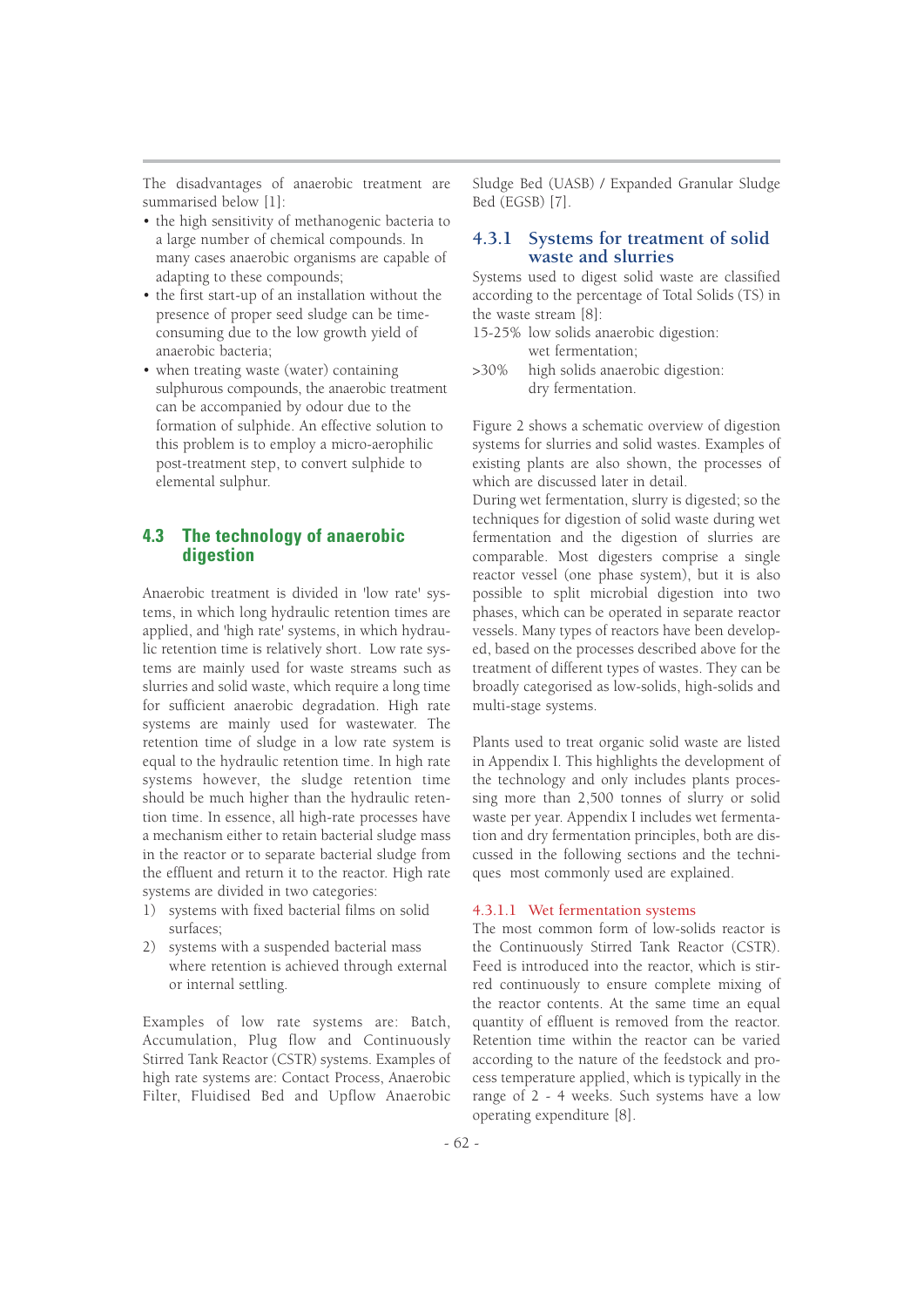

*Figure 2. Schematic overview of digestion systems for slurries and solid waste. Commercial plants are indicated in italics.*

The CSTR is generally used for treatment of slurries with a TS percentage of approximately 2-10%. The influent concentration range applicable for CSTR's is determined by:

- gas yield in relation to the energy requirement for heating;
- possibility of mixing the reactor content.

CSTR systems are applied in practice for treating animal manure, sewage sludge, household waste, agricultural wastes, faeces, urine and kitchen waste or mixtures of these substrates.

Mixing creates a homogeneous substrate, preventing stratification and formation of a surface crust, and ensures solids remain in suspension. Bacteria, substrates and liquid consequently have an equal retention time resulting in SRT is equal to HRT.

Digester volume ranges from around  $100 \text{ m}^3$  to several thousand cubic metres, often with retention times of 10-20 days, resulting in daily capacities of 6  $m<sup>3</sup>$  to 400  $m<sup>3</sup>$  [9]. Examples of CSTR digesters with different mixing and heating systems are shown in Figure 3.

Plug-flow digesters use slurries, e.g. almost undiluted manure and have a total suspended solids concentration of 10-12% TS [11]. The basic digester design is a long trough (Figure 4), often built below ground level with a gas tight but expandable cover. At low TS concentration problems with floating and settling layers can appear [12]. This problem can be solved using vertical mixing inside the pipe. In this particular process, anaerobic



*Figure 3. Schematic diagram of a CSTR system, mechanically stirred (top) and stirred by biogas recirculation (bottom) [10].* 

stages such as hydrolysis and methanogenesis are separated over the length of the pipe. At first, hydrolysis mainly occurs, whereas later in the process methanogenesis takes place at full veloci-



*Figure 4. Schematic diagram of a plug flow digester.*

ty. Using this system, the SRT is equal to the HRT. These systems are frequently used to treat slurries with a high fraction of suspended solids, as the hydrolysis of particulate matter is rate-limiting [3] hence only low loading rates can be applied.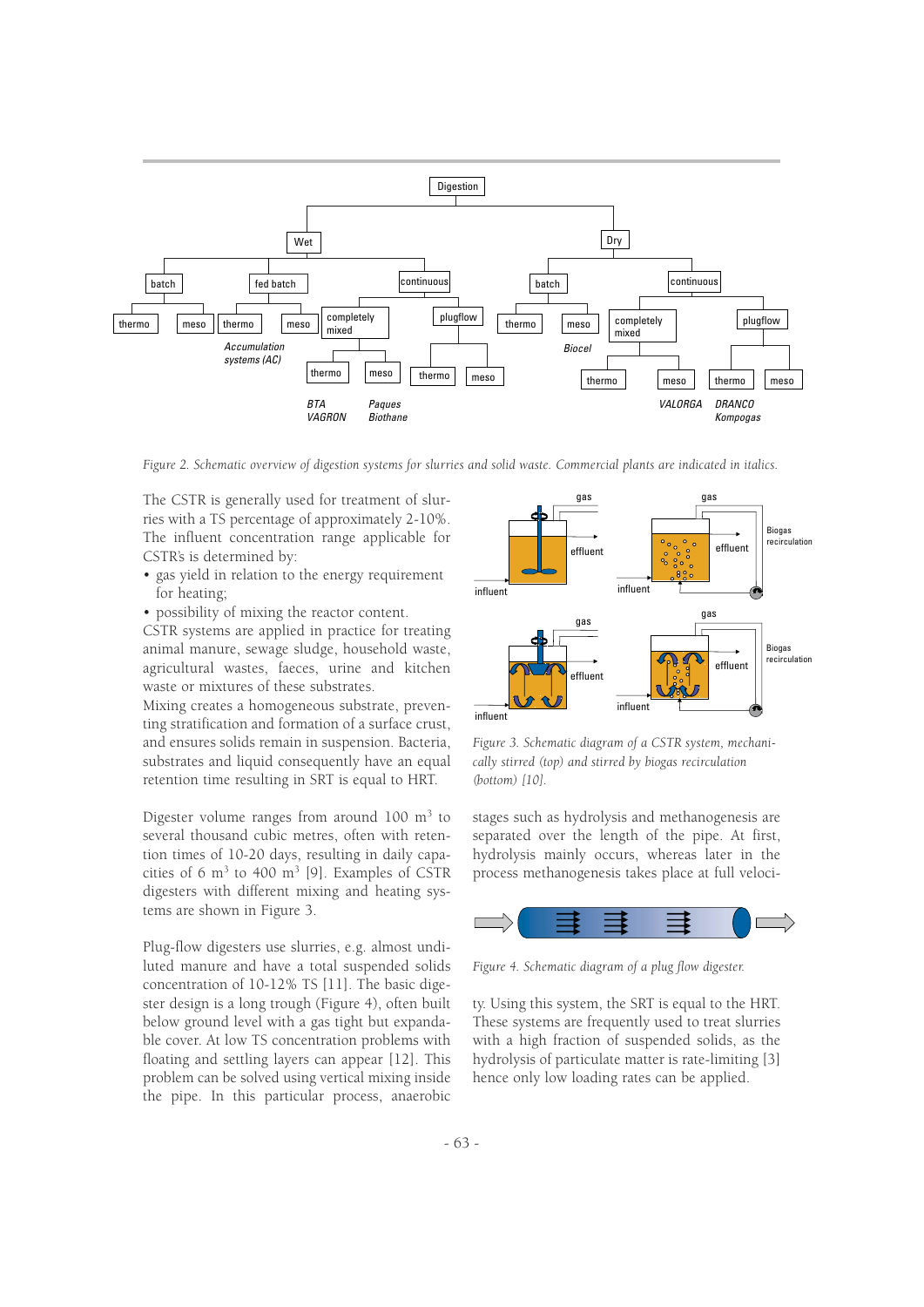In a batch system (Figure 5) the digester is filled at the start of the process. A disadvantage of the system is that a separate influent tank and effluent tank are needed. Batch systems are used as highsolids systems resulting in an equal SRT and HRT. It is advisable to leave approximately 15% of the contents to speed up the start-up of the process. In a batch system, treating mainly suspended solids, the different processes like hydrolysis, acidification and methanogenesis will not occur at the same rate. At first, time is needed to bring the suspended solids into a soluble form before it can be converted further to methane. The balance between the different processes at the start-up will depend on the percentage of inoculum applied. For solid waste digestion, liquid recirculation is applied to ensure sufficient contact between bacterial biomass and substrate.

Instead of a separate storage tank for the effluent, a combination of digestion and storage can be achieved in one tank. An **Accumulation System (AC)** is continuously fed and characterised by an increasing effective reactor volume with time. The reactor is almost completely emptied leaving 10- 15% as inoculum. This system is the simplest system for on-site application of slurry digestion. A further facility, to normal storage consists of



*Figure 5. Schematic diagram of a batch reactor.*

equipment for collection and use of the produced biogas and equipment is needed to optimise the process temperature, such as isolation and/or heating. The use of an AC-system is suitable when long-term storage is required. This type of system is mainly used on farms for the storage/digestion of manure, and is also used to digest faeces and urine in DeSaR (Decentralised Sanitation and ReUse) systems [13]. The AC-system has also been tested on a small scale for solid manure digestion at thermophilic conditions for on-site energy production.

Wet digestion also has been carried out in a number of commercial and pilot-scale plants:

- AVECON or Waasa process, Vaasa, Finland [14], [15];
- VAGRON, Groningen, The Netherlands [16] named CiTech in Appendix I;
- Bigadan process, Denmark and Sweden [17], [18].

There are four **AVECON process** plants in Europe (one under construction), that can treat 3,000 - 85,000 tonnes per annum. The process can be operated at both thermophilic and mesophilic temperatures; the plant at Vaasa operates both systems in parallel. The thermophilic process has a retention time of 10 days compared to 20 days in the mesophilic process. The process has been tested on a number of waste types including a mixture of mechanically separated municipal solid waste/sewage sludge and operates in a solids range of 10-15%. The reactor is a single vessel, which is sub-divided internally to provide a predigestion chamber. Pumping biogas through the base of the reactor carries out mixing. The operational performance indicates that gas production is in the range 100-150 m<sup>3</sup> /tonne of bio-waste added, with a volume reduction of 60%, weight reduction 50-60% and a 20-30% internal consumption of biogas. Aerobic composting, dependent on waste quality, can be used for post-treatment of the digested material.

At the **VAGRON plant** in Groningen (see Figure 11) the organic residual fraction is separated mechanically from the municipal solid waste stream and digested. At VAGRON, the temperature in the fermentation tanks is approximately 55 ºC, resulting in thermophilic fermentation. The washed Organic Waste Fraction (OWF) remains in the tank for approximately 18 days, during which time approximately 60% of the organic material is converted into methane producing a total of  $125 \text{ m}^3$  of biogas per tonne OWF.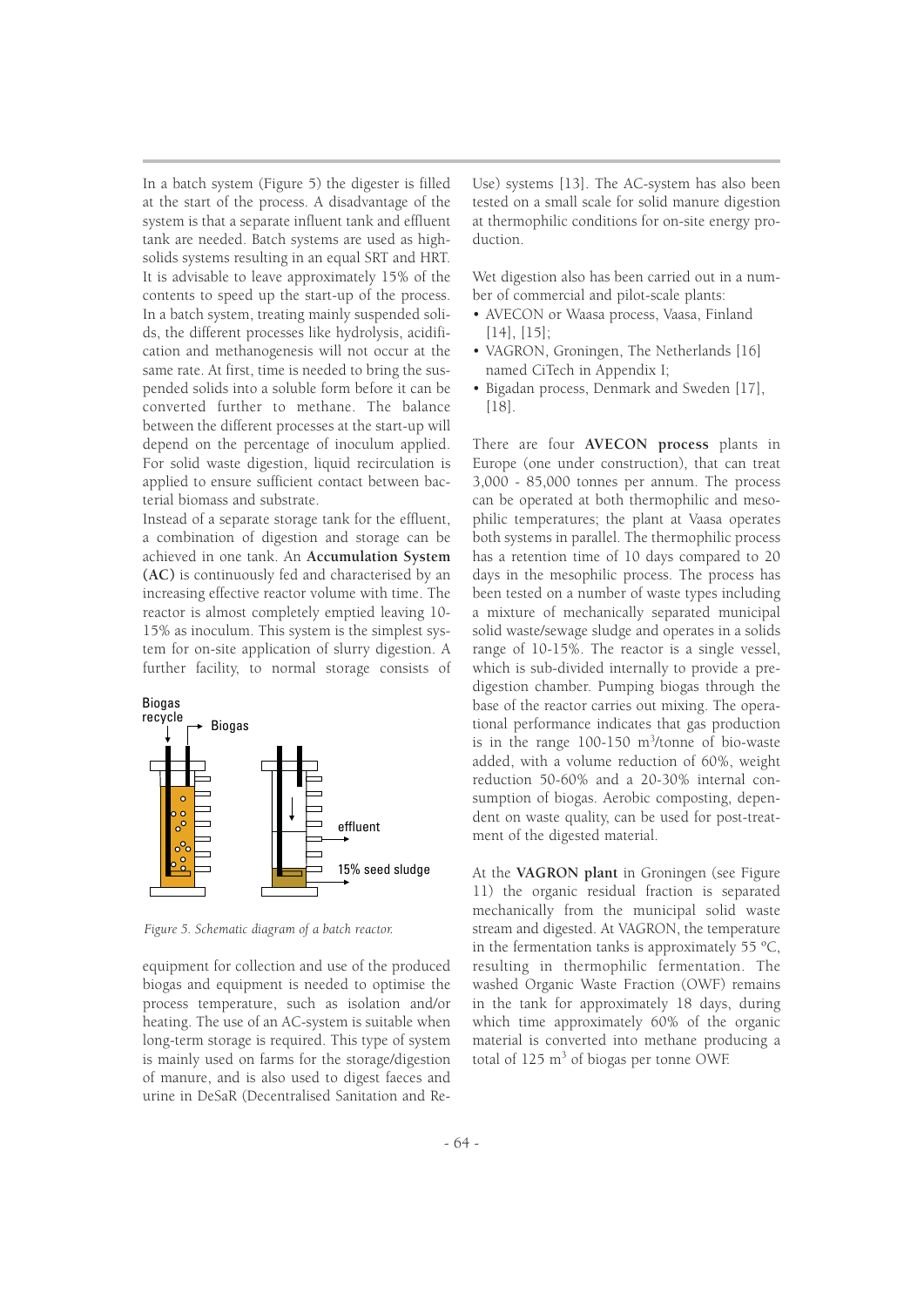The Krüger company developed the **Bigadan Process** in Denmark. The system is used to treat a mixture of livestock manure, organic industrial waste and household waste. This way of digesting is called co-digestion. More than 20 plants are in operation in Denmark. In Kristianstad in Sweden, the same process is used, operating since 1996. The digester is fed with manure, organic household waste and industrial waste. The industrial waste includes gastrointestinal waste from abattoirs and bio-sludge from a distillery, as well as potato and carrot waste. The solid waste is automatically fed into a coarse shredder and cut into pieces of approximately 80 mm. After a magnetic separator has removed metals, a fine shredder cuts the waste into 10 mm pieces before being mixed with manure and bio-sludge. The mixture is transported to a primary mixing tank. After homogenisation, the biomass is pumped into two pasteurisation tanks at 70 °C. Via a heat exchanger the slurry enters a stirred digester, which operates at 38 °C with a hydraulic retention time of 20-24 days. The daily amount of biomass digested is approximately 200 tonnes producing 8,000-9,000  $Nm<sup>3</sup>$  biogas/day. The total yearly input is approximately 70,000 tonnes corresponding to approximately 20,000 MWh/year. Approximately 10% of the biogas is used for operation of the plant.

## 4.3.1.2 Dry fermentation systems

High-solids anaerobic digestion systems have been developed to digest solid wastes (particularly municipal solid waste or MSW) at solids contents of 30% or above. High-solids systems enable the reactor size to be reduced, require less process water and have lower heating costs. A number of commercial and pilot scale plants have been developed including:

- the Valorga process  $[15]$ ,  $[19]$ ,  $[20]$ ;
- the Dranco process [15], [20], [21];
- the Kompogas process [15], [20];
- $\bullet$  the Biocel process [15], [22], [23].

The **Valorga system,** a semi-continuous one-step process, was developed in France. The installation at Amiens combines four mesophilic high-solids reactors with the incineration of residues and non-digested matter. Mixing within the reactor is carried out by reverse circulation under pressure of a small proportion of biogas. In the installation in Tilburg, before entering the anaerobic step, the separately collected VFY waste is screened and then crushed to decrease particle size to below 80 mm. After crushing, the waste is intensively mixed with part of the excess process water and heated by steam injection. The biogas produced has a methane content of 55-60%. The biogas can be purified to a methane content of 97% which is then fed into the gas network (Tilburg plant), used to produce steam for an industrial process (Amiens) or for heating and electricity production (Engelskirchen). The specific methane yield is between 220 - 250 m<sup>3</sup>/tonne of total volatile solids (TVS) fed to the digester or between 80 - 160 m<sup>3</sup> /tonne of waste fed, depending on waste characteristics. The process operates at solids contents typically ca. 30% with residence times between 18-25 days. The waste is diluted in order to keep the TS content of the mixture at approximately 30%.

The **Dranco (Dry Anaerobic Composting) system** was developed in Gent, Belgium. The system operates at high solids content and thermophilic temperatures. Feed is introduced daily at the top of the reactor, and digested material is removed from the base at the same time. Part of the digested material is recycled and serves as inoculation material, while the remainder is de-watered to produce organic compost material. There is no mixing within the reactor, other than that brought about by downward plug-flow movement of the waste. The total solids content of the digester depends on the waste material source but is in the range 15 - 40%. Reactor retention time is between 15 - 30 days, the operating temperature is in the range 50 - 58 °C and the biogas yield is between 100 - 200 m<sup>3</sup> / tonne of waste feedstock.

The **Kompogas system** is a high-solids thermophilic digestion system developed in Switzerland. The reaction vessel is a horizontal cylinder into which feed is introduced daily. Movement of material through the digester is in a horizontal plug-flow manner with digested material being removed from the far end of the reactor after approximately 20 days. An agitator within the reaction vessel mixes the material intermittently. The digested material is de-watered, with some of the press water being used as an inoculum source and the remainder being sent to an anaerobic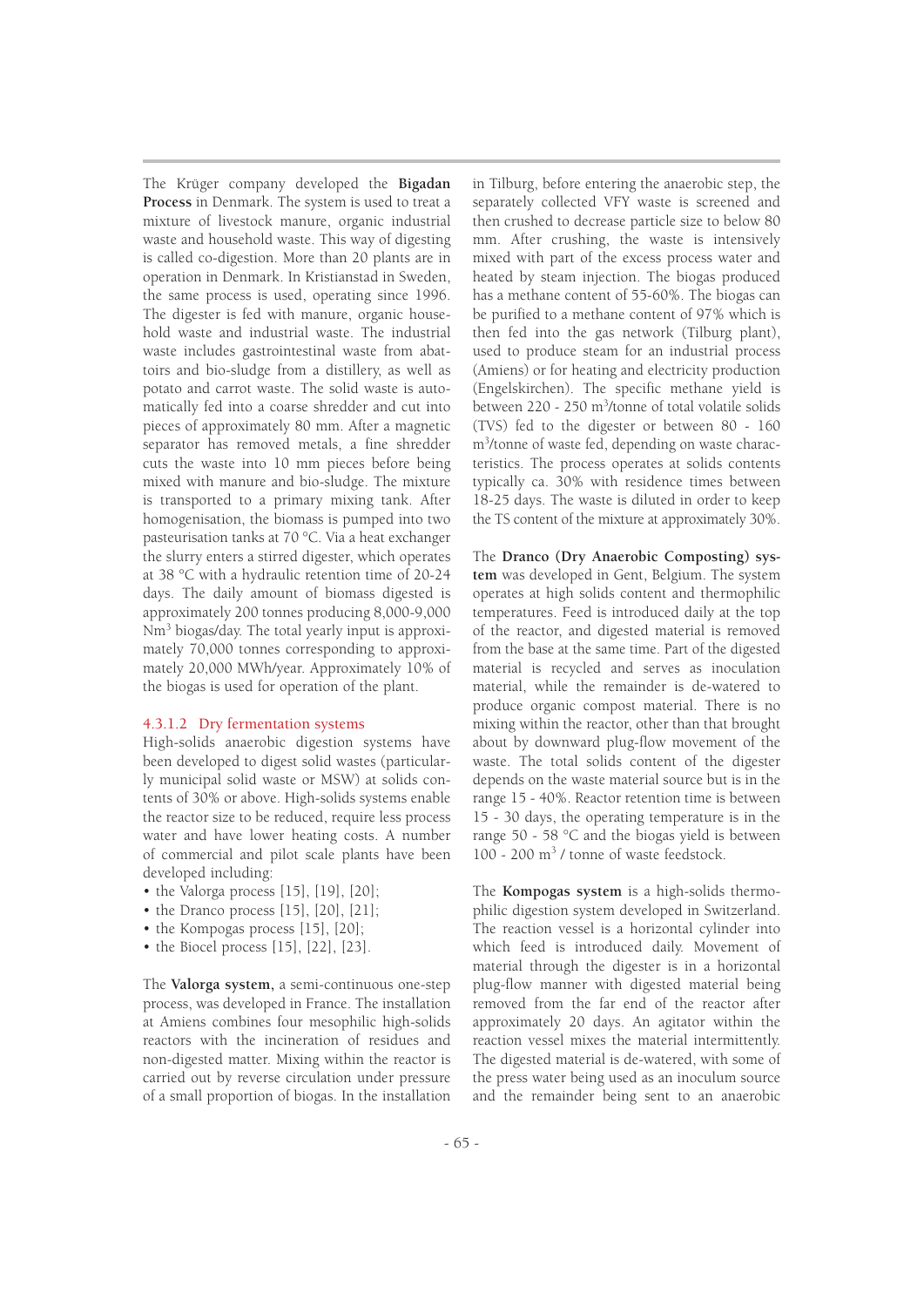wastewater treatment facility that also produces biogas.

The **Biocel process** is a high-solids batch process operated at mesophilic temperatures. Wastes are mixed with inoculum before being sealed into unstirred batch reactors. Wastes are kept within the digestion vessel until biogas production ceases. Leachate produced during the digestion process is heated and recirculated through the waste. A full-scale plant at Lelystad in The Netherlands commenced operation in September 1997. It processes 50,000 tonnes per year of Source Separated organic fraction of Municipal Solid Waste (SS-MSW) yielding energy and compost. The retention time is approximately 21 days [23].

## 4.3.1.3 Two-phase digestion systems

The idea of two- and multi-stage systems is that the overall conversion process of the waste stream to biogas is mediated by a sequence of biochemical reactions which do not necessarily share the same optimal environmental conditions [20]. The principle involves separation of digestion, hydrolysis and acidogenesis from the acetogenesis and methanogenesis phases. Optimising these reactions separately in different stages or reactors leads to a larger overall reaction rate and biogas yield [24]. Concentrated slurries and waste with a high lipid concentration should preferably be treated in a one-stage digester for two reasons. (1) Lipids will not be hydrolysed in the absence of methanogenic activity. (2) The possible decrease of the lipid-water interface in the first stage of a two-stage sludge digester can result in a longer SRT in the second stage [25]. Moreover hydrolysis and acidification of proteins and carbohydrates are not promoted by acidogenic conditions [4].

There are two kinds of two-phase digestion systems, one in which the different stages are separated, based on a wet fermentation, and one based on dry fermentation, in which only the percolate experiences a second methanogenic stage. The first system operates on dilute materials, with a total solids content of less than 10%. Unlike conventional low-solids digestion systems, which operate within a single reaction vessel, multiphase liquid systems separate the digestion process into two or more stages, each taking place in a separate reaction vessel. Systems include:

- The BTA-process [15];
- The BRV process [15], [20].

The **BTA-process** was developed in Germany as a three-phase liquid system for digestion of the organic fraction of MSW [15]. The waste is mixed with recycled process water before entering an acidification reactor. In this vessel, soluble organic material such as sugars and starch are rapidly converted into organic acids. The waste is then dewatered, and the liquid portion fed into a fixedfilm methane reactor. The solids, containing polysaccharides such as cellulose are then mixed with more process water and fed into a hydrolysis reactor, where hydrolysis and acidification of the more resistant fibres takes place. After hydrolysis, waste is once more de-watered, the liquid effluent is fed into the methane reactor, and the solid fraction is removed and used as compost. Effluent from the methane reactor is used as process water to slurry incoming wastes.

The **BRV system** was developed in Switzerland and is an aerobic/anaerobic conversion system. The anaerobic phase is the Kompogas system, described earlier [15].

There is also a system, which consists of a dry fermentation stage followed by a liquid methanogenic stage. A number of different systems have been developed that use this configuration and they have been described as 'leach-bed' or percolation systems. Again a number of systems have been described but most apply the same principle. An example is the **Biothane-AN system** [15], in which solid wastes are placed batch-wise (at a high-solids concentration) into a reaction vessel. Process water is percolated through the waste, hydrolysis takes place and the resultant percolate is fed into a methane reactor. Effluent from the methane reactor is then recirculated through the hydrolysis vessel to generate further percolate. Normally, a series of batch hydrolysis vessels will feed a single methane reactor, to ensure a constant supply of percolate to the methane reactor.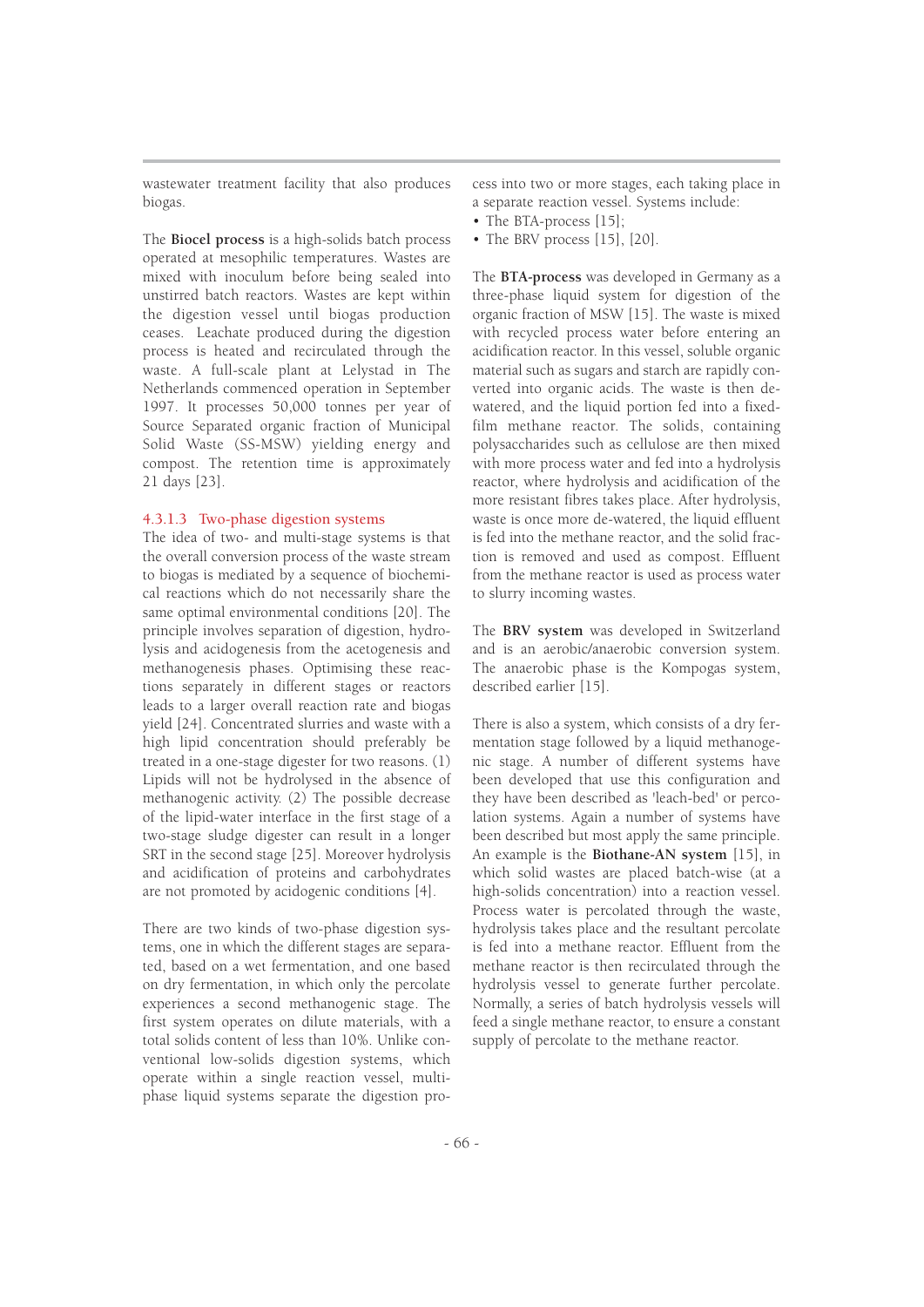## **4.3.2 Systems for wastewater treatment**

High Rate Anaerobic Treatment systems (Figure 6, 7, 8), like the UASB (Upflow Anaerobic Sludge Bed) reactor, Anaerobic Filter and the Contact Process, are unfit for the digestion of concentrated slurries but suitable for diluted and concentrated wastewater and can be part of a multi-stage system. The sludge retention time is longer than the hydraulic retention time, as the sludge is retained in the reactor by using internal settler systems or external settlers with sludge recycling or fixation of biomass on support material. In single-phase high rate systems, all anaerobic stages take place at the same time.

High rate systems are most suitable for waste streams with a low suspended solids content. Different types, used world-wide for the treatment of wastewater are [1], [26]:

- Contact process; Biobulk-system by Biothane [27];
- Upflow Anaerobic Sludge Bed (UASB);
- Anaerobic Fixed Film Reactor (AFFR);
- Fixed film Fluidised Bed system;
- Expanded Granular Sludge Bed (EGSB);
- Hybrid systems;
- Anaerobic Filter (AF).

**Biobulk** is a conventional anaerobic contact process, with sludge recirculation, applicable for



Influent





*Figure 8. Schematic diagram of an Anaerobic Contact (AC) process.*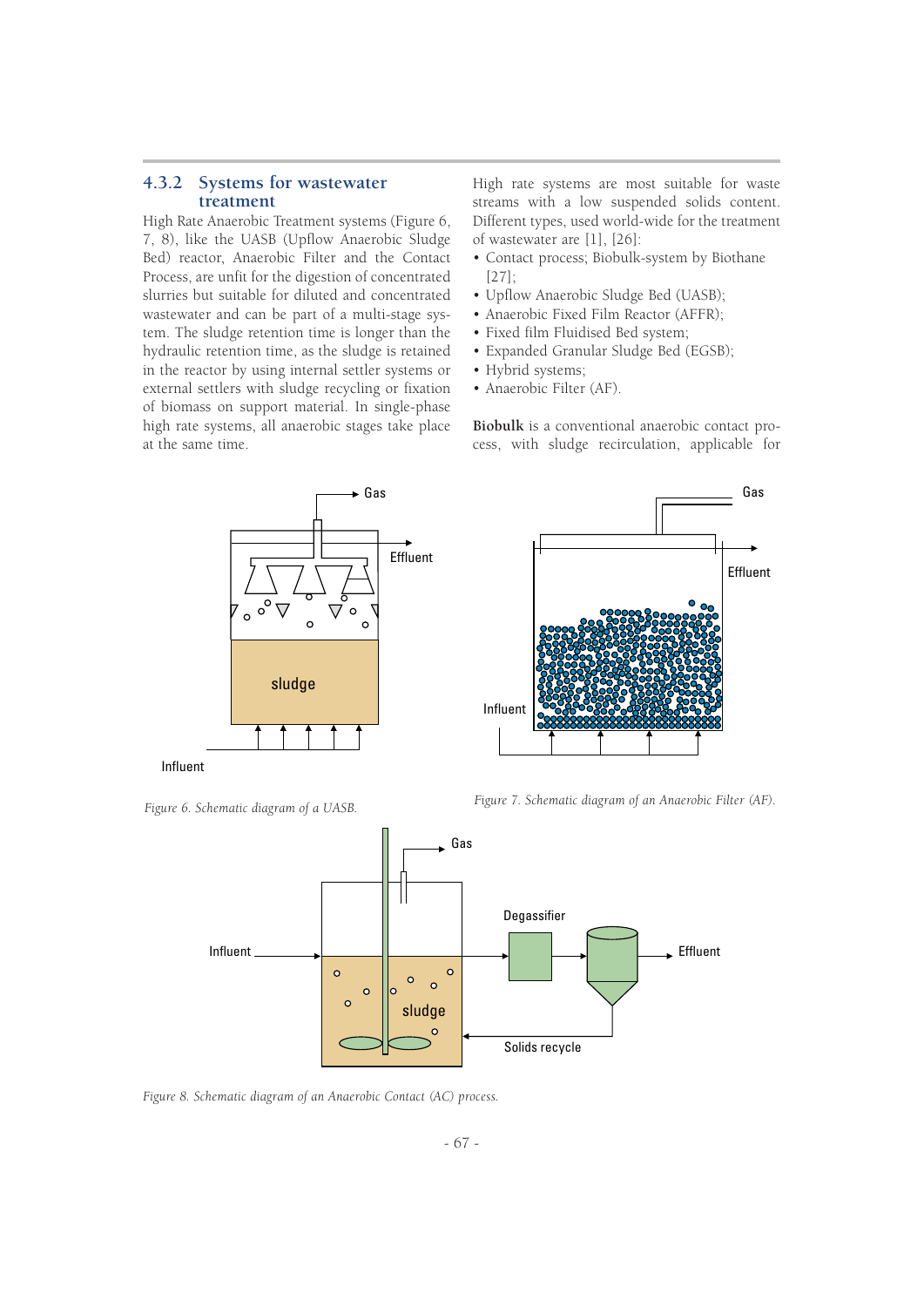

*Figure 9. UASB reactor at Cerestar, Sas van Gent, The Netherlands. Photo by courtesy of Biothane Systems International.*

waste streams containing high strength COD / BOD concentrations and fats, oils and grease concentrations higher than 150 mg/l. Biobulk is a 'medium loaded' system with volumetric loading of 2-5 kg/COD/m<sup>3</sup>/day.

The Biobulk Continuously Stirred Tank Reactor (CSTR) has specially-designed mixing capability to ensure the wastewater is in constant contact with the biomass.

The process is applied in ice cream plants and other food processing facilities which discharge effluents high in biodegradable fats and oils. Removal efficiencies with this technology have been found to consistently average above 90% with respect to COD and BOD and close to 75% with respect to the organic fraction of TSS.

The **Upflow Anaerobic Sludge Bed (UASB)** concept was developed in the late 1960's at Wageningen University in The Netherlands. The Dutch beet sugar firm, CSM, developed the basic technology for wastewater treatment in several sugar factories. Companies such as Paques and Biothane carried out further development of the system on a commercial basis (Figure 9).

The key to the commercialisation step was the design and engineering of simple but efficient internal topworks (settler) to effectively degasify the biomass and ensure its retention in the reactor vessel. Wastewater enters the bottom of the reactor vessel through an inlet distribution system and passes upward through a dense anaerobic sludge bed. Soluble COD is then converted to biogas, which is rich in methane and an upward circulation of water, establishing well-settleable sludge. The specially constructed settler sections allow an effective degasification so sludge particles devoid of attached gas bubbles, sink to the bottom establishing a return downward circulation (see also Figure 6).

Upward flow of gas-containing sludge through the blanket combined with return downward flow of degassed sludge creates continuous convection. This ensures effective contact of sludge and wastewater without the need for any energy consuming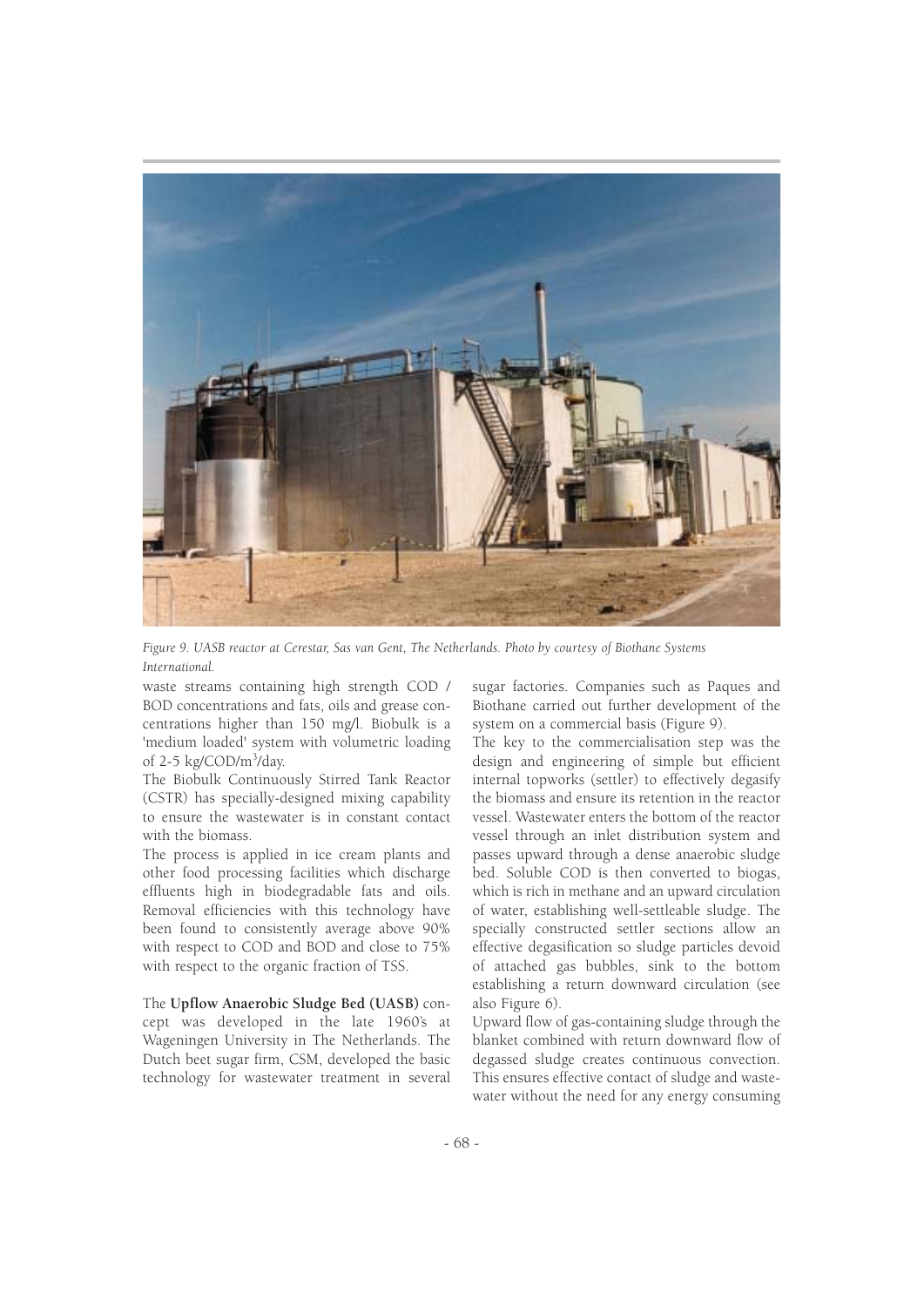mechanical or hydraulic agitation within the reactor. The unique design of the reactor allows a highly active biomass concentration in relation to soluble organic solids passing through the sludge bed and is responsible for the very high loading rate (short hydraulic retention time), which can be readily achieved. When the UASB is applied for wastewater containing suspended solids (like sewage), flocculent sludge will grow rather than granular sludge [1]. Flocculent sludge can also result in sufficient sludge retention for removal of organic material.

A successful version of this concept is the **Internal Circulation (IC) reactor,** characterised by biogas separation in two stages in a reactor with a high height/diameter ratio and gas-driven internal effluent circulation (Figure 10). The IC system can process high upflow liquid and gas velocities, which enables treatment of low strength effluents at short hydraulic retention times, and treatment of high strength effluents at high volumetric loading rate. In recent years IC technology has been successfully applied at full scale on a variety of industrial wastewater types [28].

The **Expanded Granular Sludge Bed (EGSB)** process incorporates the sludge granulation concept of UASB's. The main improvement of the EGSB system, trademarked 'Biobed' (by the company Biothane), compared to other types of anaerobic fluidised or expanded bed technologies is the elimination of carrier material as a mechanism for biomass retention within the reactor. This process is therefore perceived either as an ultra high rate UASB or a modified conventional fluidised bed. Applications for Biobed include wastewater from breweries, chemical plants, fermentation industries and pharmaceutical industries. This system is designed to operate at high COD loading; it is very space efficient, requiring a smaller footprint size than a UASB system.

**Anaerobic Fixed Film Reactors (AFFR)** contain a mixed population of bacteria immobilised on the surfaces of support medium, and have been successfully applied in the treatment of highstrength effluent treatment [29].

The **hybrid system** was developed to overcome the problems in UASB and AF systems. In an AF



*Figure 10. Schematic diagram of Internal Circulation (IC) reactor. Courtesy of Paques Biosystems B.V.*

reactor, the presence of dead zones and channelling in the lower part of the filter generally occurs. In UASB systems sludge washout may be a problem when the wastewater contains large fractions of suspended solids. The hybrid system combines both the fixed bed system (at the top of the reactor) with the UASB system. The filter zone in the hybrid reactor has as well a physical role for biomass retention as biological activity contributing to COD reduction [30].

## **4.4 Waste streams**

The various types of waste streams which can be digested for the recovery of energy in the form of methane, can be divided as follows:

#### **1. Solid wastes:**

- domestic wastes, such as separately collected Vegetable, Fruit and Yard waste (VFY);
- organic residual fraction after mechanical separation of integral collected household waste (grey waste);
- agricultural wastes (crop residues);
- manure.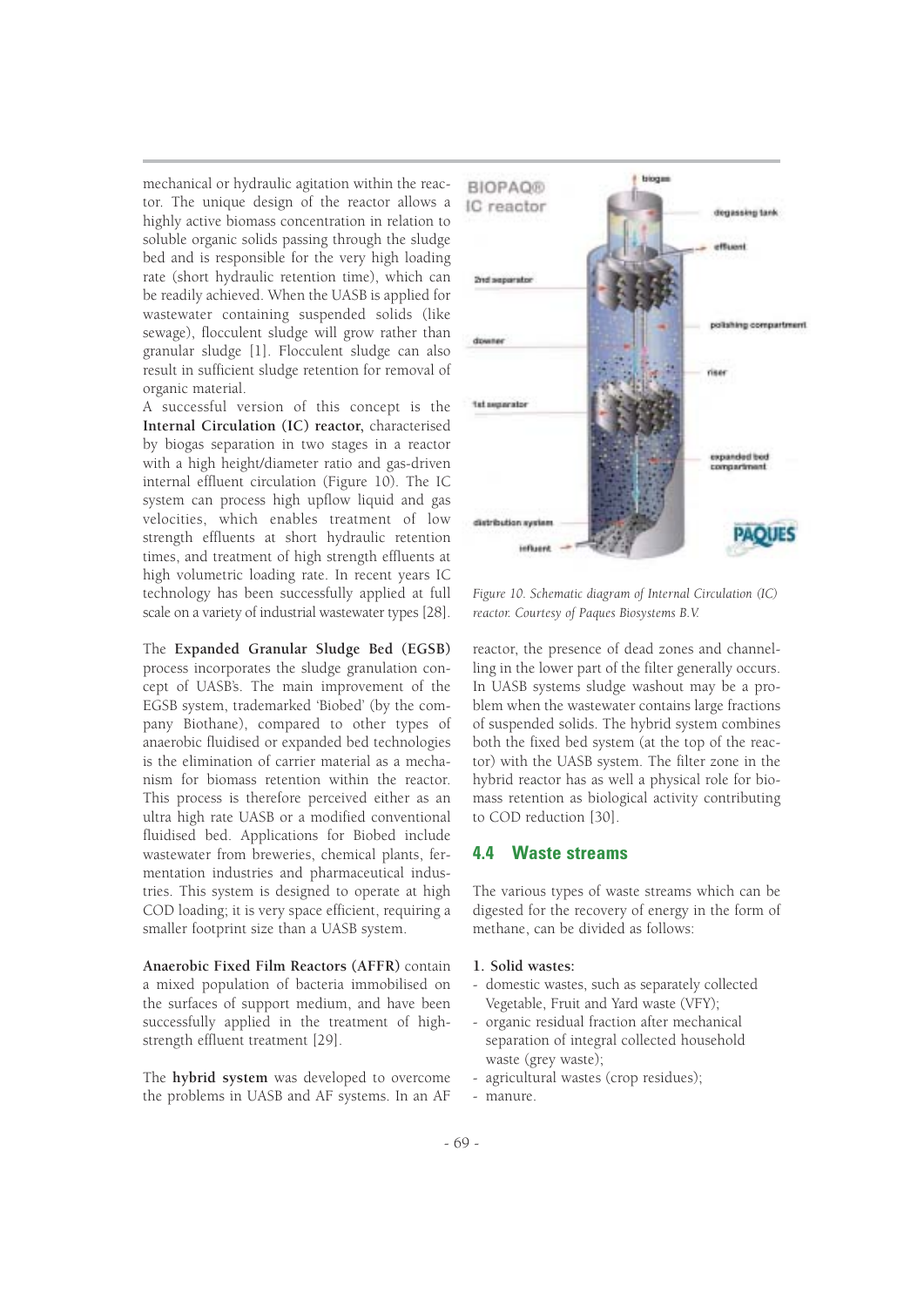

*Figure 11. Vagron plant (Groningen) for separation and digestion of the organic fraction of MSW. Photo by courtesy of Vagron BV.*

## **2. Waste slurries:**

- liquid manure;
- sewage sludge;
- urine and faeces;
- industrial waste (e.g. fat-, slaughterhouse and fish wastes).

#### **3. Wastewater:**

- industrial wastewater (especially from the food and beverage industry);
- domestic wastewater (sewage).

## **4.4.1 Vegetable, Fruit and Yard waste and organic residual of Municipal Solid Waste**

Vegetable, Fruit and Yard (VFY) waste is the organic fraction of domestic solid waste and contains the following components [31]:

- leaves, peels and remains of vegetables, fruits, potatoes;
- all food remains;
- egg-shells, cheese-rinds;
- shells of nuts;
- coffee-filters, tea-leaves and tea-bags;
- cut flowers, indoor plants (without clod), grass, straw and leaves;
- small lop waste and plant material from gardens (no soil);
- manure of pets, pigeons, rabbits (no cat's box grit).

In The Netherlands, VFY waste is mainly composted, but there are two installations in which VFY waste is digested, one in Tilburg (Valorga) and one in Lelystad (Biocel). Grey waste is treated in Groningen (Vagron; Figure 11).

A second plant has been constructed in Heerenveen and is now in the start-up phase. A comparison of the three plants based on measurements from practice is given in Figure 12. The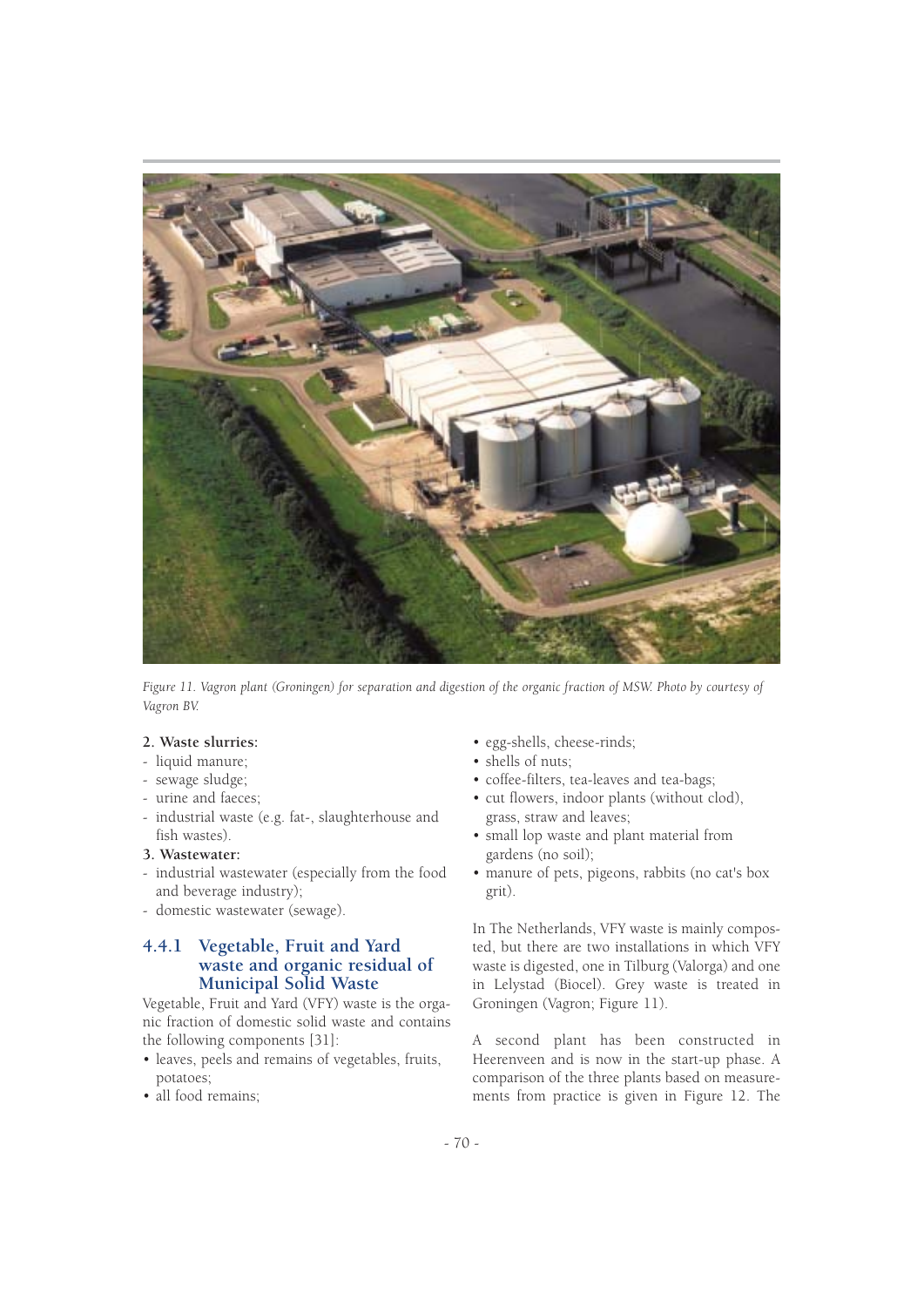methane content in the biogas is 55-70% [15]. The highest amount of biogas per tonne biowaste is produced in the Vagron plant, operated at thermophilic conditions. The other plants are operated under mesophilic conditions. Moreover the organic waste fraction is collected in a different manner. The organic fraction treated in the Valorga plant contains a low amount of yard waste. Valorga and Biocel are both dry fermentation processes, the main differences being that the Valorga system employs mixing using reverse circulation of the biogas, while in the Biocel process only leachate circulation is employed. Moreover Biocel is a batch system while Valorga is a continuous system. The retention time in the Biocel is approximately 21 days, in the Vagron and Valorga plant approximately 18 days. A more detailed

scheme of the Vagron plant is given in Appendix III.

#### **4.4.2 Agricultural wastes**

Agricultural wastes contain remains of the process such as cut flowers, bulbs, verge grass, potatoes, chicory, ensilaged weed etc. This type of waste is suitable for re-use after fermentation, as the type of waste collected is 'cleaner' than ordinary VFY [34].

#### **4.4.3 Manure and liquid manure**

In The Netherlands approx. 35 on-farm manure digestion installations were in operation in the period 1978 to 1993. In 1993, only four installations still remain operational [31]. In 1995, the only central digester, a medium scale demonstra-



*Figure 12. Mass-balances for the three operating digestion plants on the organic fraction of Municipal Solid Waste. Data Vagron from [33], data Valorga from [32], Biocel scheme adapted from [23].*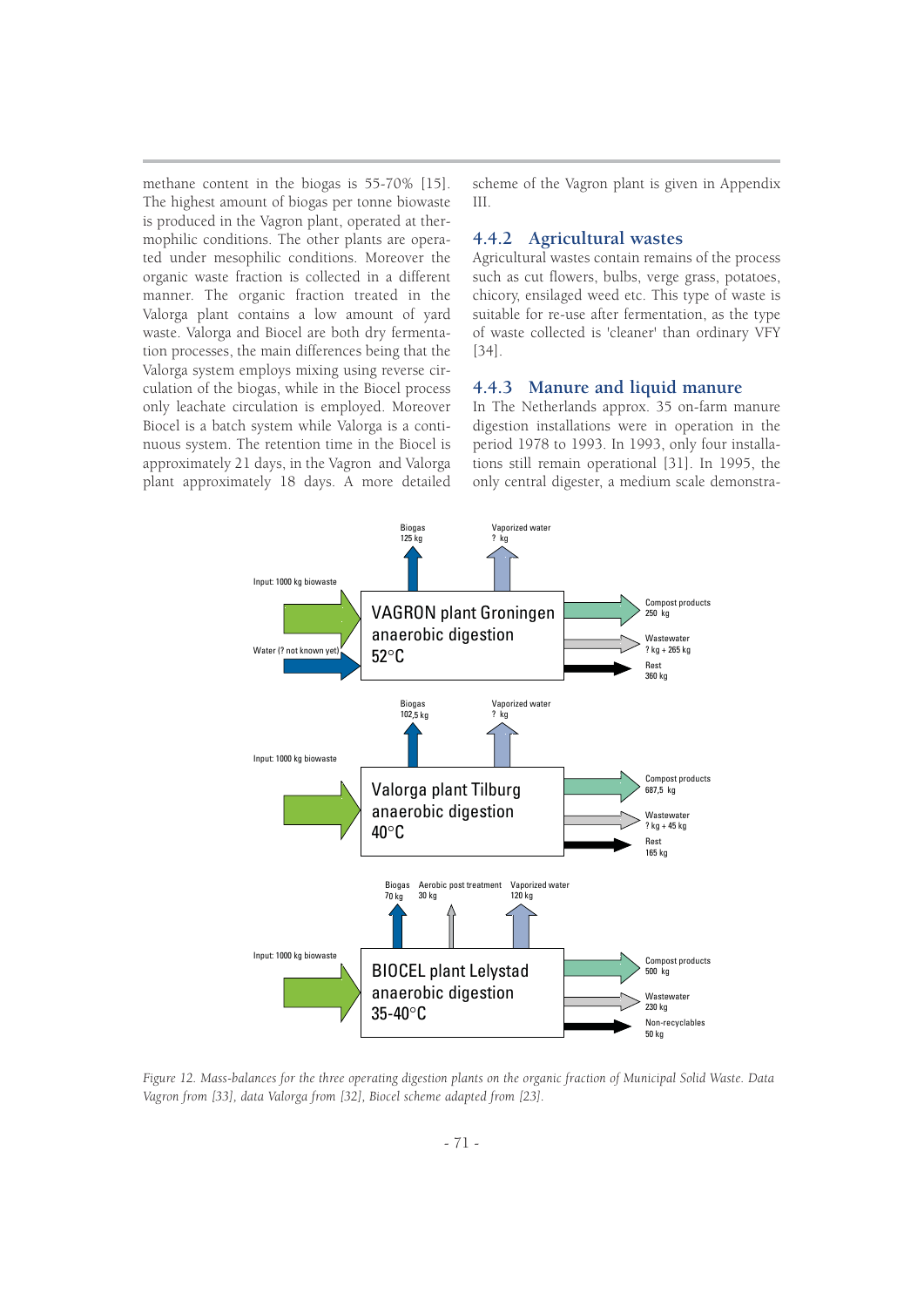

*Figure 13. Biogas plant for manure digestion Praktijkcentrum Sterksel, The Netherlands. Photo by courtesy of www.energieprojecten.com.*

| TABLE 1. Typical composition of the influent pig and dairy cattle manure in The Netherlands and in Switzerland |  |  |  |
|----------------------------------------------------------------------------------------------------------------|--|--|--|
| (All values are given in $kg/m^3$ ) [7].                                                                       |  |  |  |

|                 | The Netherlands<br>Dairy Cattle | Switzerland<br>Dairy Cattle | Switzerland<br>Pig       |
|-----------------|---------------------------------|-----------------------------|--------------------------|
| Total Solids    | 85.4                            | 83                          | 43                       |
| Volatile Solids | 74.7                            | 73                          | 74                       |
| $NH_4^+$ -N     | $2.2^{\circ}$                   | 1.5                         | 1.9                      |
| Total COD       | 101                             |                             | -                        |
| Dissolved COD   | 27.6                            | -                           | $\overline{\phantom{a}}$ |
| VFA (COD)       | 11.1                            | 2.6                         | 7.4                      |
| pH              | 7.5                             | 7.4                         | 7.2                      |

tion plant at Daersum was closed down. The fullscale plant, named PROMEST in Helmond where 600,000 tonnes animal manure was processed per year was also closed in the same period. The PRO-MEST processing plant consisted of anaerobic digestion followed by separation of liquid /solids and treatment of the liquid, in order to produce

clean water and granulated fertilisers. Until recently manure digestion was not taken in operation in The Netherlands. Farm scale digesters became too expensive and labour intensive and farmers were not willing to pay for manure processing in the central digesters. In summary the reasons are [35]: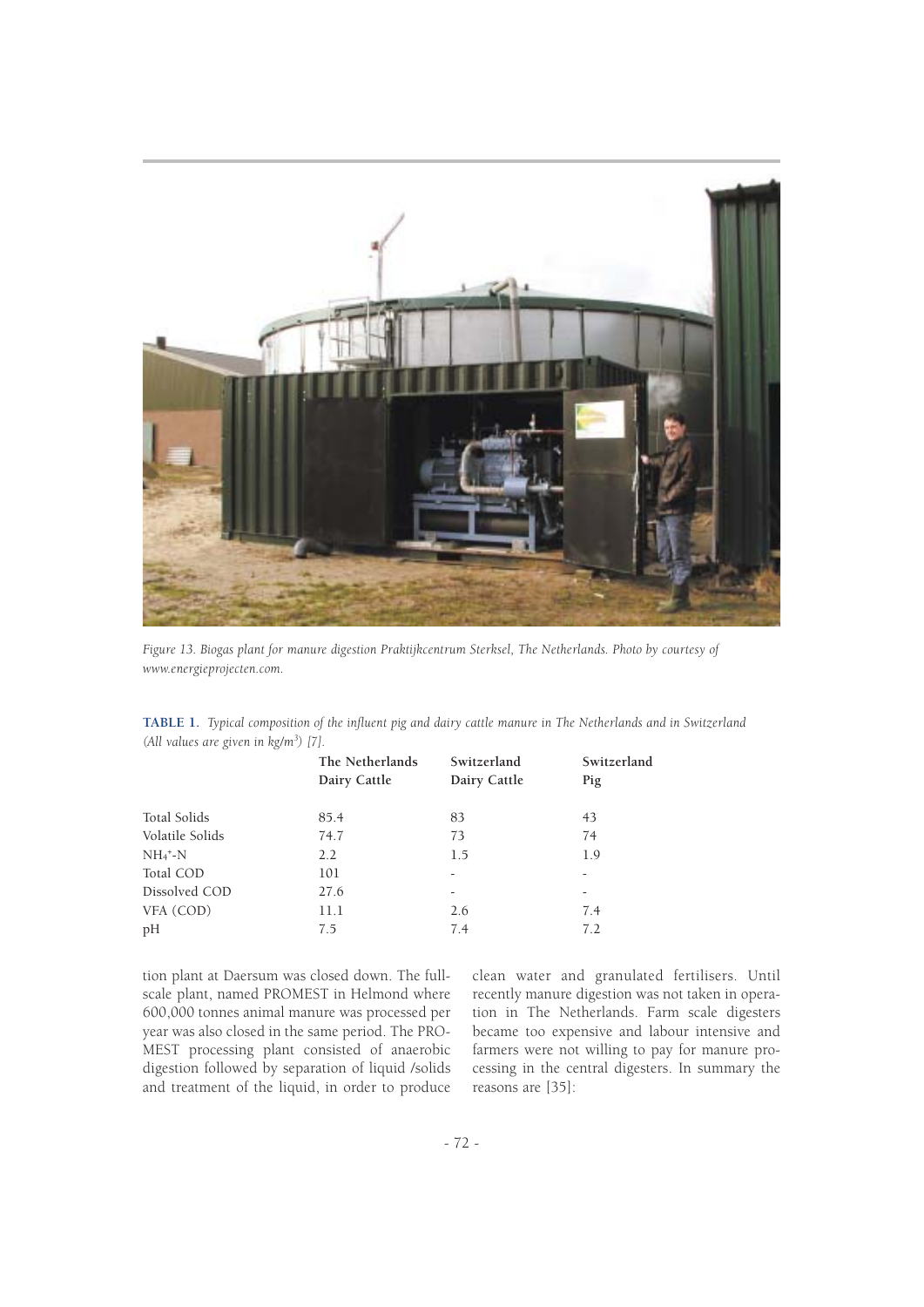- Low return for biogas and electricity (low prices);
- Strict regulation for the application of codigestion. Co-digestion can increase the gas yield per m<sup>3</sup> reactor content per day, but legislation prevented the application of digested co-substrates on agricultural fields [36];
- Insufficient collaboration effort between the agricultural sector, energy sector and the waste sector to introduce this technique.

The situation has improved since 1997 due to the following development [35]:

- Increased price for disposal of organic waste due to the ban on organic matter landfill;
- Higher prices for renewable energy;
- The need for selective manure distribution due to stronger manure legislation;
- Lower capital/investments costs due to lower interest rates and fiscal incentives;

Digestion of manure is economically efficient when mixed with other organic waste streams, like VFY waste, left-over feed, roadside grass, old frying fat etc. This technique is called co-digestion and widely used in Denmark. In Denmark a specific biogas production of ca.  $37 \text{ m}^3$  per tonne of biomass is achieved using co-digestion, while only using manure approximately 20 m<sup>3</sup> per tonne biomass is produced. At the Research Institute for Animal Husbandry in Lelystad (The Netherlands) a study has been conducted on the feasibility of anaerobic manure digestion for individual Dutch dairy and pig farms. The most important conclusion of the report is that manure digestion can be economically viable given a sufficiently large farm and economic feasibility is dependent on the market value of electricity. The reduction of CO<sub>2</sub> emission is also emphasised. Given these trends, manure digestion will become an increasingly interesting option in the coming years. At present several demonstration plants are operational in The Netherlands, which apply codigestion, limited to plant materials, for example at a dairy farm in Nij Bosma Zathe, in Leeuwarden and at a pig farm in Sterksel, Brabant (see Figure 13). The volume of the digester is dependent on the concentration of the manure. A higher concentration ensures less volume is needed to apply the same hydraulic retention time and biogas production. The concentration of manure is dependent on the method used to clean out stables. A typical composition of pig and dairy cattle manure in The Netherlands and Switzerland is shown in Table 1. Concentrations have been increased as a result of reduction in 'spilling' water. The biodegradability can also vary with the kind of manure. The biodegradability of dairy manure is much lower due to the very efficient digestive track of ruminants. In digestion of pig-slurry about 40% of the COD will be converted to methane-COD [37], while in the digestion of cow slurry this is approximately 25% [7]. The methane content of the biogas varies between 55-70% [38]. An overview of initiatives in The Netherlands for manure digestion is given as Appendix IV.

#### **4.4.4 Sewage sludge**

Sewage sludge contains primary sludge as a result of a pre-settling stage of sewage and secondary sludge as a result of sludge growth during aerobic wastewater treatment. To stabilise sludge before further treatment, anaerobic digestion is commonly used. In The Netherlands in 2001 approximately 100 one-step digesters were in operation [39]. The average process conditions are summarised in Table 2. From a theoretical point of view approximately 50 large sewage treatment plants (capacity higher than 50,000 p.e.) in The Netherlands could improve efficiency if anaerobic digestion was applied [39]. Typical values for the amount of total solids in the influent are 4% to 6% [40]. Due to a high number of one-step digestion installations in the Netherlands not performing at optimum conditions with respect to biogas production, Royal Haskoning B.V. performed research to optimise these conditions [40]. One of the conclusions was that process factors such as retention time, loading rate and mixing have a larger influence on the degradation of organic material than temperature. Optimisation of these factors can lead to an increase in biogas production of approximately 25%.

The dry matter of sludge contains approximately 70% organic matter. During digestion this can be reduced to approximately 45%. As a result of this reduction and the increased de-waterability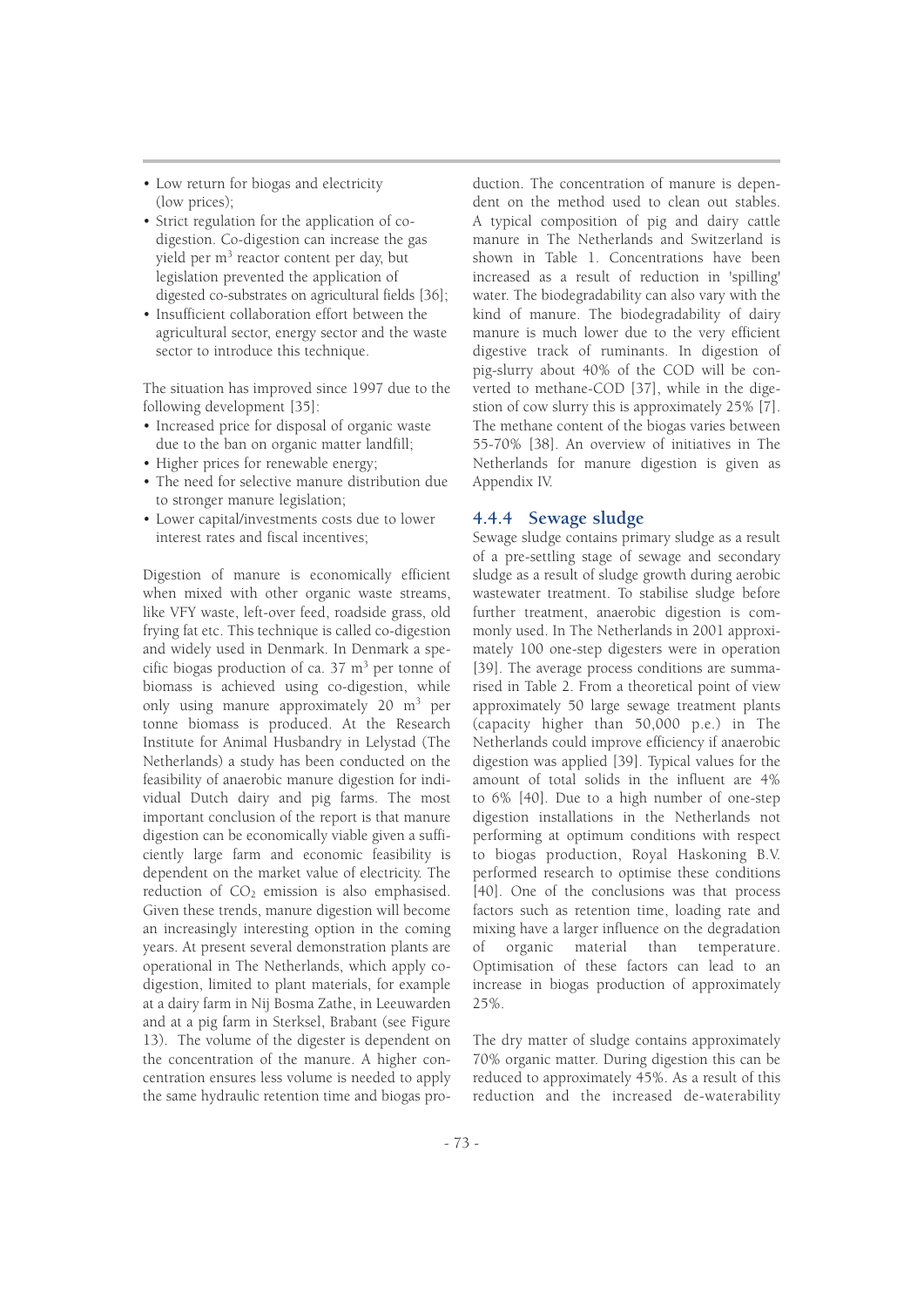| Parameter                                                            | Minimum value | Maximum value | Average |
|----------------------------------------------------------------------|---------------|---------------|---------|
| Digester Volume $(m^3)$                                              | 450           | 26.464        | 3.963   |
| Temperature $(^{\circ}C)$                                            | 30            | 35            | 33      |
| HRT (days)                                                           | 11            | 77            | 31      |
| Influent Dry matter (kg/day)                                         | 512           | 55,000        | 6,641   |
| Influent Organic matter (kg/day)                                     | 255           | 41,250        | 4,581   |
| Loading (kg dry matter/m <sup>3</sup> /day)                          | 0.53          | 4.66          | 1.52    |
| Removed (kg dry matter/m <sup>3</sup> /day)                          | 0.10          | 1.40          | 0.54    |
| Gas production $(m^3 CH_4/day)$                                      | 74            | 13,000        | 1,216   |
| Gas production (m <sup>3</sup> CH <sub>4</sub> /kg dry matter input) | 0.116         | 2.063         | 0.682   |

**TABLE 2.** *Typical process parameters of sludge digestion installation in The Netherlands, minimum, maximum and average value [40].*

the final sludge volume after de-watering is decreased. The digestion of aerobic biomass (secondary sludge) is limited due to slow dying and lysis of aerobic microbial cells. In The Netherlands the further treatment, after digestion, is mainly dewatering and incineration of the solid fraction. The latter represents the largest cost in the treatment of domestic sewage. Digested sewage sludge cannot be used in agriculture as a result of heavy metals pollution.

## **4.4.5 Industrial waste slurry and wastewater**

Industrial wastewater is heterogeneous, both in composition and volume. Effluents from the Food & Beverage (F&B) industry contain the highest concentration of organic compounds [41]. Anaerobic wastewater treatment is widely applied in this branch of industry as in the Pulp and Paper industry, as is shown in Table 3 and Figure 14.

**TABLE 3.** *World-wide application of high rate anaerobic systems adapted from a vendor's database [26].*

| Application                   | Number of plants |
|-------------------------------|------------------|
| Breweries and beverages       | 304              |
| Distilleries and fermentation | 206              |
| Chemical                      | 61               |
| Pulp and paper                | 130              |
| Food                          | 371              |
| Landfill leachate             | 20               |
| Undefined/unknown             | 70               |
| Total in database             | 1,162            |

#### Food and Beverage industry

The most important Food and Beverage industries can be summarised [41]:

- Slaughterhouses and meat-processing
- Dairy
- Fish-processing
- Starch-processing
- Sugar
- Edible oil
- Beverages and distilleries
- Fruit and vegetable processing
- Coffee processing

As each process involves different compounds and the majority of these industries do not operate continuously over a 24 hour period each wastewater characteristic shown below will vary with time:

- 1.Volume (varying from 0.1-175 m<sup>3</sup> /tonne product);
- 2.BOD/COD concentration and ratio
- (BOD 30-40 g/l; COD 70-80 g/l);
- 3.pH (in the range 3-12);
- 4.Temperature (10-100 °C);
- 5.Concentration of nutrients, chemicals, detergents.

If the wastewater does not contain a large percentage of suspended solids, a high rate system is usually applied. Otherwise removal of solids in a primary treatment system can be applied. These solids can be treated, e.g. to produce animal feed or fertiliser, or can be digested separately or, in the worst case, incinerated. When solids are not removed in advance, the HRT should be increased so a sufficient SRT is provided [5].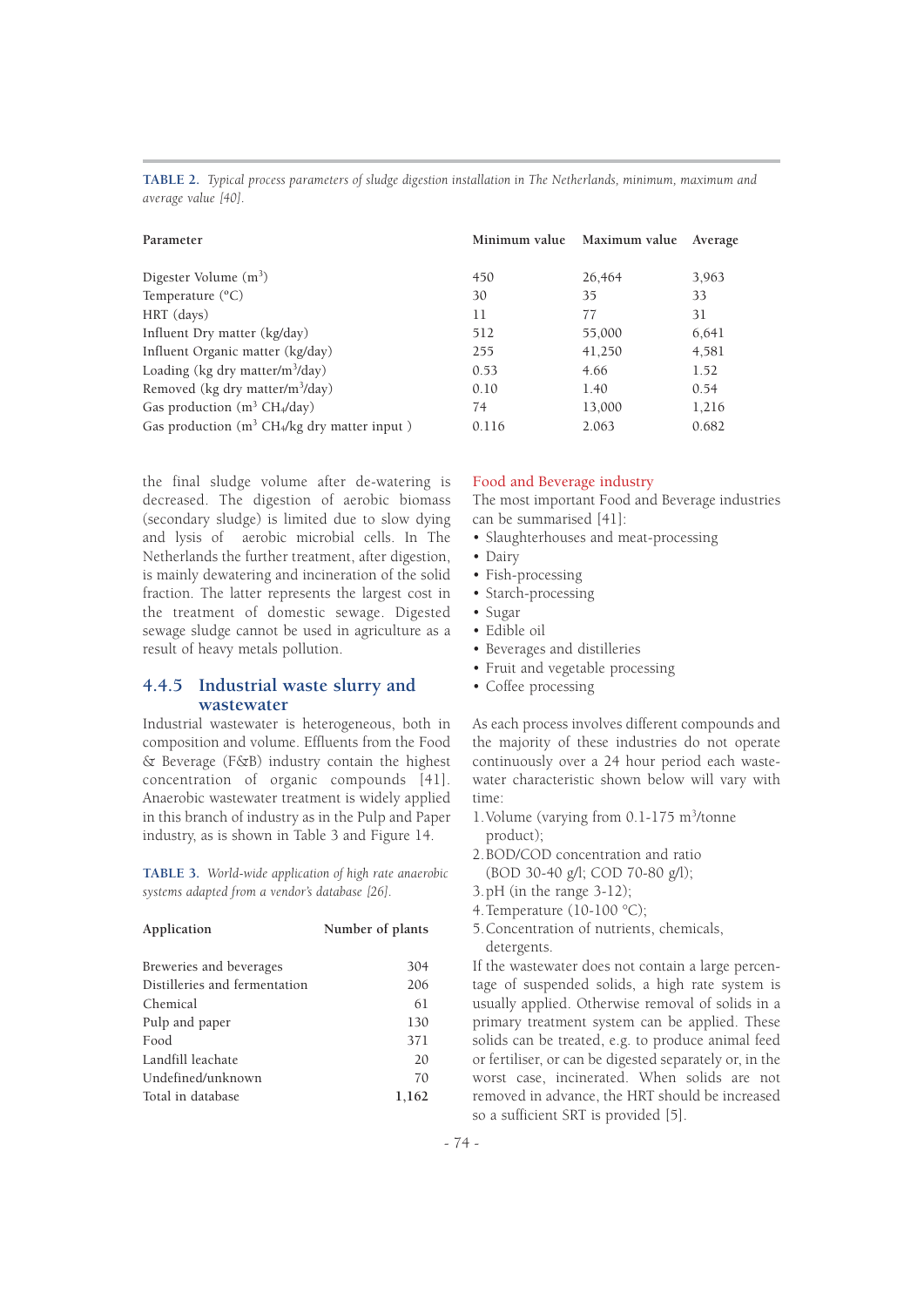

*Figure 14. Industries using Anaerobic Digestion for wastewater pre-treatment and types of AD systems used for industrial wastewater pre-treatment plants [42].*

An overview of the characterisation and anaerobic biodegradability of different industrial wastewater streams is given as Appendix II.

#### **4.4.6 Domestic wastewater**

Domestic wastewater is composed of different flows, which can be discharged separately or combined:

- 1.**Black water:** Wastewater from flushing the toilet contains faeces, urine and cleansing materials. Black water contains a high number of pathogens. The concentration of this waste stream is dependent on the amount of flushing water used. In 'conventional' European and northern American toilets about 10 litres per flush is used. Poor-flush toilets use 2-5 litres per flush and modern vacuum toilets only use ca. 1 litre per flush.
- 2.**Grey water:** Wastewater from in-house usage such as bathing, washing and cleansing does not contain excreta and therefore less pathogens and little nutrients (N, P, K). Volumes and concentration are strongly dependent on water consumption patterns and waste handling.
- 3.**Combined wastewater:** Both black and grey water combined with urban run-off water, such as rain and drain water.

Combined wastewater is too diluted in western countries to be treated anaerobically; it would take more energy to heat the wastewater than the amount of methane formed. Treatment at low temperatures is possible but long HRT's are necessary, in order to provide sufficient SRT for hydrolysis and methanogenesis. Recently, new technologies for treatment of raw domestic sewage at low

| TABLE 4. Composition of raw sewage in various cities in the world. The sewage is mainly of domestic origin [44] |  |  |  |  |
|-----------------------------------------------------------------------------------------------------------------|--|--|--|--|
|-----------------------------------------------------------------------------------------------------------------|--|--|--|--|

| Characteristic                           | Pedregal,<br><b>Brazil</b> | Cali.<br>Colombia | Bennekom,<br>The Netherlands Ghana | Accra, |
|------------------------------------------|----------------------------|-------------------|------------------------------------|--------|
| Total Suspended Solids (TSS mg/l)        | 429                        | 215               | 160                                | 980    |
| Volatile Suspended Solids (VSS mg/l) 252 |                            | 107               | 70                                 | 769    |
| $BOD$ (mg/l)                             | 368                        | 95                | 230                                | 879    |
| $COD$ (mg/l)                             | 727                        | 267               | 525                                | 1546   |
| Total Nitrogen (mg N/l)                  | 44                         | 24                | 75                                 | 93     |
| Total Phosphorus                         | 11                         | 1.3               | 18                                 | 16     |
| Alkalinity                               | 388                        | 120               | 350                                | 491    |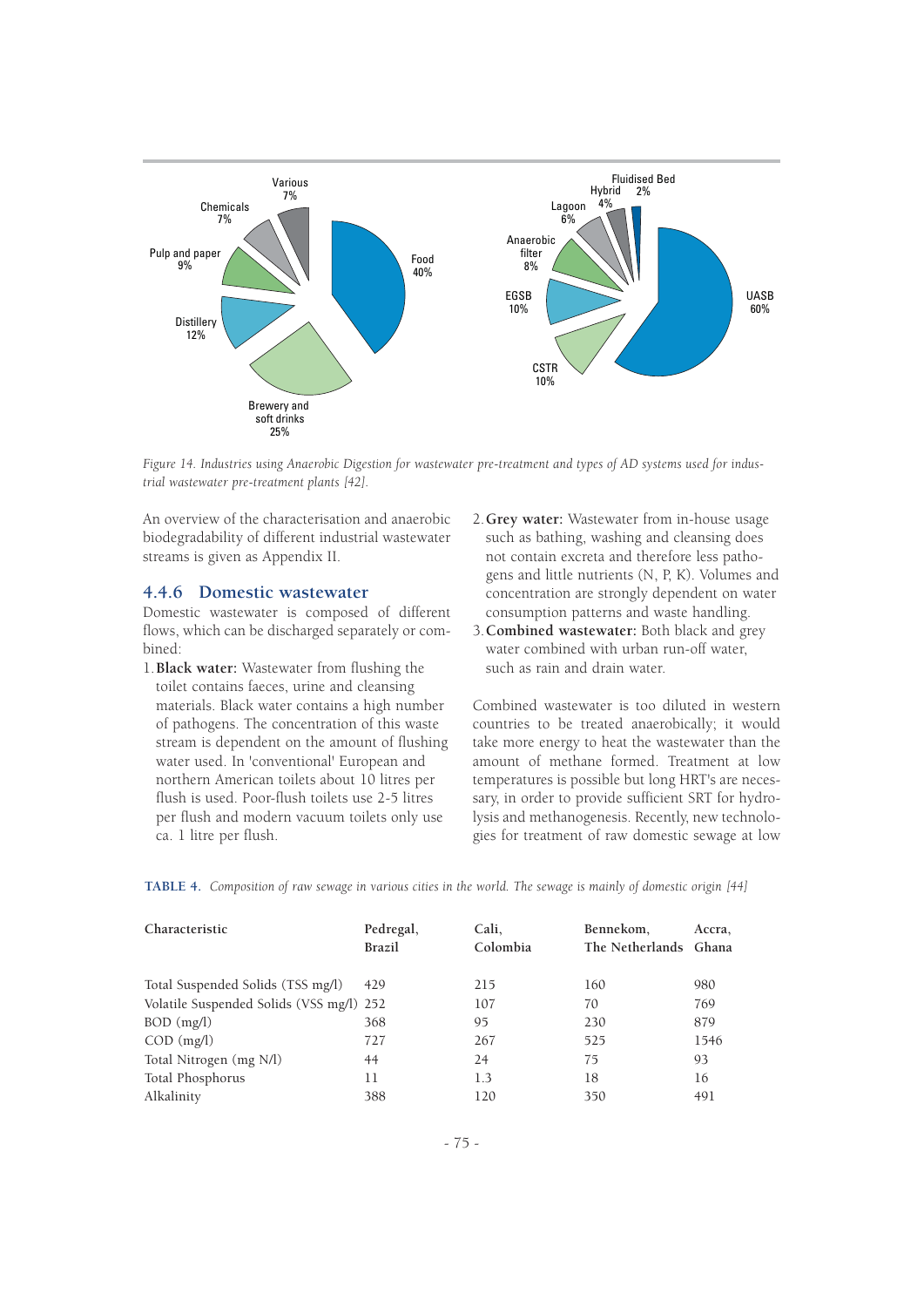

*Figure 15. Organic matter (g COD) and Nitrogen (g) produced in domestic wastewater per person per day [45].*



*Figure 16. Potassium (g) and phosphate (g) produced in domestic sewage per person per day [45].*

temperatures have been developed and tested on pilot scale [30], [43]. In developing countries anaerobic treatment of domestic sewage is an appropriate technology as temperatures are favourable. Several full-scale UASB systems are applied in South America, India, and recently Ghana (West Africa). The composition of sewage is given in Table 4. The maximum anaerobic biodegradability of domestic sewage is 74% [30]

#### Wastewater quality and quantity

A large fraction of domestic wastewater components, viz. organics, nitrogen, phosphorus, potassium and pathogens are produced in small volumes, viz. as faeces plus urine. The latter is shown in Figures 15 and 16. The diagrams show that 85% nitrogen, 2% organic matter, 46% phosphorus and 62% potassium present in domestic wastewater originates from the urine, while  $11.5\%$ nitrogen, 52% organic matter, 35% phosphorus and 25% potassium originates from faeces. The mean production of faeces plus urine amounts to

1.5 l per person per day. This volume contains 96.5% nitrogen, 54% organic matter, 81% phosphorus (when no phosphorus is used in washing powders) and 97% potassium produced per person per day. Moreover, faeces contain the largest amount of pathogens. All these compounds are diluted with clean water when flushing toilets and moreover when shower and bath water, washing water and kitchen water are added, before entering the sewer. In the sewer rainwater is also added. Finally a large volume of water is transported to the wastewater treatment system, where the different compounds should be removed, consuming a large amount of energy when conventional aerobic treatment is applied. The former clearly shows that separation of toilet wastewater (black water) can prevent the pollution of other wastewater streams (grey water) with organics, nutrients and other salts and pathogens.

The section Environmental Technology of Wageningen University researches the separate collection, transport and treatment of black and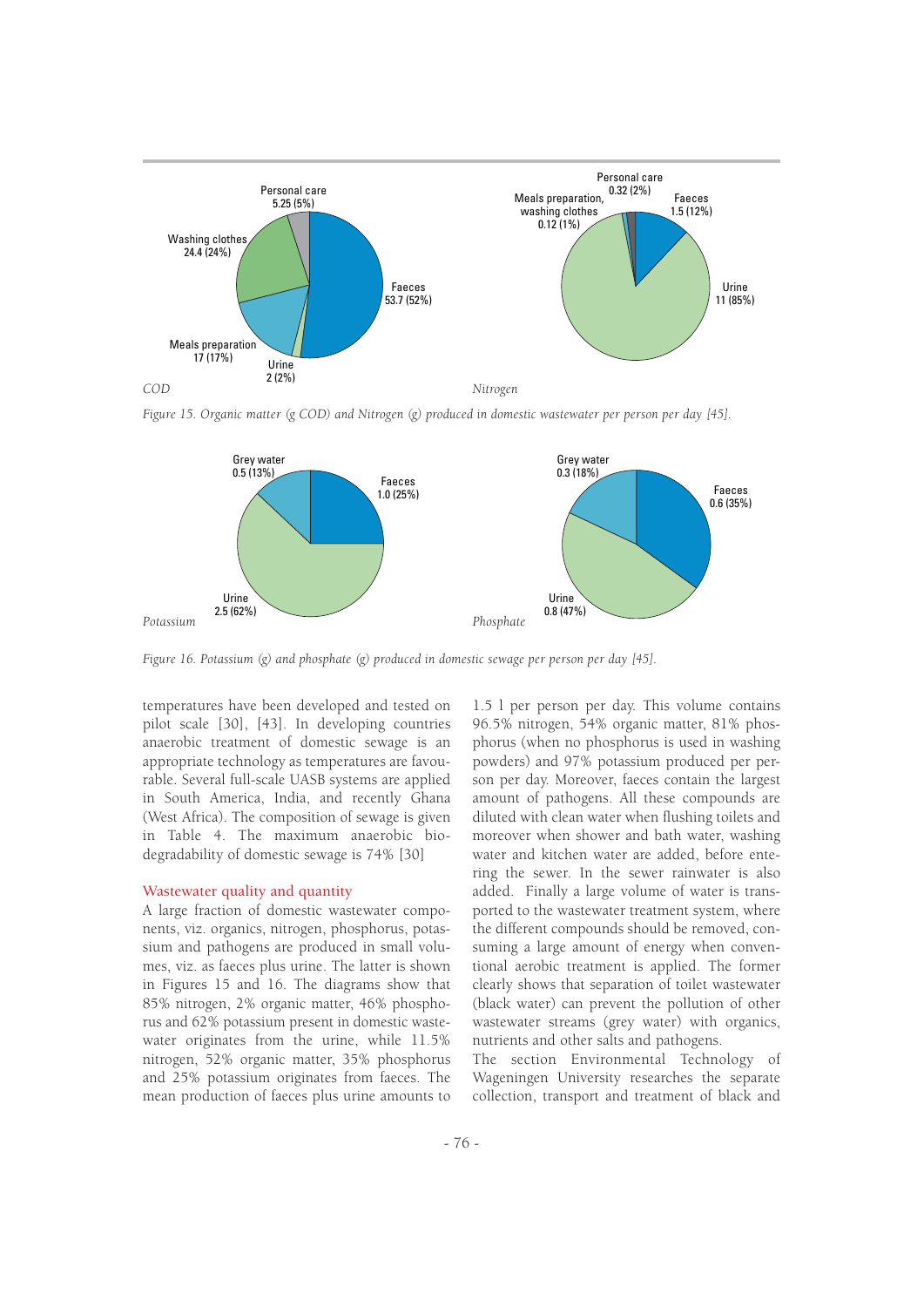grey water. The concept will be demonstrated in 2005. In Germany the concept is already applied in practice at a few locations, for example in a new housing estate in Lübeck.

## **4.5 Utilisation of biogas as a renewable energy source**

## **4.5.1 Introduction**

Biogas or landfill gas is primarily composed of methane (55-75 vol%), and carbon dioxide (25- 45 vol%) with smaller amounts of H2S (0-1.5 vol%) and NH3 (0-0.05 vol%). The gas mixture is saturated with water vapour and may contain dust particles and trace amounts of  $H_2$ ,  $N_2$ , CO and halogenated compounds depending on the feedstock and process conditions [46]. The fuel value of biogas containing 55-75 vol % methane ranges between 22–30 MJ/Nm<sup>3</sup> (Higher Heating Value) and 19-26 MJ/Nm<sup>3</sup> (Lower Heating Value) respectively.

Biogas can be utilised for the production of heat, co-generation of electricity and heat (CHP) or for upgrading to natural gas or fuel gas quality. A part of the biogas energy is utilised on site to provide for the internal energy requirement of the plant (digester heating, pumps, mixers etc.).

The amount of energy used for plant operation ranges between 20 and 50% of the total biogas energy contents depending on climate and technical specifications. For systems treating solid biowastes internal energy use is around 20%. In [47] a biogas plant in Germany is described treating 26,000 tonnes of fruit and vegetable wastes and 4,000 tonnes of park wastes per year. The plant produces 2.8 Million Nm<sup>3</sup> of biogas per year (60 vol% methane) with a total energy content of 16,650 MWh. The biogas is converted in a CHP system into electricity (35%) and heat (50%) with 15% energy loss. The energy balance indicates that the plant consumes 23% of the energy content of the total biogas production. The electricity surplus for export to the grid amounts to 3,510 MWh/year or 21% of the biogas energy content [47].

In the remaining part of this section techniques for utilisation and upgrading of biogas and landfill gas are described, including the required purification processes. For reviews the reader is referred to [46], [48], [49].

## **4.5.2 Generation of heat and combined heat and power generation (CHP)**

#### Heat production in gas heater systems

Heat production in gas heater/boiler systems does not require a high gas quality [46]. Reduction of the H2S content to below 1,000 ppm is recommended to prevent corrosion. Furthermore it is advisable to condense the water vapour in the gas to prevent interference with the gas nozzles. Removal of water will also remove a substantial amount of the H<sub>2</sub>S [46].

#### Gas engine and gas turbine CHP systems

The utilisation of biogas in internal combustion engines ('gas engines') is a long established technology. Engine sizes range from 45 kWe in small plants to several MWe in large biogas plants or landfill sites. Mostly used in large-scale applications are diesel engines rebuilt to spark ignited gas engines or dual fuel engines with 8-10% diesel injection [46]. Small-scale CHP systems (< 45 kWe) reach an electrical efficiency of 29% (spark ignition) and 31% (dual fuel engine). Larger engines can reach an electrical efficiency of 38% [46]. Up to 50% of the biogas energy content is converted to heat which can partly be recovered from the exhaust gas (high temperature heat) and the cooling water and oil cooling (lower temperature heat) [48], [49]. Energy losses are about 15%. Utilisation of biogas in gas engines may require removal of  $H_2S$ , NH<sub>3</sub> and particles depending on manufacturers' specifications (see Table 5).

Gas engine CHP systems have a higher electrical efficiency than gas turbine CHP systems and lower specific investment costs. Maintenance costs for gas engines are higher than for turbines. The use of gas turbines in CHP systems may be more economical in applications with a large, constant high value heat requirement  $(>110 \degree C)$ or in large installations of several MWe's capacity [49]. A restriction of gas turbines is the limited flexibility with varying gas flows because a reduced gas inflow leads to a decreased efficiency [48].

#### Fuel cell CHP systems

Fuel cells make use of direct electrochemical conversion of the fuel with oxygen to generate electricity and heat with near-zero emissions. The fuel (methane in the case of biogas) is converted to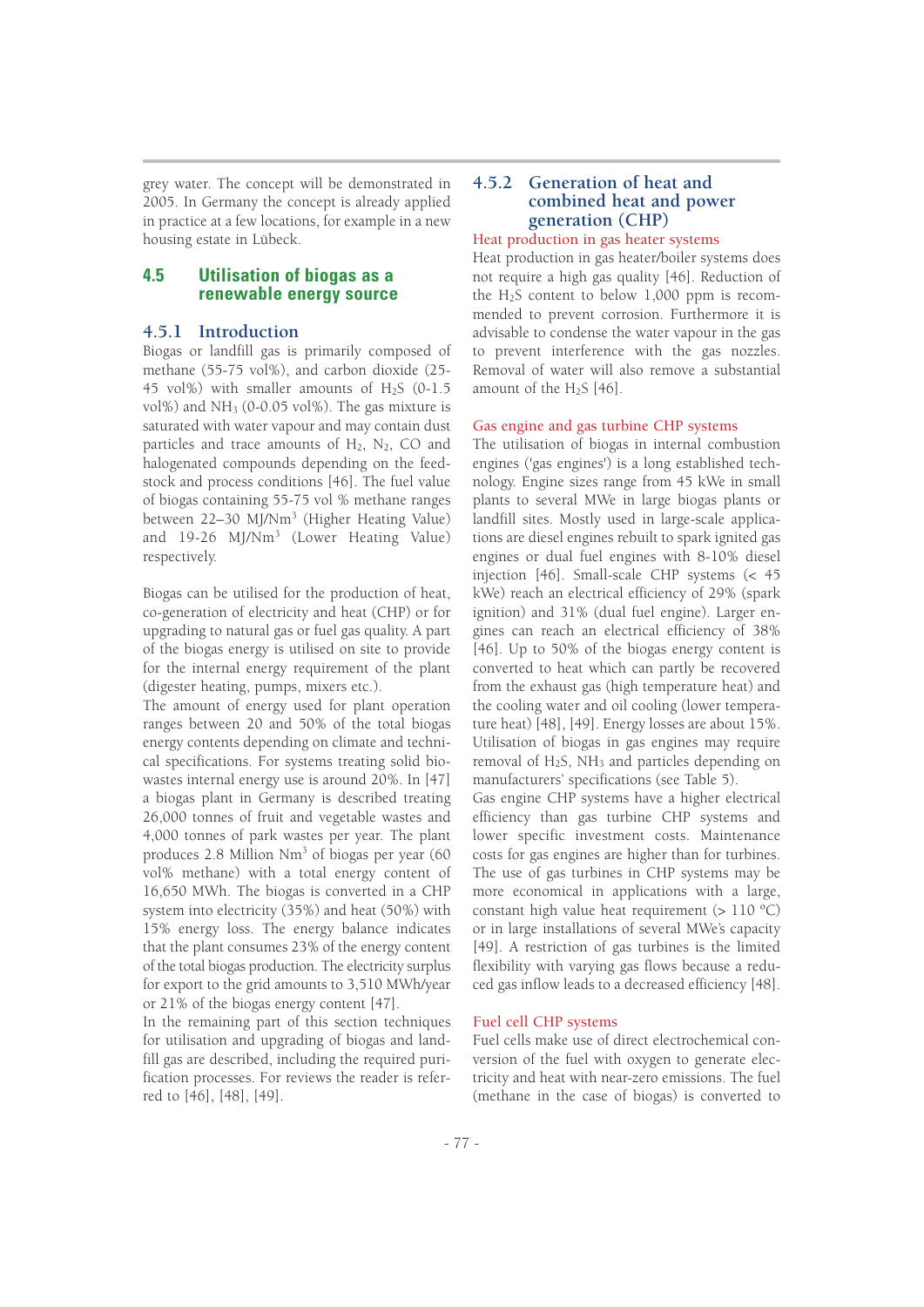hydrogen by the action of a catalyst or high temperature steam reforming. The  $H_2$  is then electrochemically converted to electricity and heat. Water and  $CO<sub>2</sub>$  are the main by-products. The potential electrical efficiency is > 50% while the thermal efficiency is approx. 35%. For utilisation of biogas two fuel cell types are most relevant for the near future. Phosphoric acid fuel cells (PAFC) are at present applied in a number of 200 kW to 2 MW power plants operating on natural gas with a practical electrical efficiency of 41% [46]. The PAFC operates at approx. 200 °C which allows usable heat recovery. Utilisation of biogas in a PAFC requires near-complete removal of sulphides and halogenated compounds [46], [50]. In Japan a 200 kWe PAFC is used in a brewery for conversion of biogas from wastewater effluent [51]. Before entering the fuel cell the biogas is purified in a pre-treatment section composed of a desulphuriser, an ammonia/salt removing unit, a buffer tank and a gas analyser. Impurities are adequately removed while at the same time  $CO<sub>2</sub>$  is removed from the gas. The overall conversion efficiency (electricity + heat) is 80% [51]. Solid Oxide Fuel Cells (SOFC) operate at temperatures > 900 ºC. The SOFC has a relatively high tolerance for impurities, although it also requires nearcomplete removal of sulphides and halogens. The high operating temperature allows direct methane conversion and recovery of high temperature heat. The attainable electrical efficiency on natural gas is > 40%. In The Netherlands the utilisation of biogas from animal manure in an SOFC system is currently being explored at farm scale [52].

The utilisation of biogas in fuel cells is an important strategy to enhance the efficiency of electricity generation. A substantial cost reduction of fuel cells is however required for large-scale application. The conversion of fermentation gases in fuel cells is being explored in 'BFCNet': 'Network on Biomass Fermentation Towards Usage in Fuel Cells' [53]. The objectives of BFCNet include R&D and demonstration, and the development of standards on EU level.

## **4.5.3 Upgrading of biogas and landfill gas to natural gas and vehicle fuel quality**

Upgrading of biogas and landfill gas to natural gas standards and delivery to the (local) natural gas

network is a common practice. In The Netherlands 45% of the produced landfill gas was upgraded to natural gas quality in 1995 [48]. Landfill gas is the final product from biodegradation of organic materials present in landfill sites and consists mainly of methane (50-60 vol%) and carbon dioxide (40-45 vol%). It further contains sulphur (0-200 mg/m<sup>3</sup> ) and chlorinated and fluorinated hydrocarbons. The Higher Heating Value is 20-24  $M/m<sup>3</sup>$  [48]. To reach natural gas quality the landfill gas undergoes extensive dewatering, removal of sulphur components in a bed charged with impregnated active carbon or iron oxide, and removal of halogens by absorption in an active carbon bed. Further upgrading involves changing the composition of the gas by separating the main components methane and carbon dioxide in a high calorific (methane rich) and a low calorific (methane poor) gas flow in order to attain a calorific value and 'Wobbe index' similar to natural gas. Upgrading technologies include chemical absorption, Pressure Swing Adsorption and membrane separation. Before delivery to the grid the gas must be free from solid and fluid components and it must be pressurised [48]. Upgrading of biogas from controlled digestion makes use of similar technology.

Upgrading of biogas to transport fuel quality is common practice in several European countries (including Sweden, the Czech Republic, France), the USA and New Zealand. World wide 23 facilities for production and upgrading of biogas to transport fuel standards were in operation in 1999 [46]. Sweden produces an amount of biogas of 1,35 TWh/year primarily in sewage treatment plants and also in landfill sites and industrial wastewater treatment plants. Approximately 100 GWh/year (10 Million  $m^3$ ) are currently used as vehicle fuel. Based on experiences gained from projects with municipal fleets of busses and taxis, the Swedish program now aims for commercial expansion of vehicle fleets and infrastructure for (upgraded) biogas refuelling stations [54]. Upgraded biogas can be used in existing engines and vehicles suitable for natural gas. At present approx. 1.5 million natural gas fuelled vehicles are in use world wide. Sulphur, water and particles must be removed to prevent corrosion and mechanical engine damage. Carbon dioxide must be removed to reach a required methane content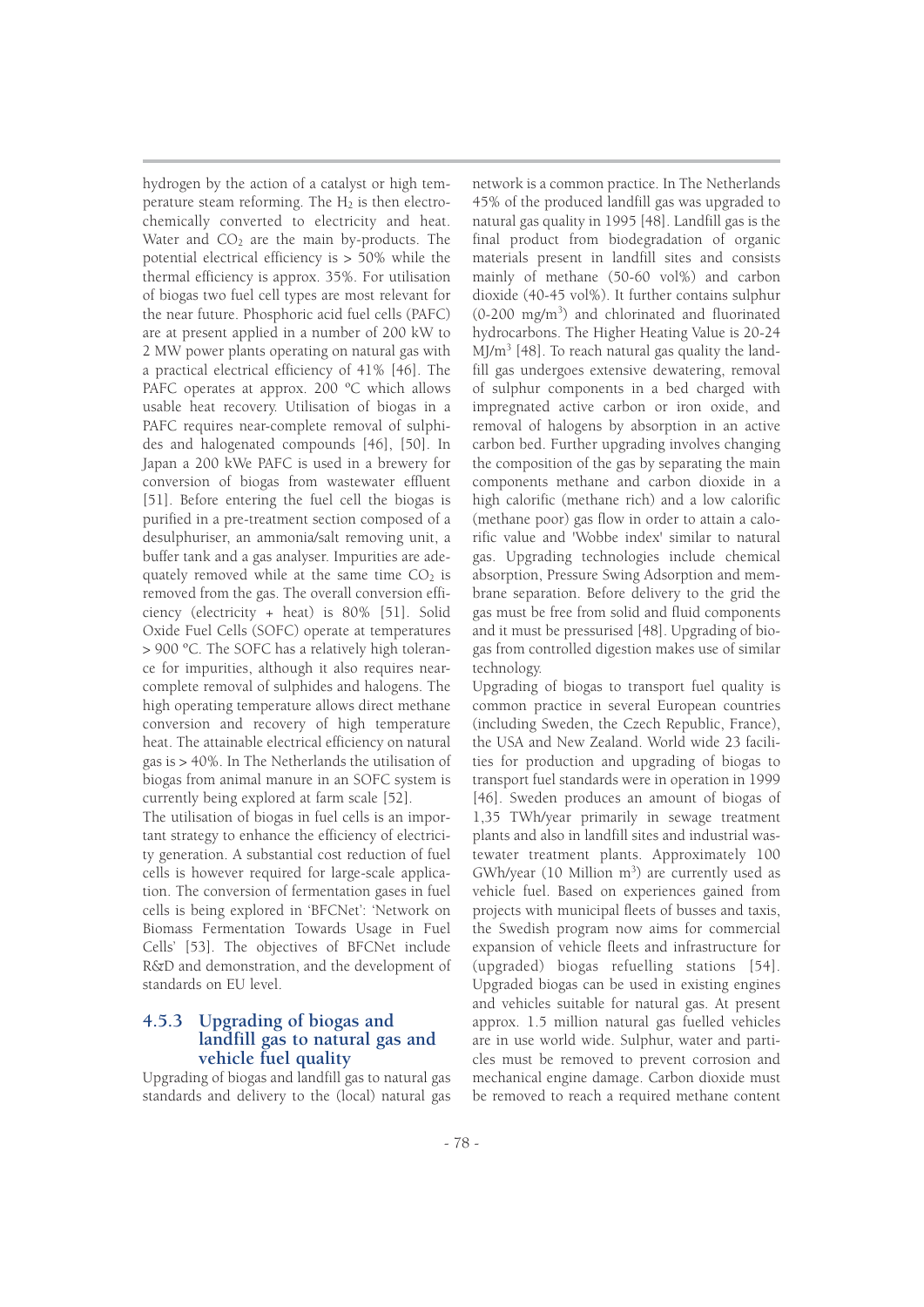#### **TABLE 5.** *Indicative gas quality requirements for various applications. Sources: [46], [48], [49].*

| Component:                                                                    | H <sub>2</sub> S                                       | CO <sub>2</sub>                 | Halogens<br>CL, F;<br>landfill gas)        | Dust<br>particles                                    | H <sub>2</sub> O                     |
|-------------------------------------------------------------------------------|--------------------------------------------------------|---------------------------------|--------------------------------------------|------------------------------------------------------|--------------------------------------|
| Utilisation:                                                                  |                                                        |                                 |                                            |                                                      |                                      |
| Gas heater/boiler                                                             | $< 1000$ ppm <sup>1)</sup>                             |                                 |                                            |                                                      | Removal<br>advisable                 |
| Gas engine                                                                    |                                                        | Minimum $LHV3$<br>13-21 $M/m^3$ | Cl and $F^{3}$<br>60-80 mg/m <sup>3</sup>  |                                                      | Humidity $3$ )<br>$< 70-80%$         |
| - per 10 kWh (LHV) input <sup>3)</sup><br>- per $m^3$ of biogas <sup>3)</sup> | $<$ 1150 – 2000 mg<br>$< 700 - 1200$ mg/m <sup>3</sup> |                                 |                                            | $< 50$ mg/m <sup>3</sup><br>$< 30$ mg/m <sup>3</sup> |                                      |
| Fuel cells                                                                    |                                                        |                                 |                                            |                                                      |                                      |
| - Phosphoric Acid Fuel Cell<br>- Solid Oxide Fuel Cel                         | $< 10$ ppm <sup>4</sup><br>$< 10$ ppm <sup>4</sup> )   |                                 | Near-complete<br>removal required required | Removal                                              |                                      |
| Vehicle fuel 5)                                                               | Max. 23 mg/ $Nm^3$ Max. 3 vol%                         |                                 | Removal<br>required                        |                                                      | Max. 32<br>mg/Nm <sup>3</sup>        |
| Natural gas quality <sup>6)</sup>                                             | Sulphur < $5mg/m^3$ <sup>7</sup> )                     |                                 | Cl < 5mg/m <sup>3</sup>                    | Removal<br>required                                  | Dew point<br>at $-10$ <sup>o</sup> C |

1) removal required if input limits are exceeded

2) data provided by Jenbacher (2002) per 10 kWh (LHV) gas input for gas engines ranging between 300-3000 kW; data were calculated per m<sup>3</sup> biogas assuming 60 vol% methane. The maximum allowable NH3 concentration is 55 mg/10 kWh [49]. If an NOx (and CO) catalyst is used to purify the engines' exhaust gases, near-complete removal of halogens from the biogas is required. 3) according to ref. [48].

4) preferably lower i.e. < 1 ppm.

5) specifications for transport fuel used in Sweden. From ref. [46].

6) natural gas composition in The Netherlands. From ref. [48].

7) removal (to about 5 vol%) required to attain suitable combustion value and Wobbe index.

of 96 - 97 vol%. The gas is compressed and stored at a pressure of 250 bar for distribution, using the same technology as for compressed natural gas [46].

Demands for the removal of components differ depending on the biogas application. Indicative quality requirements for several applications are summarised in Table 5.

## **4.5.4 Purification technologies**

Raw biogas should be treated to prevent corrosion of installed equipment or to achieve adequate quality standards for use as a natural gas substitute or transport fuel. An overview of available techniques for biogas treatment is provided in Table 6.

## **4.6 The economics of anaerobic digestion**

#### **4.6.1 Introduction**

In assessing the economic viability of biogas programs, it is useful to distinguish between three main areas of application:

- 1) Anaerobic treatment of household waste(water)
	- a) DeSaR (Decentralised Sanitation and Reuse); including community-on-site anaerobic treatment of domestic waste(water) and organic household waste
	- b) central digestion of the organic fraction of household waste
		- i) source separated at the household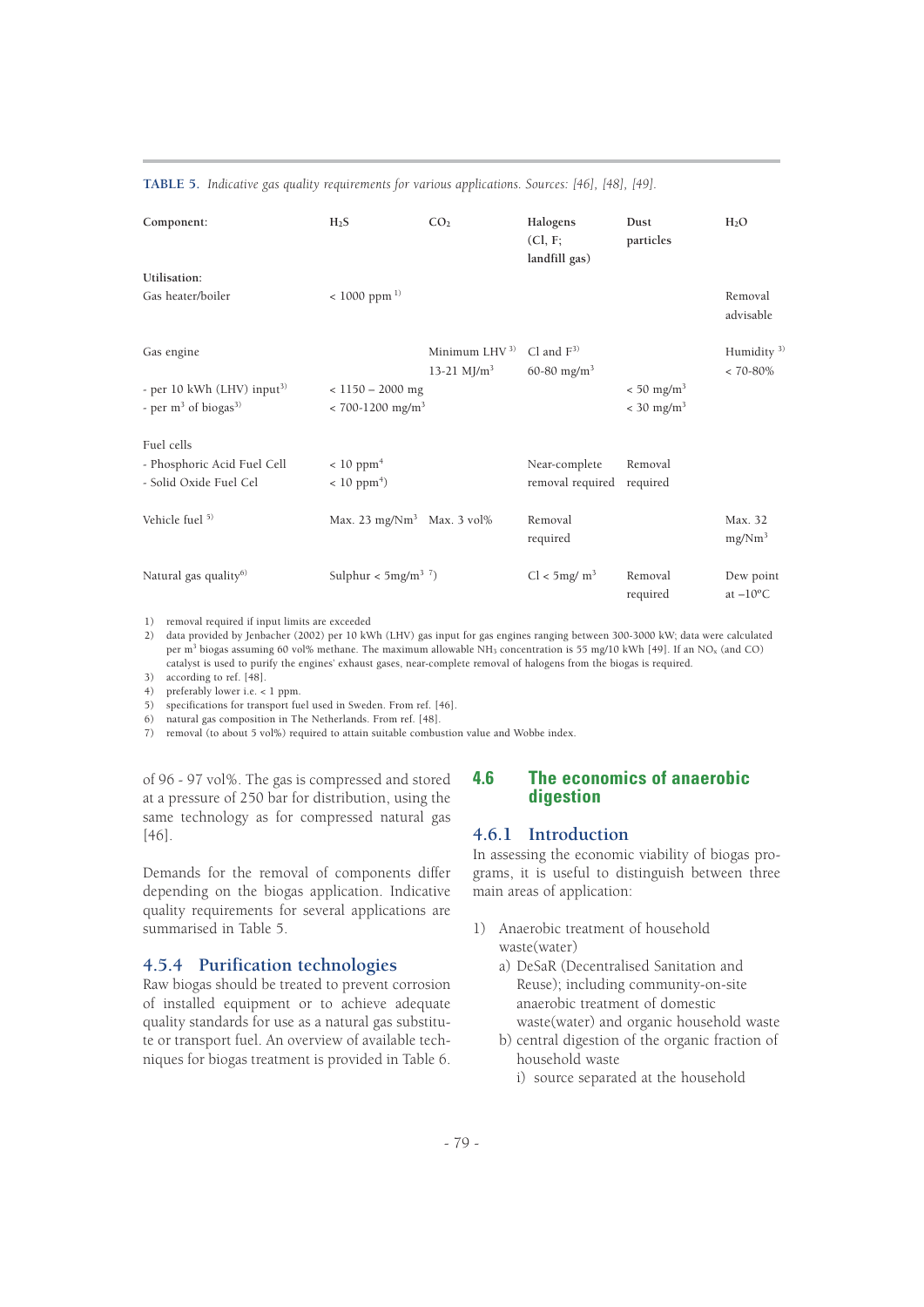|                  | $\mathbf{H}$                                |                   |
|------------------|---------------------------------------------|-------------------|
| Compound removed | Technique                                   | Principle         |
| Water/Dust       | Demister                                    | Physical          |
|                  | Cyclone separator                           |                   |
|                  | Moisture trap                               | $\mathbf{H}$      |
|                  | Water trap                                  | $\mathbf{H}$      |
|                  | Cooling in combination with demister        | $\mathbf{H}$      |
|                  | Absorption to silica                        | 11                |
|                  | Glycol drying unit                          | 11                |
| $H_2S$           | Air oxygen dosing <sup>1)</sup>             | Biological        |
|                  | FeCl <sub>3</sub> dosing to digester slurry | Chemical          |
|                  | Adsorption to $Fe2O3$ pellets               | Physical-chemical |
|                  | Absorption with caustic solution            | 11                |
|                  | Absorption with iron solution               | $\mathbf{H}$      |
|                  | Absorption closed loop systems              | 11                |
|                  | Membrane separation                         | Physical          |
|                  | <b>Biological filters</b>                   | Biological        |
|                  | Activated carbon filtration                 | Physical-chemical |
|                  | Molecular sieves                            | Physical          |
| CO <sub>2</sub>  | Pressure swing adsorption                   | Physical-chemical |
|                  | Membrane separation                         | Physical          |
|                  | Absorption techniques                       | Physical-chemical |

**TABLE 6.** *Overview of techniques used for biogas treatment [55].*

1) The H2S content can be reduced by adding a small amount of air at the end of the digestion process.

ii) mechanically separated

- c) digestion of sewage sludge at a central sewage treatment plant
- 2) Anaerobic digestion of manure
	- a) on-farm digestion for energy production
	- b) central digestion for energy production
	- c) central digestion and further processing (recovery/removal of nutrients from the liquid phase)
- 3) Anaerobic treatment of industrial wastewater and waste

In this section mainly 1b, central digestion of the organic fraction of household waste, and 2, anaerobic digestion of manure, are discussed. In each case, the economic feasibility of individual facilities depends largely on whether output in the form of gas (for cooking, lighting, heating and electricity generation) and solid and liquid byproducts (for use as fertiliser/soil conditioner, fishpond or animal feed) can substitute for fuels, fertilisers or feeds, previously purchased. For example, a plant has a good chance of being economically viable when farmers or communities

previously paid substantial percentages of their incomes for fuels (e.g. gas, kerosene, coal), fertilisers (e.g., nitrates or urea) or soil conditioners. The economics may also be attractive in farming and industry, where considerable cost is experienced in disposing manure, solid wastes and effluents. In these cases, the output can be sold or used to reduce energy and disposal costs, repaying the original capital investment. In cases when the community is charged for treatment of wastes the digestion process may be of great financial importance. When the products do not generate income or reduce cash outflow the economic viability of a biogas plant decreases. For example when cooking fuels such as wood or dung can be collected at zero cost or where the cost of commercial fuel is so low that the market for biogas is limited. Technical, social and economic factors, government support, institutional arrangements, and the general level of commercial activity in the construction of biogas plants and related equipment are highly interrelated [56]. This section focuses on the economic aspects of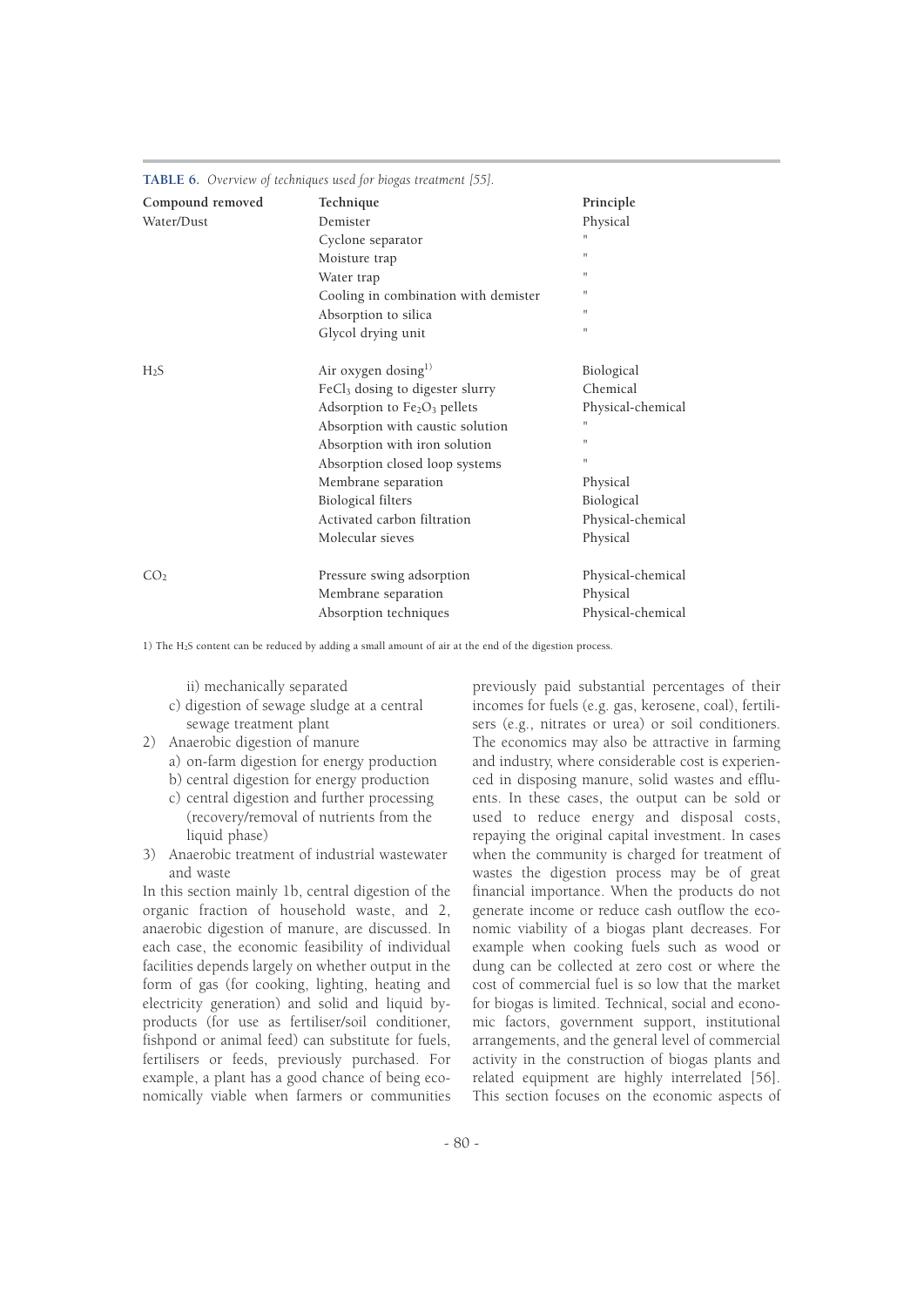anaerobic digestion of manure and solid organic wastes, which are currently undergoing new developments and rapid expansion.

## **4.6.2 Anaerobic digestion of manure**

**The Danish Biogas Programme** [57] is an excellent example of what can be achieved through an ambitious and consistent government policy and is therefore discussed in some detail here. In Denmark 20 centralised biogas plants are operational for treatment of animal manure [58], [59], [60]. The plants mostly employ thermophilic co-digestion (52-53 ºC) with approx. 25% organic wastes mainly from food processing industries. These include animal wastes such as intestinal contents (27%), fat and flotation sludge from food or fodder processing (53%) and wastes from fruit & vegetable processing, dairies and other industries. In the biogas plants manure and organic waste are mixed and digested for 12-25 days. The biogas is utilised for combined heat and power generation. Heat is usually distributed in district heating systems, while electricity is sold to the power grid. The digestate is returned to the farms for use as fertiliser. In 1998 a total of 1 Million tonnes of manure (slurry) were treated in centralised biogas plants and 325,000 tonnes of other wastes, yielding a total of 50.1 Million m<sup>3</sup> biogas at an average gas yield of  $37 \text{ m}^3$  per m<sup>3</sup> of biomass [59]. Whereas the normal yield is  $20 \text{ m}^3$ of biogas per m<sup>3</sup> of manure slurry, co-digestion thus adds considerably to biogas production and economic feasibility. Techno-economic data for 6 centralised biogas plants in Denmark [59] are summarised in Table 7.

The development of centralised biogas plants in Denmark was made possible in a framework of governmental renewable energy policy, economic incentives and legislative pushes. The latter include the obligation for a 6-9 month manure storage capacity, restrictions on manure application on land and on landfilling of organic wastes. Economic incentives include government investment grants, low interest rate long-term loans (20 years), energy tax exemptions and subsidies on electricity produced from biogas (DKK 0.27 or Euro 0.04 /kWh in 1998; [58]). Another important factor is that heat sales are possible through widely available district heating networks for 6-9

months per year. The plants are operated mostly by co-operatives involving farmers, municipalities and/or private organisations.

The investment costs for the 6 plants in Table 7 (including digesters, storage, transport vehicles and CHP units) range between Euro 870–1,265  $\rm /m^3$  digester capacity (average: Euro  $\rm 1,070/m^3$ ) and Euro 48 - 87/tonne processing capacity (average: Euro 65/tonne). This value is low as compared to e.g. a recently built manure processing biogas plant in The Netherlands (25,000 tonnes/year; Euro 160/tonne). The larger scale of the plants (70,000-140,000 tonnes/year) and limited investments for wastewater treatment possibly causes the lower specific investments of the Danish plants. The digested slurry of the Danish plants is returned to the farmers as organic fertiliser, while for the Dutch plant further processing is applied.

The net energy production of the six plants in Table 7 (producing a total of 23.5 million Nm<sup>3</sup> of biogas/year) is estimated at 29,900 MWhe electricity/year and 170 TJ heat/year. The total investment costs per kWe electricity (estimated from Table 7) is around Euro 9,000/kWe. This is however an overestimation because the plants produce heat as well. The total biogas production in centralised plants in Denmark [59] is approx. 50 million Nm<sup>3</sup>/ year with an estimated electricity generation of 63,600 MWhe/year and 360,000 TJ /year of heat.

In 1998 most of the operational Danish plants produced an income at or above the break-even level [58]. The income consists of energy sales and gate fees minus operating costs. The total treatment costs (manure and additional wastes) for transport and anaerobic digestion are around Euro  $8/m^3$  with an income of Euro  $7/m^3$  from energy sales [60]. Approximately half of the income for energy sales is derived from subsidies (exemption of energy taxation, refunding system). The net treatment costs are Euro 1.4/m<sup>3</sup> [60]. Economic feasibility depends on the co-digestion of food processing wastes, both through the enhanced biogas production and gate fees charged for industrial wastes of Euro  $7-13$  m<sup>3</sup>. According to [60] this is highly competitive –under Danish conditions– with incineration including waste deposit tax (Euro 54-74/tonne) and composting (Euro 40-50/tonne).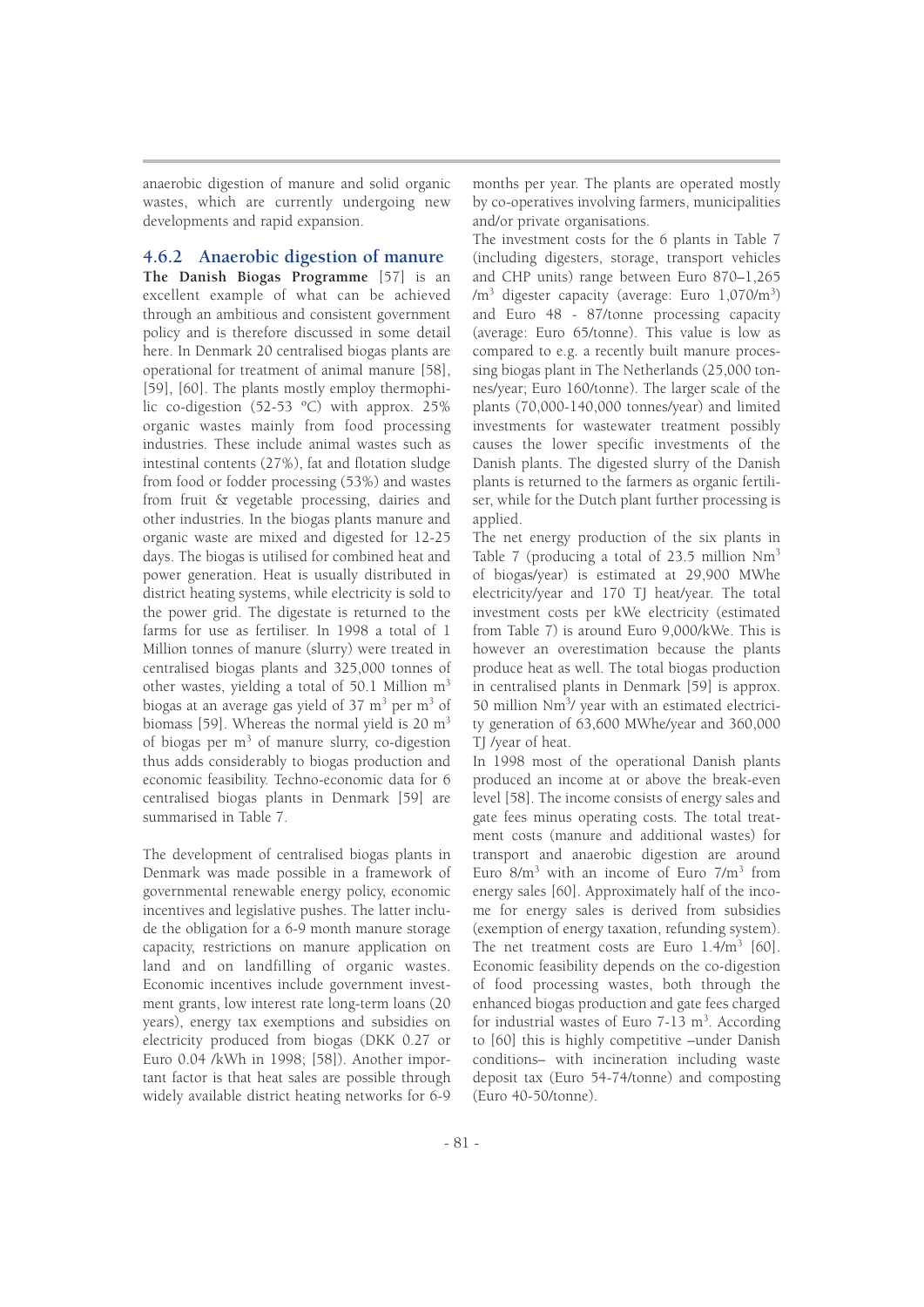|                                              | Plant location              | Lemvig     | Thorso     | Arhus      | Studs-<br>gaard <sup>1</sup> | Blabjerg Nysted |        |
|----------------------------------------------|-----------------------------|------------|------------|------------|------------------------------|-----------------|--------|
|                                              | Units                       |            |            |            |                              |                 |        |
| Year of operation start-up                   | $-1$                        | 1992       | 1994       | 1995       | 1996                         | 1996            | 1998   |
| Animal manure                                | Tonne/day                   | 362        | 230        | 346        | 230                          | 222             | 180    |
| Other organic wastes                         | Tonne/day                   | 75         | 31         | 46         | 36                           | 87              | 31     |
| Biogas production                            | Million Nm <sup>3</sup> /yr | 5.4        | 2.9        | 3.8        | 5.7                          | 3.1             | 2.6    |
| Biogas production                            | $Nm^3$ /tonne               | 38         | 34         | 30         | 65                           | 31              | 38     |
| Total digester capacity                      | m <sup>3</sup>              | 7600       | 4650       | 8500       | 6000                         | 5000            | 5000   |
| Process temperature                          | Degrees Celsius             | 52.5       | 53         | 38/52      | 52                           | 53.5            | 38     |
| Gas storage capacity                         | m <sup>3</sup>              | 5000       | 2790       | 370        | 170                          | 4000            | 2500   |
| Utilisation of biogas                        | $-1$                        | <b>CHP</b> | <b>CHP</b> | <b>CHP</b> | <b>CHP</b>                   | <b>CHP</b>      | CHP/   |
|                                              |                             |            |            |            |                              |                 | Boiler |
| Total energy production biogas <sup>2)</sup> | GJ/year                     | 100,980    | 54,230     | 71,060     | 106,590                      | 57,970          | 48,620 |
| Electricity production <sup>2)</sup>         | MWh/year                    | 6,872      | 3,691      | 4,836      | 7,254                        | 3,945           | 3,309  |
| Heat production <sup>2)</sup>                | GJ/year                     | 38,877     | 20,879     | 27,358     | 41,037                       | 22,318          | 18,719 |
| Investment costs                             | Million DKK                 | 55.2       | 29.1       | 54.2       | 55.7                         | 44.1            | 43.7   |
| Cost index $(2000=394)$ <sup>3)</sup>        | $\overline{\phantom{m}}$    | 358        | 368        | 381        | 381                          | 381             | 390    |
| Investment in Euro 2000 (calculated) $4$ )   | Million Euro                | 8.0        | 4.1        | 7.4        | 7.6                          | 6.0             | 5.8    |
| Investments per $m3$ digester capacity $5$ ) | Euro/m <sup>3</sup>         | 1054       | 883        | 869        | 1265                         | 1202            | 1164   |
| Investments per tonne capacity $5$           | Euro/tonne                  | 56         | 48         | 57         | 87                           | 59              | 84     |

#### **TABLE 7.** *Techno-economic data for 6 centralised biogas plants in Denmark. Based on [59].*

1) The Studsgaard plant applies 2.5 hours heating at 60ºC prior to digestion.

2) Estimated; assuming 55 vol% methane in biogas (19 MJ/Nm<sup>3</sup> , Lower Heating Value); 30 % internal use in the biogas plant;

CHP conversion efficiency to electricity 35% and to heat 55%, respectively.

3) Chemical Engineering Plant Cost Index.

Recalculated to Euro 2000, using cost indices and exchange rate of 1 DKK = 0.1318 Euro.

5) Including digesters, storage, transport vehicles and CHP units [59].

**Manure digestion in The Netherlands.** In The Netherlands anaerobic digestion of manure is gaining renewed attention. The largest fraction of produced animal manure is directly recycled as fertiliser. A surplus of 15 million tonnes/year is available for anaerobic digestion [61]. Several small-scale and larger scale biogas plants have started operation in 2001 and 2002 [61]. See Appendix IV for an overview of recent initiatives. A stimulus for this development is the active involvement of utility companies since the end of the 1990's due to the relatively high market price for natural gas and the interest in producing renewable energy.

In The Netherlands the economic benefit of a manure digester can only be achieved with a very high biogas production. In a study on the possibilities of manure co-digestion, it was estimated that the capacity of an installation should be  $200 \text{ m}^3$ 

per day, with a biogas yield of 80  $\mathrm{m}^3$  per tonne of biomass. This can only be achieved when energy rich additives are added such as Fuller's earth or fish-oil sludge [62]. Up till now however, only limited use is made of co-digestion (e.g. with verge grass) to enhance biogas production and economic feasibility. This is mainly caused by incompatible environmental regulations and restrictions on the use of digestates as fertiliser [61], which evidently slows down the development of new plants. There is considerable activity from the side of producers to modify regulations in favour of co-digestion. The attainable electricity production from anaerobic digestion of the total surplus of animal manure in The Netherlands (15 Million tonnes) is estimated at 1,100 GWh (389,000 households). Furthermore a volume of 4 Million tonnes of agricultural wastes is available for co-dige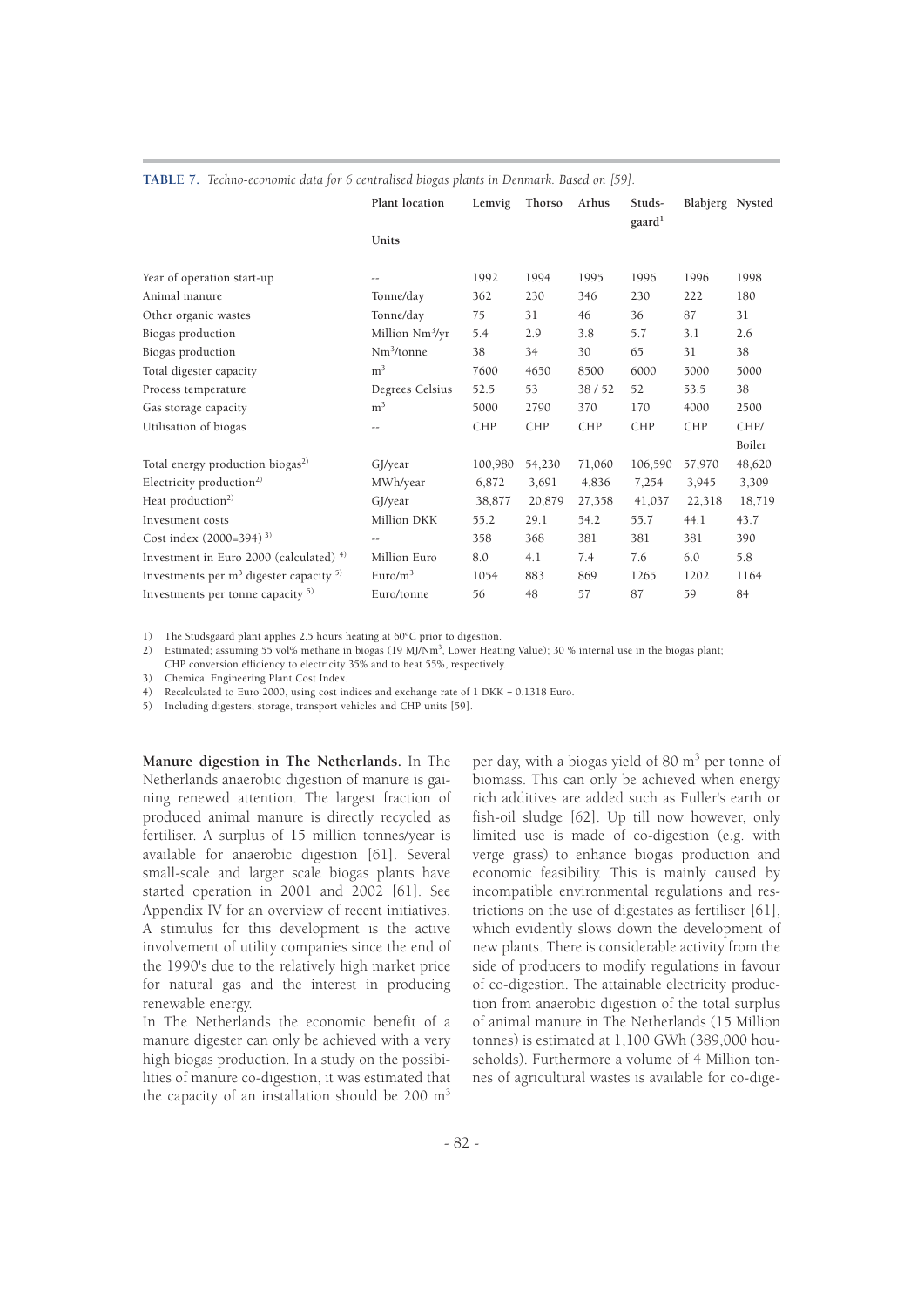stion, which could generate an additional 470 GWh of electricity, for 159,000 households [61]. A regional installation for anaerobic digestion and further processing of pig manure is operational in Elsendorp, The Netherlands since 2001. This installation processes 25,000 tonnes of pig manure per year and produces 1.6 Million kWh of electricity (sufficient for 500 households), 7,500 tonnes of mineral concentrates for use as substitute fertiliser and 17,500 tonnes of clean water. The gate fee for manure is Euro 16-18/m<sup>3</sup>, which is similar to alternative manure treatment options [61]. Biogas plant 'De Scharlebelt' at Nijverdal started operation in 2002 [63]. This plant has a capacity of 25,000 tonnes/year (70 tonnes/day) and makes use of thermophilic (50 ºC) co-digestion of pig manure and verge grass. The total digester capacity is  $1,500$  m<sup>3</sup>. The total investment costs were Euro 4 Million (or Euro 160/tonne processing capacity and Euro 6,700/ kWe) including storage, CHP unit (600 kWe) and membrane filtration units for effluent post treatment and production of mineral concentrates. The digestate is mechanically separated into a 'humus' fraction and a liquid fraction, which is processed further by means of ultrafiltration and reverse osmosis to produce mineral concentrates and clean water. The biogas is used for the process and the generation of 3 Million kWh of electricity per year (1,000 households). In [64] the investment costs per kWe for biogas plants producing (only) electricity from animal wastes is estimated at Euro 4,400–6,600/kWe (recalculated to Euro 2000) for a  $1 \text{ MW}_e$  plant.

The cost of biogas produced in small-scale (80 m<sup>3</sup> ) manure digesting systems on farm level in The Netherlands is estimated at Euro 19/GJ based on data in [38]. Through the use of larger scale systems and economic optimisation a cost reduction to approx. Euro 9/GJ is considered feasible. Calculations based on data from the USA [65] even suggest a possible future biogas cost of Euro 5/GJ for large-scale farms.

## **4.6.3 Anaerobic digestion of solid biowastes**

The main competitors for anaerobic digestion of solid wastes are landfilling and composting. Due to legislation landfilling is already restricted in some countries. Since the European Union is striving towards a substantial reduction of landfilling in the near future<sup>1</sup>, composting remains as the main competitor on the longer term. Organic residues from agricultural industry, nowadays used as animal feed, could become available for anaerobic digestion in the future.

Composting is a widely used technique, offering a route for recycling organic matter and nutrients from the organic fraction of municipal solid waste and other biowastes. Composting is however an energy consuming process (approximately 30-35 kWh is consumed per tonne of input waste), while anaerobic digestion is a net energy producing process (100-150 kWh per tonne of input waste) [14]. This evidently makes anaerobic digestion the preferred processing route because it produces renewable energy (biogas) while nutrients are preserved for recycling as well. In a 1994 IEA study [66] the economics of municipal solid waste treatment in The Netherlands by composting and anaerobic digestion were compared based on a 1992 study by Haskoning. The analysis showed somewhat higher treatment costs for anaerobic digestion (Euro 80-35/tonne for a capacity range of 20,000-120,000 tonne/year) than for composting (Euro 60-30/tonne). The study concludes that co-digestion with animal manure could lead to significantly lower costs and that the cost difference between composting and anaerobic digestion is very sensitive to the value of the produced electricity [66]. This illustrates the significance of financial incentives for renewable energy production as a tool for enhancing the competitiveness of biogas plants. Similar cost estimates are provided in [67] for anaerobic digestion of source separated organic fraction of municipal waste (SS-MSW) and mixed waste (MW; separated at the plant) in North America. The capital cost of an SS-MSW facility varies between US \$ 635 and \$ 245/tonne of design capacity for plants between 10,000 and 100,000 tonnes/year. The capital cost of mixed waste facilities is higher because of the need for a sorting system and ranges between \$ 690 and \$ 265/tonne. The projected, net annual costs (incl. capital and operating costs, labour and revenues from the sale of biogas

<sup>&</sup>lt;sup>1</sup> In the proposed EC Landfill Directive the targets for landfilling (relative to the 1993 situation) are reductions to 50% (2005) and 25% (2010) respectively.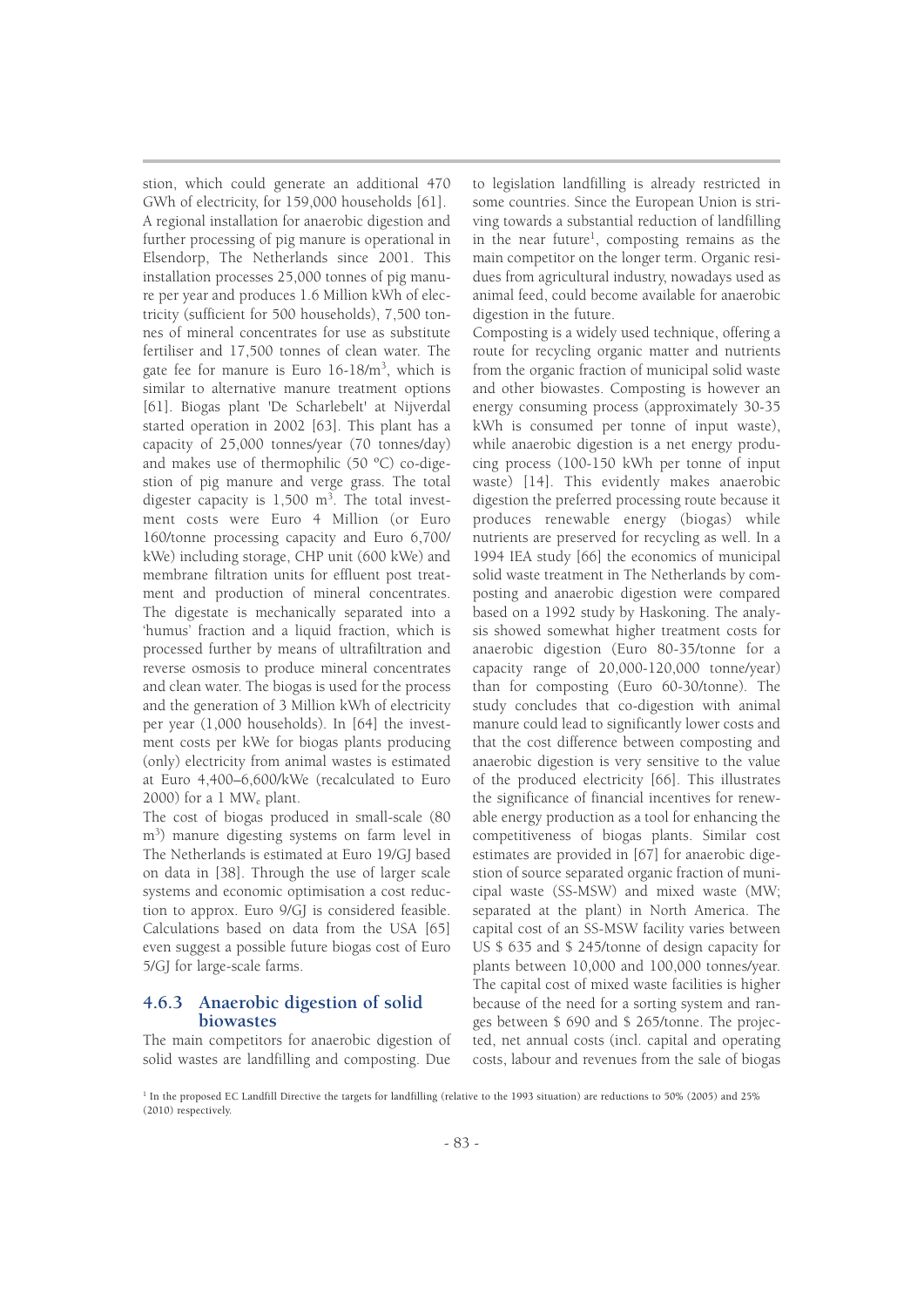

*Figure 17. Trends in treatment costs for anaerobic digestion of MSW and biowastes in Europe (ktpa = kilo tonne per year) [42].* 

and cured digestate for soil conditioning) range between \$ 107 and \$ 46/tonne for SS-MSW plants and \$ 135 - \$ 63/tonne for MW plants in the 10,000 to 100,000 ton/year capacity range [67]. The higher costs of anaerobic treatment in comparison to aerobic composting of solid waste are subscribed to the cost of the required water treatment in anaerobic digestion plants in [68]. The latter reference describes a model, consisting of two layered economic and technical sub-models. The results of model calculations indicate that full anaerobic treatment is indeed higher in costs than aerobic composting. Lowest costs are achieved at combined anaerobic/aerobic treatment. Such combined treatment systems are more competitive though the net gas yield will be somewhat lower. Only drastic increases in energy prices or eco-tax would move the system with minimum costs to more anaerobic conversion.

In [47] a detailed techno-economic evaluation is given for an anaerobic digestion system in Germany, processing 26,000 tonnes of fruit and vegetable waste and 4,000 tonnes of green wastes from parks. The biogas is converted in a CHP system to electricity and heat, which is partly used for the process, and an electricity surplus for export to the grid (3,510 MWh/year). The total investment of the plant (including CHP) is 13,2 Million Euro (or Euro 440/tonne processing capacity). The gross treatment costs were estimated at Euro 80/tonne and net at Euro 72/tonne including sales of electricity. According to the study these treatment costs are competitive in the German market compared to modern composting systems [47]. The investments are similar for anaerobic digestion plants for source separated organic waste (SS-MSW) and agro-wastes in The Netherlands which were estimated at Euro 300/tonne capacity (excluding CHP) in the range between 25,000 to 100,000 tonne/year [69]. Assuming a 30% share of CHP in the investment costs the total installed costs (including CHP) would be around Euro 400/tonne processing capacity. The average costs for anaerobic treatment of source separated organic fraction of municipal waste in various systems (Biocel, Valorga, Dranco) were estimated at Euro 75/ tonne excluding energy sales [69]. In The Netherlands the composting costs are mainly dependent on the type of material, especially the dry matter concentration. For verge grass for example the costs of composting are on the order of Euro 50/tonne, while the composting costs for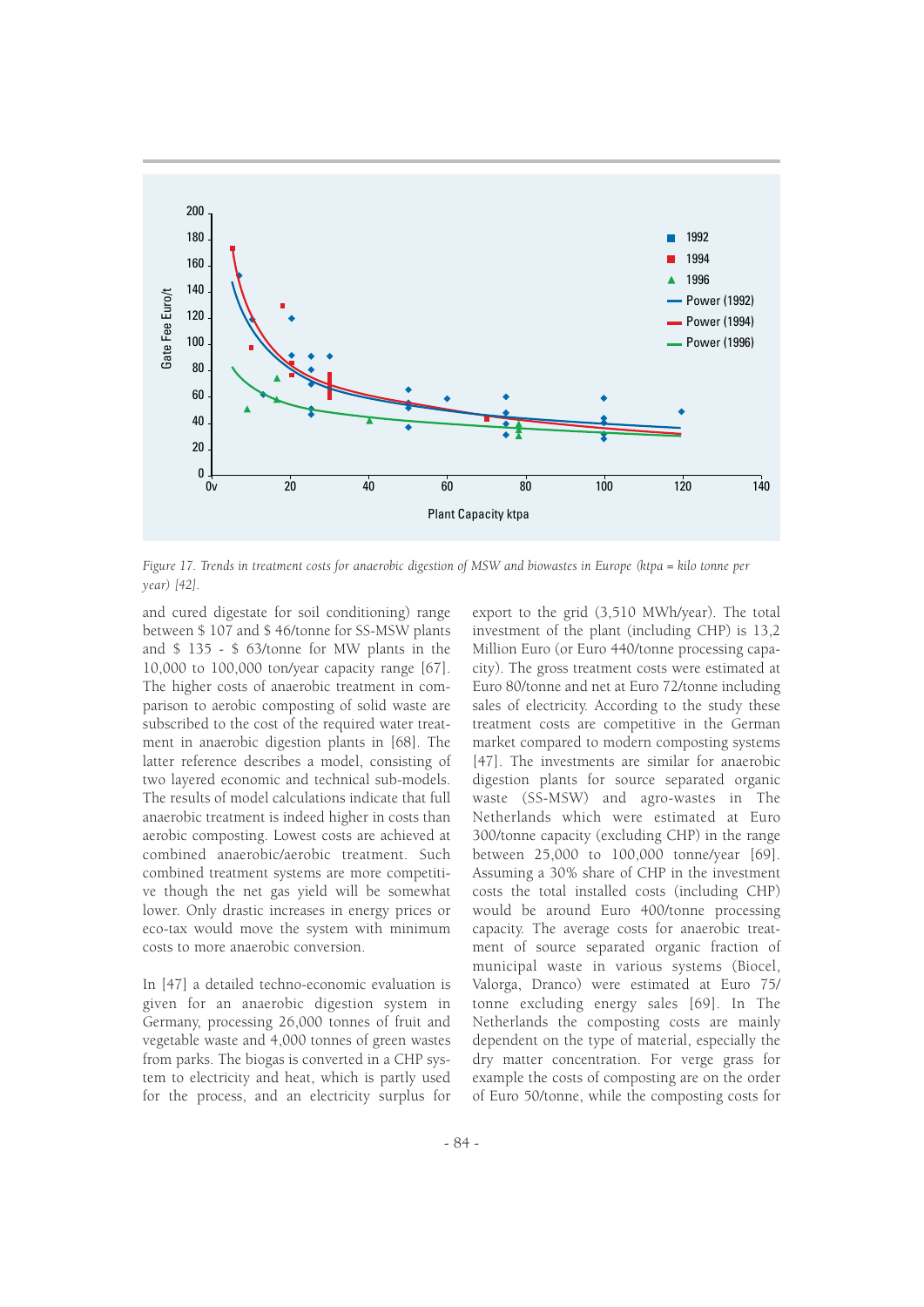woody materials may be somewhat lower i.e. Euro 25-40/tonne. Comparison with the data provided above shows that the costs of anaerobic digestion are still somewhat higher than for composting.

The trends in treatment cost in Europe per tonne of MSW and biowaste for different scales are shown in Figure 17. The figure clearly shows that the costs of anaerobic digestion are increasingly competitive with composting.

Overlooking the international situation there are clear differences between countries in anaerobic digestion plant costs as was shown in [70]. The cost of biogas (per GJ) is highest for Austria and Switzerland, while Germany and Italy are cheapest [70]. The difference between these cheaper plants and more expensive ones has been reduced, due to higher gas yields from the latter.

## Economic impacts of digestate utilisation and effluent disposal

The disposal and/or re-use of digestates and liquid effluents originating from anaerobic digestion processes is an important economic issue for all biogas programs. Deposition of liquid and other organic wastes in landfills will be phased out in the near future in the EU. Evidently the recovery and re-use of nutrients (N,P,K) is an important advantage of anaerobic digestion in addition to the recovery of energy because it contributes indirectly to a reduction of greenhouse gas emissions (especially  $CO<sub>2</sub>$  and N<sub>2</sub>O). In plants treating solid biowastes and/or manure, the solid fraction is in many cases mechanically separated from the process liquor and matured into a compost product. The market value of these compost type products as a soil conditioner or fertiliser depends on the compliance with the governing quality standards especially with respect to the concentration of heavy metals, but also on the guarantee of a pathogen and seed free product. For digestates from the mechanically separated organic fraction of MSW (separation at the plant) the heavy metal content is a critical issue [66]. Digestates from the organic fraction of source separated MSW can comply with the quality standards much more easily.

The digested slurry from manure (co-)digestion may be recycled as fertiliser without much treatment, as is the case in the Danish biogas plants

[59]. The digestate is sufficiently sanitised in the thermophilic digestion and care is taken that individual farmers receive a balanced amount of nutrients. Alternatively, the solid fraction of manure digestates may be recovered as a composttype product while the remaining nutrients are recovered in the form of re-usable mineral concentrates by means of membrane or other technology, as is the case in the new manure processing biogas plants in The Netherlands [62], [63]. In this approach an acceptable water quality for discharge or even re-use is achieved, but investment and maintenance costs will increase considerably. Latter systems are mainly attractive for processing of excess manure, which cannot be used in the direct environment of the farm. Dry minerals can be transported over larger distances. In all processing plants the remaining liquid effluents must be disposed off. Discharge to external (communal or other) wastewater treatment plants may involve considerable costs for transport and treatment charges, depending on the effluent quality [71]. In many cases pre-treatment is required to reduce especially BOD, COD, VFA and nitrogen/ammonia levels prior to disposal. To reduce these costs an on-site effluent post-treatment system may be advantageous. Commonly used techniques include aeration, de-nitrification and reverse osmosis [71].

## The role of financial incentives for renewable energy production

As discussed above, financial incentives in the context of renewable energy production play an important role for enhancing the competitiveness of biogas plants, particularly versus composting. A recent overview [72] on the status and promotion of renewable energy in the EU countries provides the following information relevant for biogas plants. The average investment costs for biogas plants for electricity generation have been reduced from Euro 7,000–8,000/kWe (in 1990) to Euro 3,000-5,000/kWe (2000). The investment costs for electricity production from landfill gas have remained constant (Euro 1,000/kWe) over the period 1980-2000. The costs for electricity produced from biogas (2000) range between Euro 0.1 and 0.22/kWh, while electricity from landfill gas is produced for Euro 0.04 - 0.07/kWh. The review also provides an overview of promotion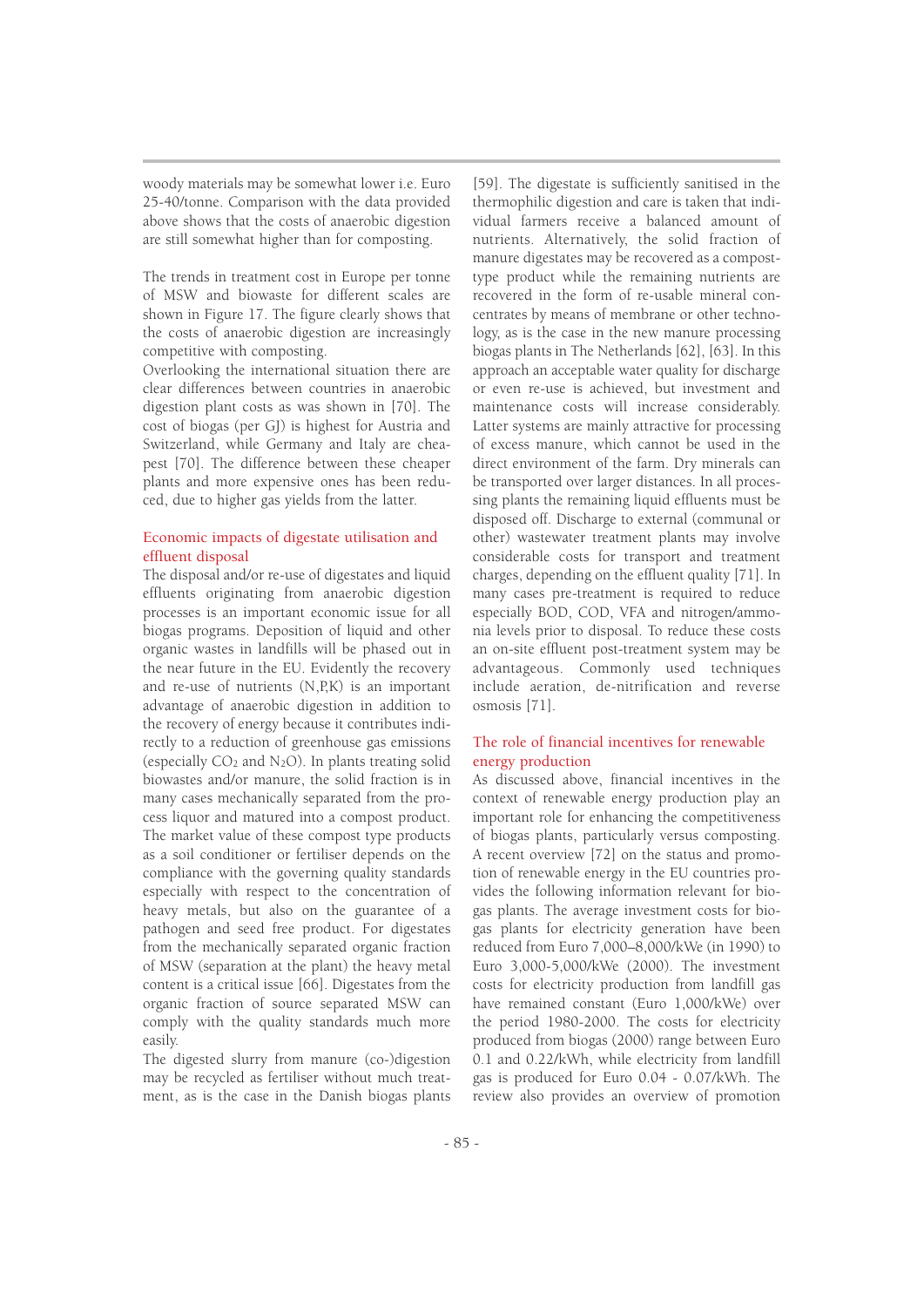strategies in the EU [72]. These strategies include 'voluntary approaches' such as 'green electricity tariffs' paid by consumers and 'green labels'. Furthermore a number of regulatory, price driven strategies are in place in the EU either 'investment focused' (tax rebates and incentives) or 'generation based'. A widely used form of the latter is the 'feed-in tariff', which is the price per unit of electricity that a utility or supplier has to pay for renewable electricity to private generators ('producers'). In 2000 the highest feed-in tariffs for electricity from biogas and landfill gas were in force in Austria (up to Euro 0.12/kWh), Germany (up to Euro 0.1/kWh), Denmark (Euro 0.08/kWh) and Greece (Euro 0.06/kWh) [72]. As discussed before the biogas program in Denmark has been successful through a combination of legislative measures and financial incentives (tax exemp-tion, investment subsidies). Similarly, the rapid expansion of biogas plants for (especially) manure digestion in Germany in recent years has been greatly stimulated by financial incentives that are guaranteed for long periods (20 years).

## **4.6.4 Conclusions**

From this section the following conclusions can be drawn. Small-scale decentralised biogas plants (e.g on a farm level) can be economically feasible through savings on energy costs and sales of surplus electricity. Larger-scale centralised biogas plants for (co-)digestion of manure (with or without further processing) and/or bio-wastes and municipal solid waste require gate fees for economic viability and depend to a larger extent on sales of energy and other products, such as mineral concentrates or digestates for use as fertiliser. Therefore, in the foreseeable future, gate fees will remain an important element for economic feasibility of larger scale centralised biogas plants. Economic feasibility of larger biogas plants can be optimised through continued technology development including the enhancement of biogas production (co-digestion, pre-treatment) and a reduction of capital investments and operating costs. The past decades have already seen substantial improvements in these two fields. Important elements for enhancing overall economic feasibility for solid waste and manure processing units with anaerobic treatment as the coretechnology, are the development of cost effective technologies for effluent post treatment and recovery of mineral concentrates. The combined anaerobic treatment/ aerobic composting of solid waste could be applied to reduce the cost of additional water treatment.

Treatment of wastes in biogas plants is nearing competitiveness towards composting, which will strongly increase renewable energy production. On the short and medium term legislative and financial incentives are an important driver for economic feasibility of biogas plants of all scales. Several measures are already in place including the reduction of landfill deposition and financial incentives in the context of renewable energy policy. Continuation and broadening of support for biogas plants is logical because anaerobic digestion clearly offers advantages over composting, landfilling and incineration in the form of renewable energy production, reduction of greenhouse gas emissions and the possibility for full re-use of nutrients.

It is evident that government programs aimed at increasing the share of renewable energy and greenhouse gas reduction will have an important impact on the expansion of anaerobic digestion.

## **4.7 International status of anaerobic digestion**

Worldwide, more than 125 anaerobic digestion plants are in operation using municipal solid waste or organic industrial waste as their principal feedstock. Their total annual processing capacity is over five Million tonnes, with a potential of generating 600 MW of electricity [42]. Throughout the world, more than 1,300 vendorsupplied systems are in operation or under construction for the treatment of sewage sludge [42]. More than 2,000 anaerobic systems are also in operation for the treatment of industrial wastewater and landfill leachates [26]. Anaerobic digestion systems currently operational in Europe have a total capacity of 1,500 MW, while the potential for 2010 is estimated at 5,300-6,300 MW. Worldwide installed capacity could reach up to 20,000 MW by 2010 [64,77] (Figure 18).

Deployment rates are the highest in Asia, due to governmental programs in China an India including the construction of millions of small-scale digesters. A rapid expansion of anaerobic diges-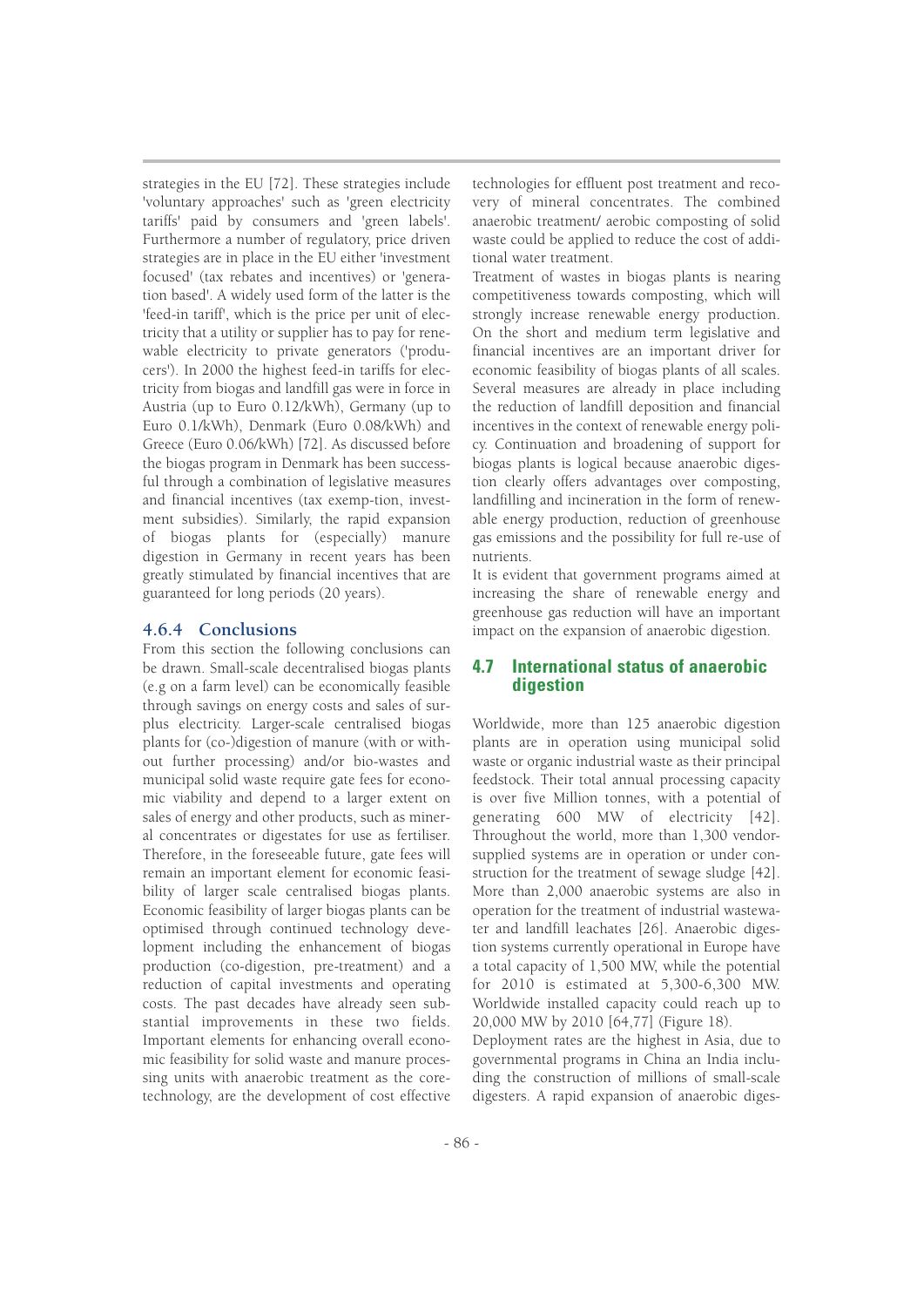

*Figure 18. Deployment of anaerobic digestion and estimate of future potential. Adapted from [64, 77].*

tion is expected, especially in developing countries, where there is a demand for low cost, reliable plants, which can be locally manufactured [64].

Although anaerobic digestion is a proven technique for a variety of waste streams, there are some barriers to expanded and commercialised biogas production. The most important barriers to overcome are listed in a study on viable energy production and waste recycling from anaerobic digestion of manure and other biomass materials [73]:

- Energy prices and access to energy markets
- Poor data on economics
- Low energy yield
- Bad reputation due to unsuccessful plants
- Lack of information about environmental, agricultural and other non-energy advantages
- Lack of co-operation between relevant sectors/parties
- Legal obstacles

In The Netherlands most renewable energy is derived from incineration of organic waste, while only 9% originates from controlled anaerobic digestion (Table 8 and Figure 19). Not all substrates are suitable for digestion, for example, only the organic part of MSW is suitable, and the digestion of large amounts of wood is also not possible. There are

| Consumed by installations<br>Avoided amount of primary fossil fuel | Electric power<br>Heat<br>Waste incineration<br>Wood incineration<br>Landfill gas | 518<br>18,665<br>23.3<br>9.3<br>2.1 | Unit<br><b>MW</b><br><b>MW</b><br>PJ<br>PI<br>PJ |
|--------------------------------------------------------------------|-----------------------------------------------------------------------------------|-------------------------------------|--------------------------------------------------|
|                                                                    | Anaerobic Digestion                                                               | 3.6                                 | PI                                               |
|                                                                    | Total                                                                             | 38.3                                | PI                                               |
| Delivered as                                                       | Electricity                                                                       | 2,743                               | GWh                                              |
|                                                                    | Natural gas                                                                       | 1.9                                 | PI                                               |
|                                                                    | Heat                                                                              | 12.0                                | PJ                                               |
| Avoided $CO2$ emission                                             |                                                                                   | 2,451                               | Ktonne                                           |

**TABLE 8.** *Total amount of energy produced from biomass in The Netherlands in 1998. The number of installations was approx. 1,170. [74].*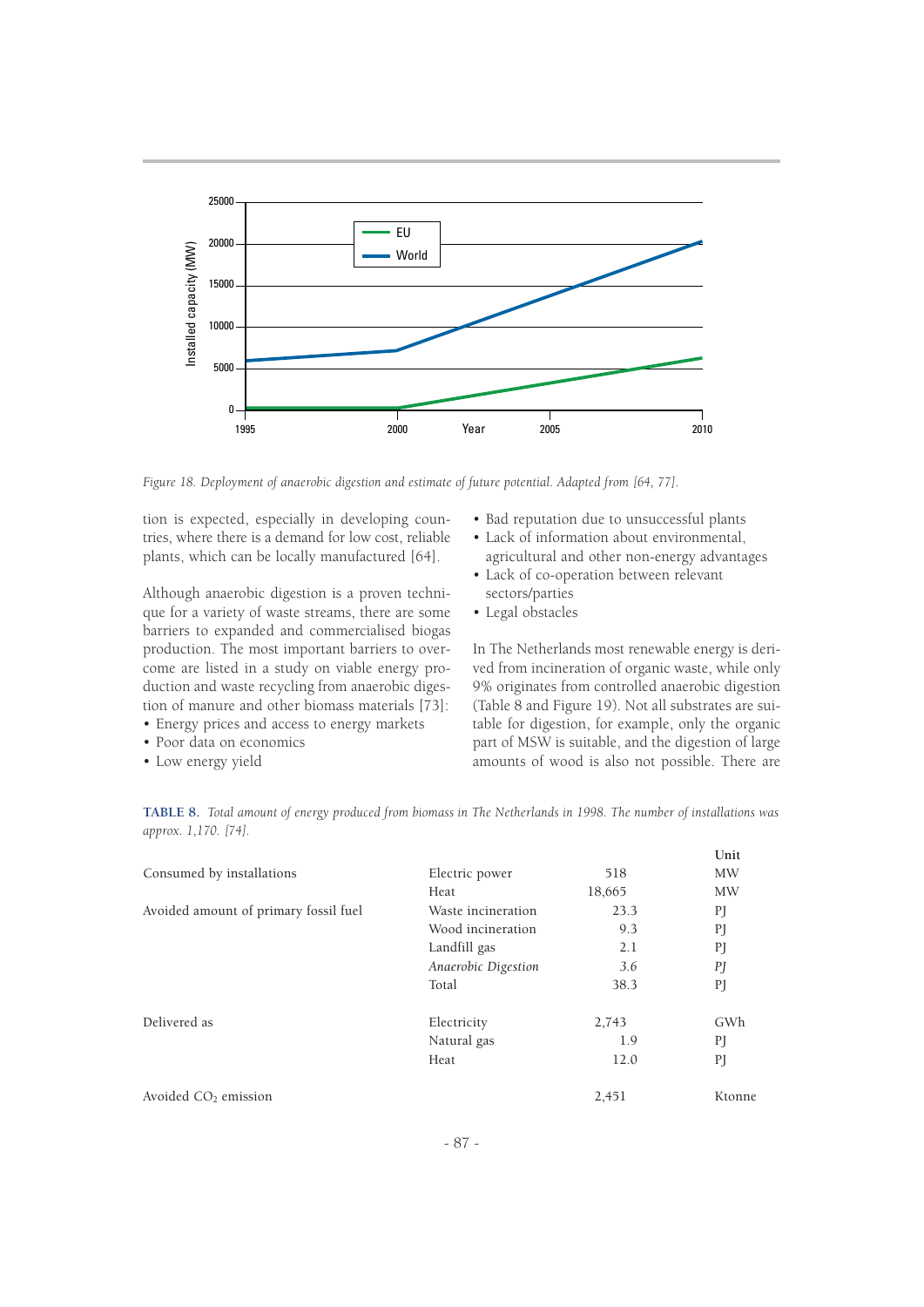

*Figure 19. Total amount of energy produced from biomass in The Netherlands over the years 1989-1998 [74].* 

|  |  |  | TABLE 9. Gas production and energy generation from anaerobic digestion in The Netherlands in 1996 [74]. |
|--|--|--|---------------------------------------------------------------------------------------------------------|
|--|--|--|---------------------------------------------------------------------------------------------------------|

| Number of installations          |                  | Ca. 225                      |
|----------------------------------|------------------|------------------------------|
| Used by installations            | Electrical power | 21 MW                        |
|                                  | Heat             | 42 MW                        |
| Gas production                   | Total            | $280$ million m <sup>3</sup> |
|                                  | Sewage treatment | 191 million $m3$             |
|                                  | Industry         | 78 million $m3$              |
|                                  | Manure           | $5$ million m <sup>3</sup>   |
|                                  | <b>VFY</b>       | $5$ million $m3$             |
| Delivered as                     | Electricity      | 106 GWh                      |
|                                  | Heat             | $0.8$ PJ                     |
|                                  | Natural gas      | $1.2$ PJ                     |
| Saved primary energy             |                  | 3.1 PJ                       |
| Avoided CO <sub>2</sub> emission |                  | 141 ktonne                   |

sources, which undergo a less favourable treatment in terms of energy consumption, for which controlled anaerobic digestion would be an option. Nowadays most of organic municipal waste (VFY) is composted. Part of the domestic sewage sludge is incinerated without prior digestion. The amount of energy generation from waste is increasing over the years, but the amount contributed by anaerobic digestion remains approximately the same (Figure 19).

Only 2% of biogas produced originates from VFY, as there are only two large plants digesting separated VFY and only one plant (Vagron, Groningen) that treats the organic fraction of MSW in The Netherlands (Figure 20). A second plant (located in Heerenveen) for treating the organic fraction of MSW is currently commencing operation. The contribution of manure digestion is thus far very low (approximately 2%) but is expected to increase in the near future. A combination of these types of waste streams (co-digestion) can lead to higher biogas production [62]. As The Netherlands produces a large amount of manure (Table 10) co-digestion would be a promising technique.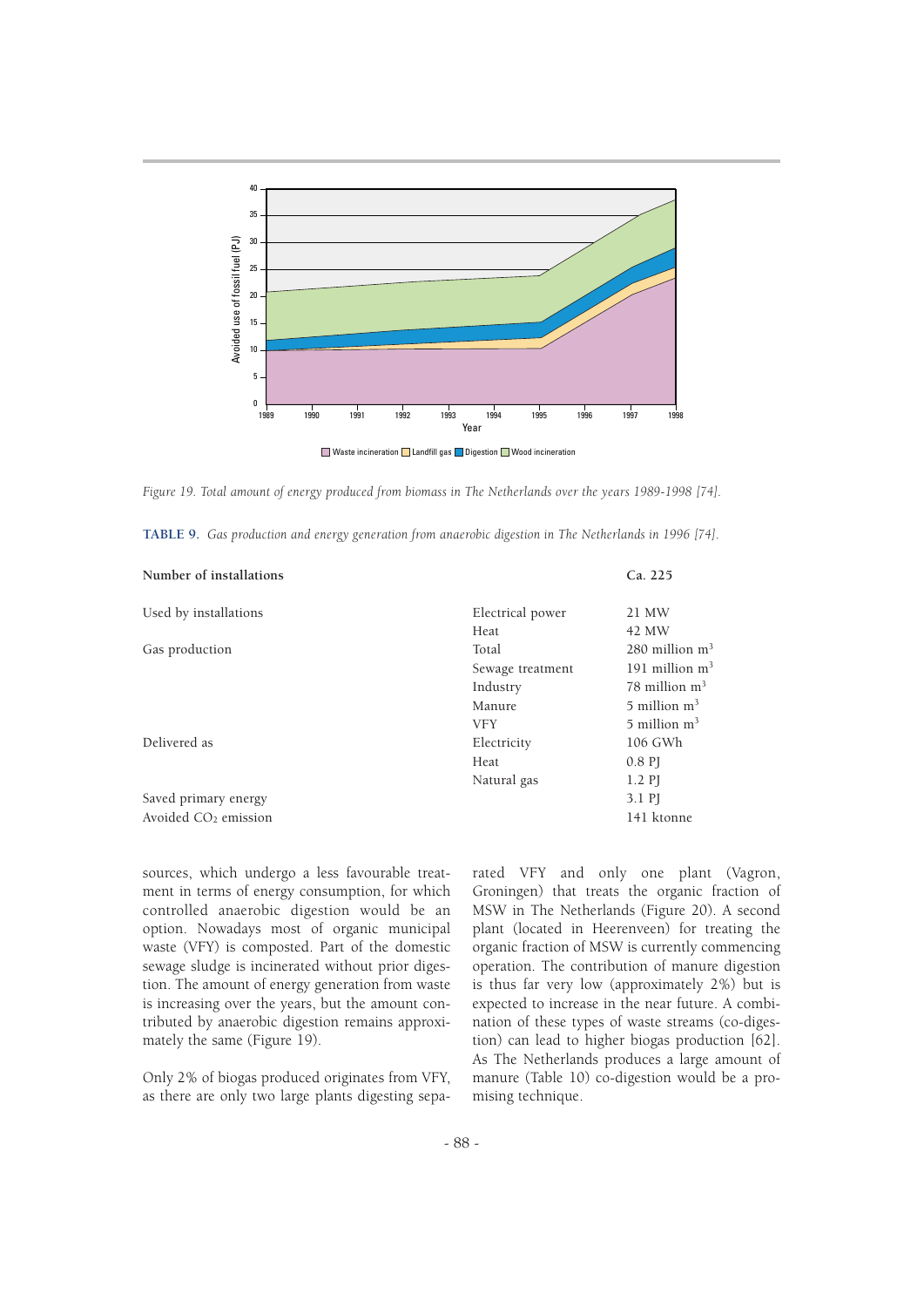

*Figure 20. Contribution of different substrates to biogas production (280 million m<sup>3</sup> ) in The Netherlands in 1996.*

**TABLE 10.** *Total manure production in The Netherlands in the period 1994-2000 [75].*

| Year | Total produced manure    |  |  |
|------|--------------------------|--|--|
|      | (organic matter).        |  |  |
|      | Excluding meadow manure. |  |  |
|      | In kg*1,000              |  |  |
| 1994 | 4,208,739                |  |  |
| 1995 | 4,263,720                |  |  |
| 1996 | 4,206,780                |  |  |
| 1997 | 4,125,636                |  |  |
| 1998 | 4,075,187                |  |  |
| 1999 | 4,039,965                |  |  |
| 2000 | 3,906,441                |  |  |
|      |                          |  |  |

The realisation of 'centralised' treatment facilities will require additional infrastructure, as manure has to be collected from the farm and returned



*Figure 21. Utilisation of the biogas produced in The Netherlands in 1996 [74].*

after treatment to the farm for use as fertiliser. In order to prevent the spreading of disease, treatment should include the removal of pathogens by e.g. thermophilic treatment.

Potential feedstocks for anaerobic digestion in The Netherlands are summarised in Table 11. At the moment of the 1,457,000 tonnes of VFY produced each year in The Netherlands, approximately 102,000 tonne is digested and 1,355,000 tonne is treated by other means. Anaerobic treatment of the latter amount could produce 15-23 MW of electricity assuming that one tonne of biowaste can produce approximately 100-150 kWh. Based on the VAGRON process, operating at 52ºC, the amount of potential electricity production is 18 MW, accounting for heat loss, electrical conversion and consumption by the plant.



*Figure 22. Organic solid waste from industry in The Netherlands in 1998.*

Division of sludge produced by industry in 1998 in The Netherlands. Total amount of sludge: 1,419 ktonne.



*Figure 23. Produced water treatment sludge from industry in The Netherlands in 1998.*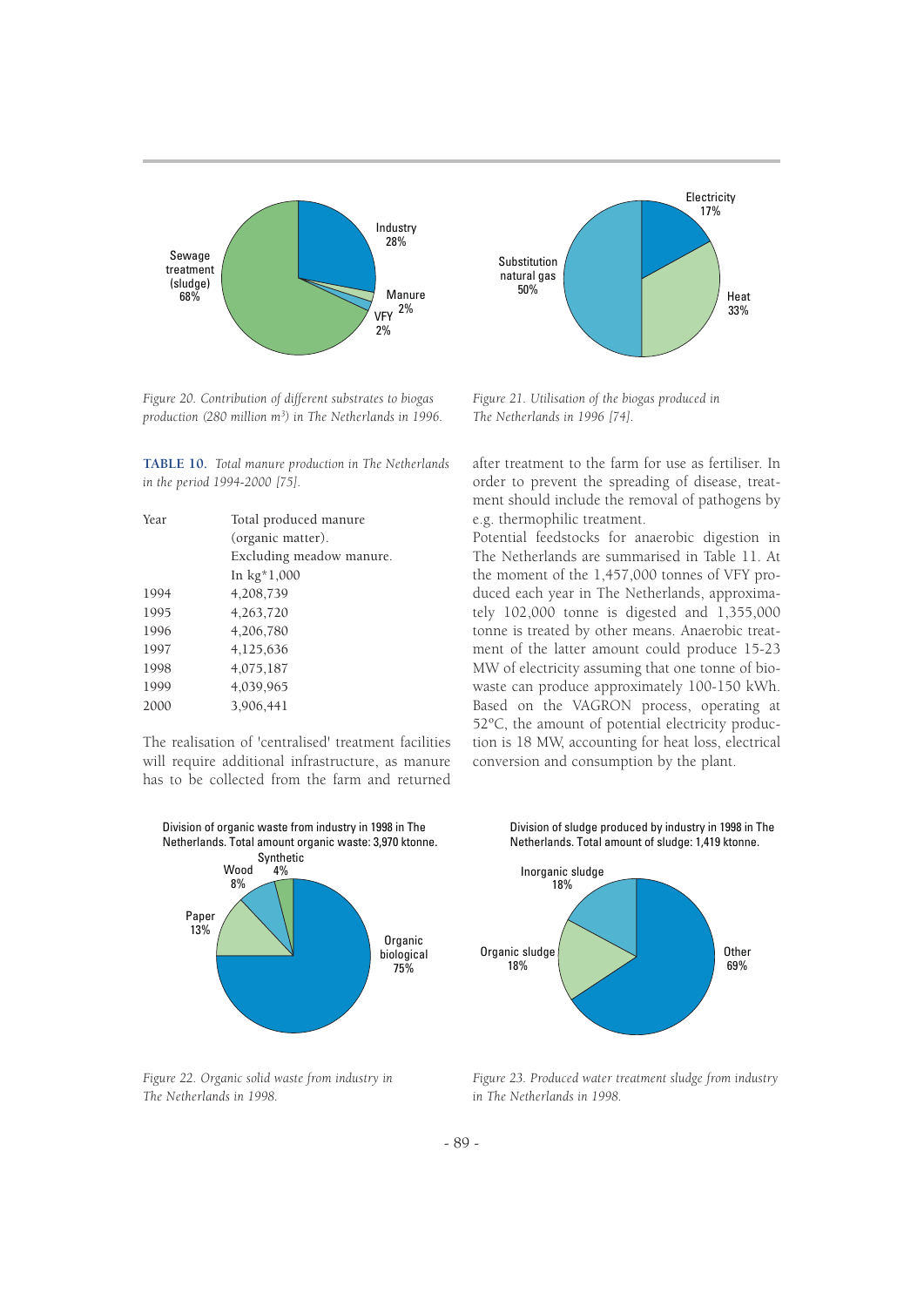| Source                            | Waste stream                | (tonne/year) | (%)           | Production Dry matter Ash content<br>(% ) |
|-----------------------------------|-----------------------------|--------------|---------------|-------------------------------------------|
| Municipal waste                   | <b>VFY</b>                  | $*1,457,000$ | 30            | 35                                        |
| Market gardening                  | Stalks/leaf                 | 231,500      | 15            | 10                                        |
|                                   | Withdrawn vegetables        | 51,000       | 6.5           | $\mathcal{G}$                             |
|                                   | Tomato-stalks               | 45,000       | 15            | 19                                        |
|                                   | Withdrawn fruit             | 21,000       | 12            | 5                                         |
|                                   | Withdrawn ornamental plants | 485          | 10            | 10                                        |
|                                   | Cabbage leaf                | 100,000      | 18            | 11                                        |
|                                   | Chicory waste               | 87,500       | 20            | 10                                        |
|                                   | Roadside grass              | 600,000      | 50            | 20                                        |
| Maintenance greenery              | Waste                       | 150,000      | 12            | $\overline{5}$                            |
| Maintenance ditches/canals        | Organic waste               | 110,000      | 9             | $10\,$                                    |
| Flavour industry                  | Slurry from onion oil       | 11,500       | 9             | 15                                        |
|                                   | Filter bed                  | 4,000        | 50            |                                           |
| Onion processing industry         | Sorting waste               | 60,000       | 13            | 5                                         |
| Vegetable proc. Industry Fruit    | Organic biological          | $*4,806,000$ |               |                                           |
| proc. Industry                    | Activated sludge            | $*3,000$     |               |                                           |
| Pulp and paper Industry           | (primary) sludge            | *330,000     | 40            | 15                                        |
| Slaughterhouses                   | sludge grease catcher       | 10,000       | $\mathfrak I$ |                                           |
|                                   | flotation sludge            | $*44,000$    | 5             |                                           |
|                                   | slaughter waste/blood/hair  | $*617,000$   |               |                                           |
|                                   | unborn manure               | 95,000       |               |                                           |
|                                   | purification sludge         | $*8,000$     | 100           |                                           |
| Dairy industry                    | organic biological          | $*129,000$   |               |                                           |
|                                   | purification sludge         | $*1,000$     | 15            |                                           |
| Fish proc. Industry               | organic biological          | $*31,000$    | 100           |                                           |
|                                   | Fuller's earth              | 15,000       | 100           | 28                                        |
| Oil and grease industry           | Purification sludge         | $*20,000$    |               |                                           |
| Starch and fodder industry        | Organic biological          | $*2,674,000$ |               |                                           |
| Trade/services/etc.               | OSS-waste <sup>1)</sup>     | 290,000      | 20            |                                           |
| Catering/homes/etc.               | Swill <sup>2)</sup>         | 107,800      | $5 - 7$       |                                           |
| Other industrial treatment plants | Purification sludge         | 1,600,000    |               |                                           |
| <b>TOTAL</b>                      |                             | 14,194,300   |               |                                           |

**TABLE 11.** *Possible sources for anaerobic digestion for the generation of methane in The Netherlands [62], updated with values (\*) for 2000 [75]*

1) organic fraction of office, shops and services waste, like canteen waste

2) organic waste of catering industry and kitchens of homes, barracks, etc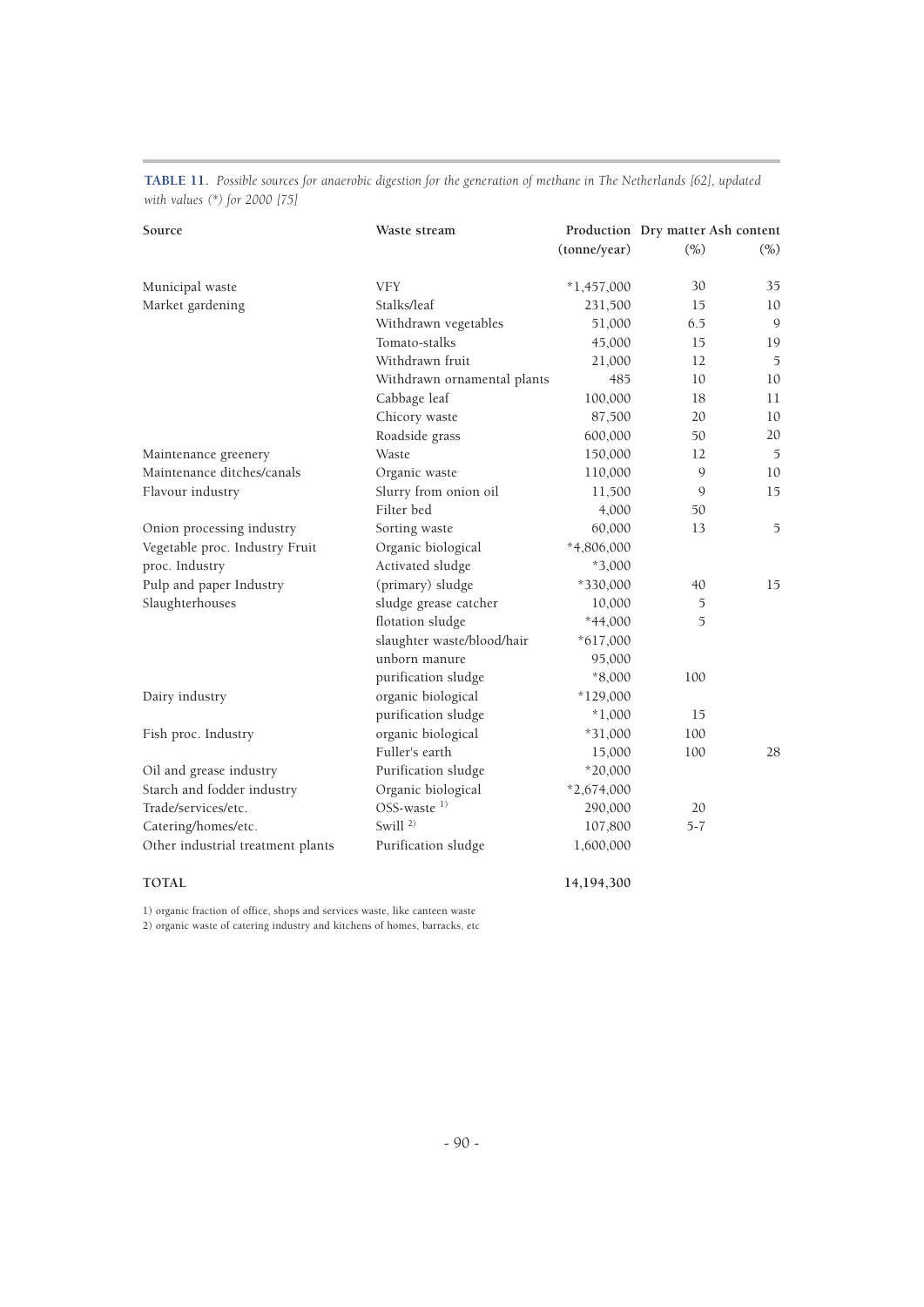Another potential source for anaerobic digestion is solid waste from industry. In the Food and Beverage industry, producing most organic waste, solid organic waste streams or slurries are mostly used as fodder. The amount of organic waste from industry can be seen in Figure 22 and Figure 23.

## **4.8 Conclusions and perspectives for further development**

Anaerobic digestion is a proven technique and at present applied to a variety of waste (water) streams but world wide application is still limited and a large potential energy source is being neglected. Moreover some potential sources, which are now treated otherwise, are an excellent substrate for anaerobic treatment and could contribute to renewable energy production rather than consuming energy during treatment.

Although The Netherlands is a leading country in the application of anaerobic treatment of industrial and agricultural wastewater, the anaerobic digestion of slurries and solid waste for energy production is scarcely applied. In other European countries like Germany, Austria, Switzerland and Denmark hundreds of installations are currently in operation, showing that technical obstacles and barriers have been overcome. The limited application of anaerobic digestion for energy production from slurries and solid wastes in The Netherlands can, amongst others, be contributed to relatively low natural gas prices. An important difference is moreover the widespread application of co-digestion in other European countries, which significantly improves the economic efficiency of an anaerobic digestion system by increasing the gas production per m<sup>3</sup> reactor content. In The Netherlands, co-digestion is thus far restricted due to legislation. Nowadays a limited range of substrates, mainly plant material, is allowed for co-digestion. However the addition of high-energy substrates like lipids, slaughterhouse wastes or fish-wastes, to manure digesters could substantially increase the gas yield and therefore the economical feasibility of manure digestion. Where co-digestion is applied on a larger scale a large sustainable energy potential becomes available.

Small-scale decentralised biogas plants (e.g. on a

farm level) can be economically feasible through savings on energy costs and sales of surplus electricity. Larger-scale centralised biogas plants for (co-) digestion of manure (with or without further processing) and/or bio-wastes and municipal solid waste require gate fees for economic viability and depend to a larger extent on sales of energy and other products, such as mineral concentrates or digestates for use as fertiliser. Maximising the sale of all usable co-products will thus influence the economic merits of an anaerobic treatment system. In the foreseeable future, gate fees will remain an important element for economic feasibility of larger scale biogas plants. Economic feasibility can be optimised through continued technology development including the enhancement of biogas production (co-digestion, pre-treatment) and a reduction of capital investments and operating costs.

In the short and medium term legislative and financial incentives are an important driver for economic feasibility of biogas plants. Besides this, legislation can contribute to a formal consideration of the true cost of various energy options. Several measures are already in place including the reduction of landfill deposition and financial incentives in the context of renewable energy policy. The government now stimulates anaerobic digestion of slurries, as it provides 'green energy'. Another aspect, especially related to the application of controlled anaerobic digestion of animal manure, is the reduction of spontaneous methane emissions that occur during storage of raw manure. In The Netherlands, a large governmental program aimed at the prevention emission of non- $CO<sub>2</sub>$  greenhouse gases such as  $CH<sub>4</sub>$  stimulates (among others) the application of animal manure digestion.

The trend in treatment costs in Europe per tonne of MSW and biowaste for different scales shows that the costs of anaerobic digestion are increasingly competitive with composting. Important elements for enhancing overall economic feasibility of solid waste and manure processing units with anaerobic treatment as the core-technology, are the development of cost effective technologies for effluent post treatment and recovery of mineral concentrates. Combined anaerobic treatment/ aerobic composting of solid wastes could be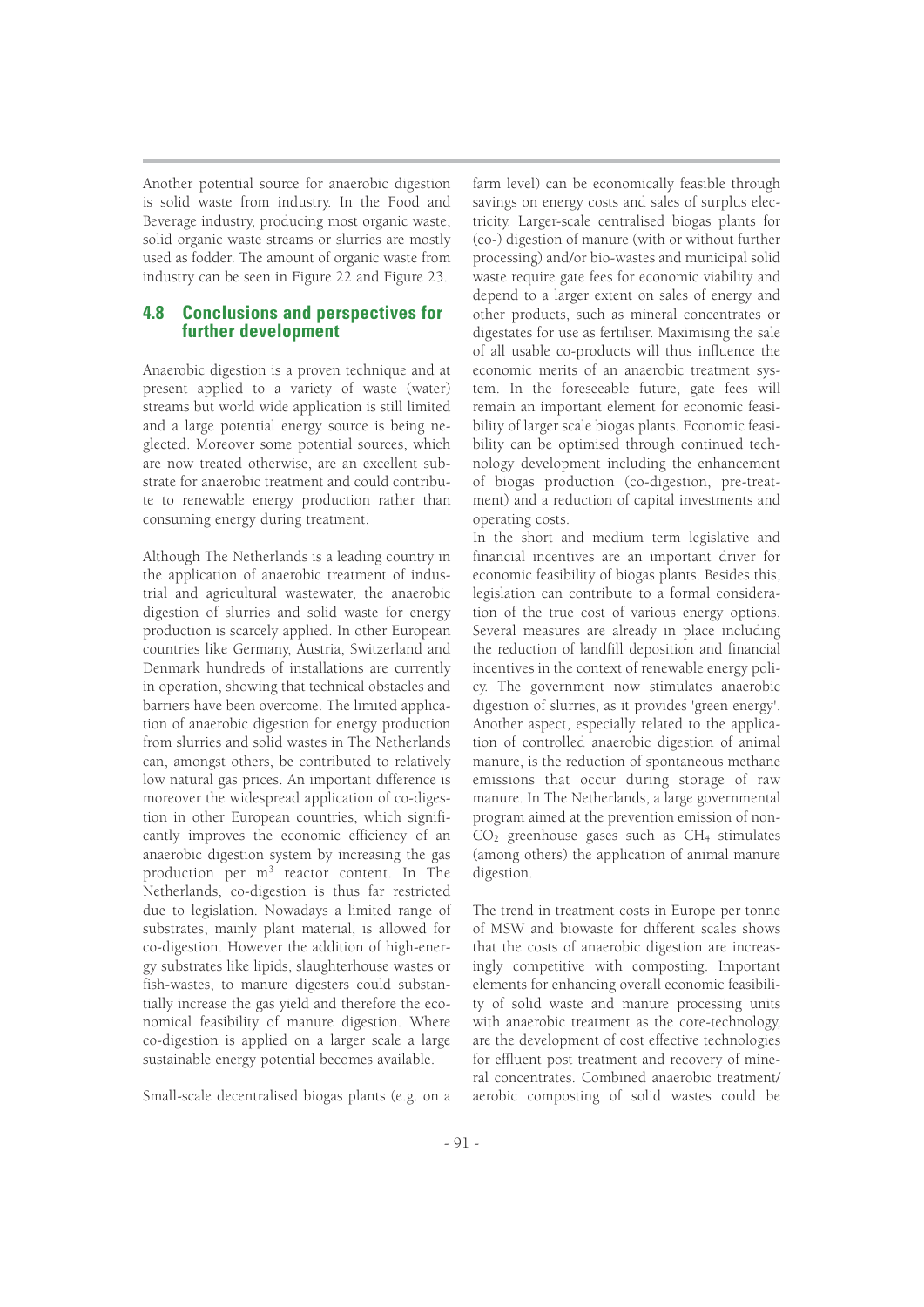applied to reduce the cost of additional water treatment, though lower gas yields will be the result.

The development of anaerobic conversion techniques has shown that more and more substrates, which originally were not considered for anaerobic treatment, are anaerobically digested today. Diluted, low temperature streams or wastewater with high temperatures and wastewater with toxic and/or xenobiotic components appear to be suitable for anaerobic treatment and lead to stable end products. Anaerobic treatment is a proven technique from an environmental and economic viewpoint. The technology is relatively new, and in many countries application is still in an initial phase. It is of utmost importance to establish demonstration projects in many parts of the world to show the environmental and economic benefits and provide the necessary confidence in the technique. Once demonstrated, anaerobic treatment will become its own advertisement.

The application of anaerobic treatment of domestic sewage is so far limited to tropical countries. Large UASB systems are being applied for this purpose in Asia and South America. Recently the first UASB system for domestic sewage in Africa was installed in Ghana. In low and medium temperature regions the technique is not applied in practice. New developments in high rate anaerobic treatment systems can lead to wider application of anaerobic treatment of conventionally collected domestic sewage even at low temperatures. The strong dilution of domestic sewage in the present collection and transport system of domestic sewage is one of the main difficulties, especially at low temperature conditions. Considering the composition and concentration of the various waste steams produced in the household, illustrates the possibilities of applying new sanitation concepts to enable reuse of energy, water and fertiliser values. Nearly three billion people in the world do not have effective sanitation at their disposal. The central sanitation systems developed in the industrial world are too expensive and too complex to be used world wide. In November 2000, the technical expert consultation on *'Appropriate and Innovative Wastewater Management for Small Communities in EMR countries',* organised by the World Health Organisation

(WHO) in Amman, Jordan concluded that: 'Decentralised Sanitation and Reuse (DeSaR) is the only achievable and environmentally friendly option for countries in the Middle East region.'

The DeSaR concept [76] focuses on the separate collection, transportation and decentralised processing of concentrated domestic waste streams (faeces plus urine or 'night soil' and kitchen waste) and the diluted wastewater streams ('grey water'). Faeces, urine and kitchen waste contain potential energy, which can be recovered by anaerobic digestion, and -in addition- nutrients which can be recovered for use as agricultural fertiliser. Here lies an important key that, with the implementation of DeSaR will allow the energy and nutrient cycle to be closed. The introduction of DeSaR means the transition to a new paradigm. This transition can only become successful when stimulated by governments via for example demonstration projects in new housing estates or large buildings.

## **4.9 Abbreviations**

| AF           | Anaerobic Filter                                |
|--------------|-------------------------------------------------|
| <b>AFFR</b>  | Anaerobic Fixed Film Reactor                    |
| AC.          | Accumulation reactor                            |
| <b>BOD</b>   | Biological Oxygen Demand (mg O2/l)              |
| COD          | Chemical Oxygen Demand (mg O2/l)                |
| <b>CSTR</b>  | Continuously Stirred Tank Reactor               |
| <b>DeSaR</b> | Decentralised Sanitation and Re-use             |
| EGSB         | Expanded Granular Sludge Bed                    |
| F&B          | Food and Beverage                               |
| FOG.         | Fat, Oil and Grease (mg/l)                      |
| <b>HRT</b>   | Hydraulic Retention Time (hours or days)        |
| IC.          | Internal Circulation reactor                    |
| <b>MSW</b>   | Municipal Solid Waste                           |
|              | OSS-waste Organic fraction of Office, Shops and |
|              | Services waste                                  |
| OWF          | Organic Waste Fraction                          |
| p.e.         | population equivalent                           |
| $P\&P$       | Pulp and Paper                                  |
| <b>RDF</b>   | Refuse Derived Fuel                             |
| <b>SRT</b>   | Sludge Retention Time (hours or days)           |
| SS-MSW       | Source Separated Municipal Solid Waste          |
| <b>STP</b>   | Sewage Treatment Plant                          |
| <b>TS</b>    | Total Solids (mg/l) or (%)                      |
| <b>TSS</b>   | Total suspended solids (mg/l)                   |
| <b>TVS</b>   | Total Volatile Solids (mg/l)                    |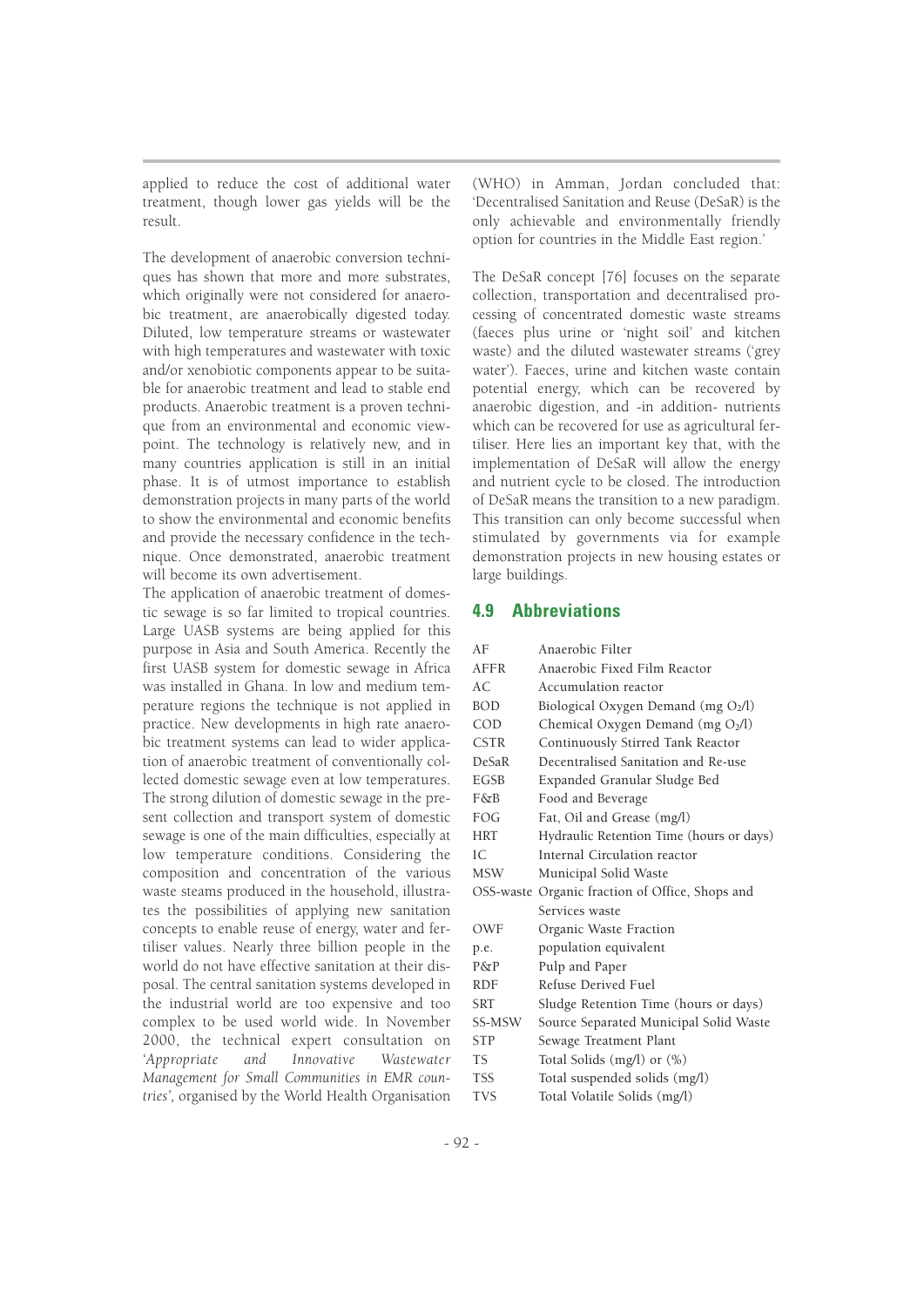UASB Upflow Anaerobic Sludge Bed

- VFA Volatile Fatty Acids (mg/l)
- VFY Vegetable, Fruit and Yard Waste

VS Volatile Solids (mg/l) or (%)

VSS Volatile Suspended Solids (mg/l)

## **4.10 References**

- 1. Lettinga, G., L.W. Hulshoff-Pol, and G. Zeeman, *Lecture notes: Biological Wastewater Treatment; Part I Anaerobic Wastewater Treatment.* 1999, Wageningen University and Research: Wageningen, The Netherlands.
- 2. Lettinga, G. and A.C. Haandel, *Anaerobic digestion for energy production and environmental protection, in Renewable energy; Sources for fuels and electricity,* T.B. Johansson, et al., Editors. 1993, Island press, California: London. p. 817-839.
- 3. Sanders, W., Anaerobic *Hydrolysis during digestion of complex substrates.* PhD-thesis, 2001. Sub-department of Environmental Technology. Wageningen University and Research Center, Wageningen, The Netherlands.
- 4. Miron, Y., G. Zeeman, J.B. van Lier , G. Lettinga, *The role of sludge retention time in the hydrolysis and acidification of lipids, carbohydrates and proteins during digestion of primary sludge in CSTR systems.* Water resources, 2000. 34(5): p. 1705-1713.
- 5. Zeeman, G. and G. Lettinga, *The role of anaerobic digestion of domestic sewage in closing the water and nutrient cycle at community level.* Water Science and Technology, 1999. 39(5): p. 187-194.
- 6. Gerbens, S. and G. Zeeman, *Cost-effective methane and nitrous oxide emission reduction technologies for animal waste,* 1999. Wageningen Agricultural University: Wageningen, The Netherlands.
- 7. Zeeman, G., *Mesophilic and psychrophilic digestion of liquid manure, Sub-department of Environmental Technology.* 1991, PhD-thesis, Wageningen University and Research: Center, Wageningen.
- 8. Southampton-University, *Anaerobic digestion of solid wastes.* 2001. University of Southampton.
- 9. Waybright, R.C., *On-farm utilization of animal wastes.* 1991, Philadelphia Society for promoting agriculture.
- 10. Bruce, A.M. *Stabilization of sewage sludges and liquid animal manures by mesophilic anaerobic digestion-an overview. in Processing and use of organic sludge and liquid agricultural wastes.* 1985. Rome, Italy.
- 11. Hayes, T.D., W.J. Jewell, S. Dell'Orto, K.J. Fanfoni, A.P. Leuschner and D.F. Sherman, *Anaerobic digestion of cattle manure, in Anaerobic digestion,* D.A. Stafford, B.I. Wheatley, and D.E. Hughes, Editors. 1979.
- 12. Bruins, W.J., *Biogas uit rundveemest.* 1984, Publikatie,- Proefstation-voor-de-Rundveehouderij,-Schapenhouderij-en-Paardenhouderij. p. 15.
- 13. Zeeman, G., W.T.M. Sanders, and G. Lettinga, *Feasibility of the on-site treatment of sewage and swill in large buildings.* Water Science and Technology, 2000. 41(1): p. 9-16.
- 14. Braber, K., Anaerobic *Digestion of Municipal Solid Waste: A modern waste disposal option on the verge of breakthrough.* Biomass and Bioenergy, 1995. 9(1-5): p. 365-376.
- 15. Jong, H.B.A.d., W.F. Koopmans, and A.v.d. Kniff, *Conversietechnieken voor GFT-afval; Ontwikkelingen in 1992.*  1993, Haskoning, Novem and RIVM: Nijmegen, The Netherlands.
- 16. Vagron, http://www.vagron.nl/html/uk/procesvagron.htm. 2000.
- 17. Hjort-Gregersen, K., *Sustainable Handling and Utilisation of*

*Manure and Organic Waste Resources: The Centralised Plant Approach.* http://www.sjfi.dk, 2000.

- 18. Cadett, IEA, and OECD, *Co-digestion of Manure with Industrial and Household Waste.* Technical Brochure, 2000. No. 118.
- 19. Saint-Joly, C., S. Debois, and J.-P. Lotti, *Determinant impact of waste collection and composition on anaerobic digestion performance: industrial results.* Water Science and Technology, 2000. 41(3): p. 291-297.
- 20. Vandivere, P., et al. *Biodiversity of solid waste digestors. in Anaerobic digestion for sustainable development; Papers of the Farewell seminar of Prof. dr. ir. Gatze Lettinga.* 2001. Wageningen, The Netherlands.
- 21. Baere, L.D., *Anaerobic Digestion of solid waste: state-of-the-art.* Water Science and Technology, 2000. 41(3): p. 283-290.
- 22. Brummeler-ten, E., *Dry anaerobic digestion of the organic fraction of Municipal Solid Waste,* Sub-Department of Environmental Technology. 1993, PhD thesis, Wageningen University: Wageningen, The Netherlands.
- 23. Brummeler-ten, E., *Full scale experience with the BIOCEL process.* Water Science and Technology, 2000. 41(3): p. 299-304.
- 24. Gosh, S., et al. *Pilot-scale gasification of MSW by high-rate and two-phase anaerobic digestion. in International symposium on Anaerobic Digestion of Solid Waste.* 1999. Barcelona: Association Water Quality.
- 25. Zeeman, G. and W. Sanders, *Potential of anaerobic digestion of complex waste(water).* Water Science and Technology, 2001. 44(8): p. 115-122.
- 26. Frankin, R.J. *Full scale experiences with anaerobic Treatment of Industrial Wastewater. in Anaerobic digestion for sustainable development; Papers of the Farewell seminar of Prof. dr. ir. Gatze Lettinga.* 2001. Wageningen, The Netherlands.
- 27. Biothane, http://www.biothane.com/anaerobic.html. 2001.
- 28. Driessen, W. and P. Yspeert, *Anaerobic Treatment of Low, Medium and High Strength Effluent in the Agro-industry.* Water Science and Technology, 1999. 40(8): p. 221-228.
- 29. Chua, H. and J.P.C. Fung, *Hydrodynamics in the packed bed of anaerobic fixed film reactor.* Water Science and Technology, 1996. 33(8): p. 1-6.
- 30. Elmitwalli, T.A., *Anaerobic treatment of domestic sewage at low temperature,* 2000, PhD-thesis, Wageningen University: Wageningen, The Netherlands.
- 31. Cuwco, *coordinatiecommissie uitvoering wet verontreiniging oppervlaktewateren; GFT-afvalverwerking, een inventariserende nota.* 1994, CUWVO werkgroep VI: Den Haag, The Netherlands.
- 32. Fruteau-de-Laclos, H., S. Desbois, and C. Saint-Joly, Anaerobic *Digestion of Municipal solid organic waste: valorga full-scale plant in Tilburg, The Netherlands.* Water Science and Technology, 1997. 36(6-7): p. 457-462.
- 33. Vagron, Energy and mass balance. 2001, http://www.vagron.nl/html/nl/massa.htm.
- 34. Heidemij, *Biocel, droge vergisting van vaste afvalstoffen (450 m<sup>3</sup> pilot-installatie te 't Zand).* 1992, Novem, Nederlandse maatschappij voor Energie en Milieu BV, RIVM, Rijksinstituut voor Volksgezondheid en Milieuhygiëne: Arnhem, The Netherlands.
- 35. ad-nett, *Status of Anaerobic Digestion for Animal Waste in The Netherlands.* 1997,
- http://www.ad-nett.org/html/netherlands.html. 36. Schomaker, A.H.H.M., *Centrale zuivering van kalvergier met terugwinning van waardevolle bestanddelen.* 1987, vakgroep Milieutechnologie, Landbouwuniversiteit Wageningen: Wageningen, The Netherlands.
- 37. Velsen, A.M.F., van, *Anaerobic digestion of piggery waste.* 1981, PhD-thesis, Wageningen University: Wageningen, The Netherlands.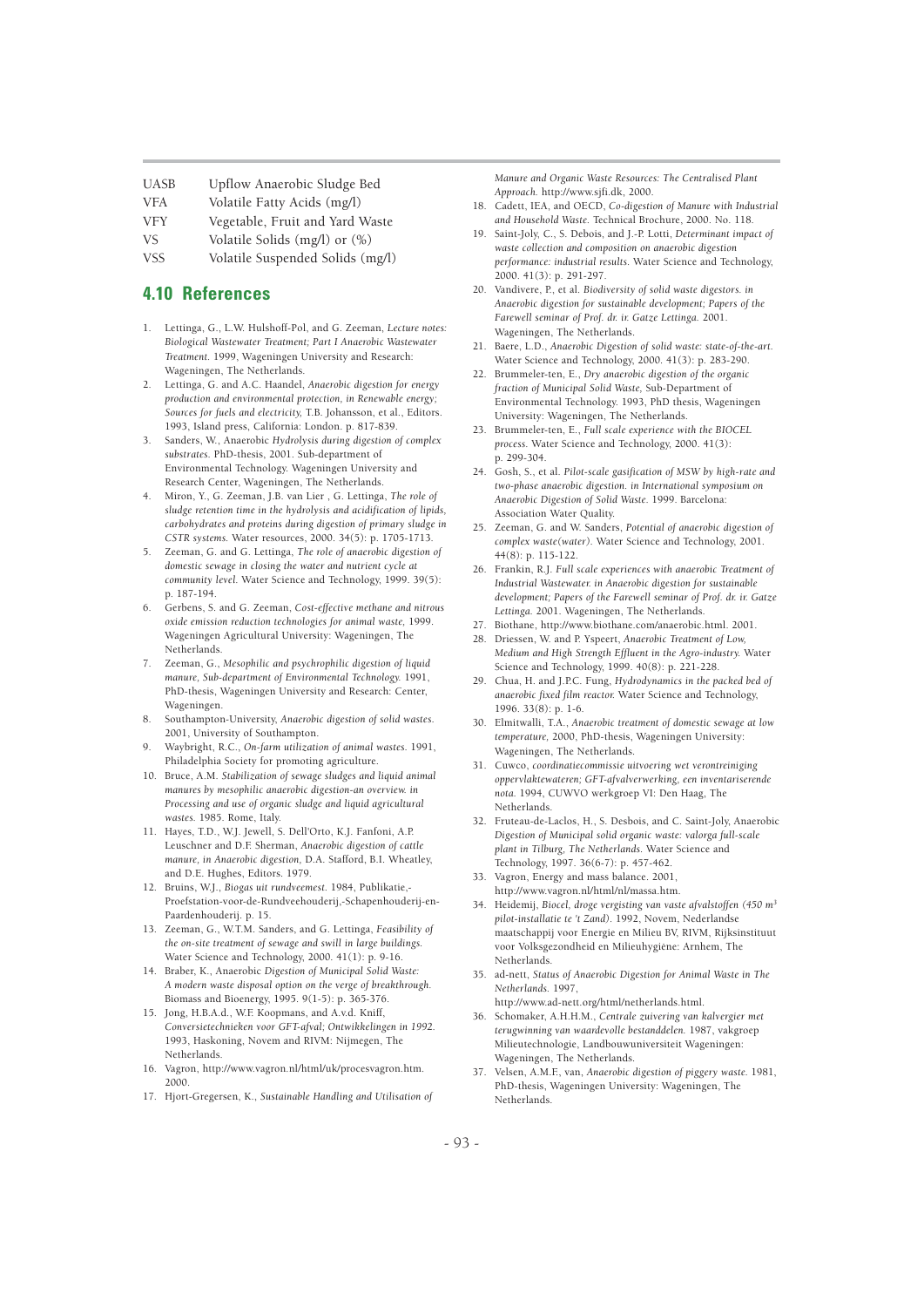- 38. Nijssen, J.M.A., S.J.F. Antuma, and A.T.J.v. Scheppingen, *Perspectieven mestvergisting op Nederlandse Melkveebedrijven.* Vol. 122. 1997, Lelystad: Praktijkonderzoek Rundvee Schapen en Paarden (PR).
- 39. Schomaker, A., *Extra vergistingsstap van zuiveringsslib veelbelovend voor grotere rioolwaterzuiveringen.* 2001, Royal Haskoning.
- 40. Haskoning, *Optimalisatie energiehuishouding slibgistingsinstallaties; Verhoging van de gasproduktie door verbetering van de menging.* Novem rapport in het kader van EWAB-programma, nr. 9431. 1994, Nijmegen: Haskoning B.V.
- 41. Lexmond, M.J. and G. Zeeman, *Potential of controlled anaerobic wastewater treatment in order to reduce the global emissions of the greenhouse gases methane and carbon dioxide.* 1995, University of Wageningen: Wageningen, The Netherlands.
- 42. IEA, *Biogas and More!; Systems and Markets Overview of Anaerobic digestion.* 2001, International Energy Agency (IEA).
- 43. Mahmoud, N.J.A., *Anaerobic pre-treatment of sewage under low temperature (15°C) conditions in an integrated UASB-digester system, Sub-Department of Environmental Technology.* 2002, PhD-thesis, Wageningen University: Wageningen, The Netherlands.
- 44. Haandel, A.v. and G. Lettinga, *Anaerobic sewage treatment: A practical guide for regions with a hot climate.* 1994, England: Wiley Publishers.
- 45. Kujawa-Roeleveld, K., G. Zeeman, and G. Lettinga, *Decentrale Sanitatie en Hergebruik op Gebouwniveau (DESAH).* 2000, Wageningen Universiteit, Haskoning Ingenieurs- en Architectenbureau, Biothane International, Milieu Platform Zorgsector (MPZ).: Wageningen, The Netherlands.
- 46. Wellinger, A. and A. Lindberg, *Biogas upgrading and utilisation.* IEA Bioenergy, 1999. Task 24: Energy from biological conversion of organic waste.
- 47. Brinkman, J. and C.E. Schultz, *Anaërobe verwerking van organische afvalstoffen met behulp van het PRETHANE®- RUDAD®-BIOPAQ® proces.* 1997, Novem/EWAB 53340/1010.
- 48. Grontmij, *Guidebook on landfill gas extraction and utilisation.* Novem contract number 258320/0020, ed. G.C. engineers. 1997.
- 49. Jenbacher, *Cogeneration with gas engines.* 2002, Brochure Jenbacher Energie A.G. See website: http://www.jenbacher.com
- 50. Sandelli, G.J. and R.J. Spiegel, *Fuel cell energy recovery from landfill gas.* Journal of Power Sources, 1992. 37: p. 255-264.
- 51. Caddett, J.N.T., *Fuel Cell CHP using biogas from brewery effluent.* Caddett Renewable Energy Newsletter, 1999(July): p. 14-16.
- 52. *Website Energy research Centre of The Netherlands,*  http://www.ecn.nl/sf/index.en.html.
- 53. *BFCNet, Biomass fermentation towards usage in fuel cells.* An ESF Scientific Network, Website http://www.bfcnet.info/ or European Science Foundation: http://www.esf.org.
- 54. Losciale, M.G. *Technical experience and conclusions from introduction of biogas as a vehicle fuel in Sweden.* In 12th European Conference on Biomass for Energy, Industry and Climate Protection, 17-21 June 2002, Amsterdam, The Netherlands, pp. 1124–1127.
- 55. Schomaker, A.H.H.M., et al., *Anaerobic Digestion of Agro-Industrial Wastes: Information networks; Technical Summary on Gas Treatment.* 2000, Haskoning en Novem: Nijmegen, The Netherlands.
- 56. Marchaim, U., *Biogas processes for sustainable development.* 1992, Rome, Italy: Food and Agriculture Organization of the United Nations (FAO).
- 57. *Danish-Biogas-Programme,* Website: http://www.biogasdk.dk.
- 58. Danish-Institute-of-Agricultural-and-Fisheries-Economics,

*Centralised Biogas Plants - Integrated Energy Production, Waste Treatment and Nutrient Redistribution Facilities.* 1999.

- 59. University-of-Southern-Denmark, *Danish Centralised Biogas Plants - Plant descriptions.* 2000, Bioenergy Department, University of Southern Denmark.
- 60. DEA, *Progress Report on the Economy of Centralized Biogas Plants.* 1995, Danish Energy Agency.
- 61. Koppejan, J. and E. Annevelink, *Energie uit het landelijk gebied - Het gebruik van agrarische reststromen voor duurzame energieopwekking.* 2002, Novem report 2DEN-02.16.
- 62. Boo-de, W., T. Schomaker, and A. Moen, *Vergisting van dierlijke mest met energierijke additieven (Deense praktijk en Nederlandse perspectieven).* Novem B.V in het kader van het EWABprogramma. Vol. nr. 9315. 1993, The Netherlands.
- 63. *Biomassavergisting De Scharlebelt. in Praktijkdag DE: Duurzame Energiedag Nederland 2002* (8 oktober 2002). 2002. Floriade, Vijfhuizen, The Netherlands
- 64. *EU, http://europa.eu.int/comm/energy\_transport/atlas/htmlu/as.html.*
- 65. Nelson, C. and J. Lamb, Final Report: *Haubenschild Farms Anaerobic Digester.* 2000,
- http://www.misa.umn.edu/%7Emnproj/pdf/hauby%20final3.pdf. 66. *IEA, Biogas from Municipal solid waste - Overview of systems*
- *and markets for anaerobic digestion of MSW.* 1994, IEA Bioenergy agreement.
- 67. Whyte, R. and Perry, *A rough guide to anaerobic digestion costs and MSW diversion.* BioCycle, 2001. October: p. 30-33.
- 68. Hamelers, H.V.M. *Anaerobic versus aerobic treatment of solid waste: a matter of sustainability? in Anaerobic digestion for sustainability in waste (water) treatment and re-use.* 2002. Moscow, Russia: Department of Chemical Enzymology, Chemistry Faculty, Moscow State University.
- 69. Doorn-van, J. and K. Hemmes, *Internal reports.* 1999/2000, Unit Biomass, Energy research Centre of The Netherlands  $(FCN)$
- 70. Higham, I., *Economics of anaerobic digestion of agriculural waste,* in AEA Technology Environment. 1998, http://www.ad-nett.org/html/economics.html.
- 71. Evans, G., *Anaerobic Digestion (AD), in Biowaste and Biological Waste Treatment,* Evans G, Editor. 2001, James & James Science Publishers Ltd: London, UK. p. Chapter 6, 89-117.
- 72. Haas, R. et-al., *Review report on Promotion Strategies for electricity from renewable energy sources in EU countries.* 2001.
- 73. Tafdrup, S., *Viable energy production and waste recycling from anaerobic digestion of manure and other biomass materials. Biomass and Bioenergy,* 1995. 9(1-5): p. 303-314.
- 74. Biomasster, *Energie uit afval en biomassa in Nederland 1998.* 1998.
- 75. CBS, Centraal bureau voor Statistiek, 2000. Website http://www.cbs.nl/nl/statline/index.htm
- 76. Zeeman,G & Lettinga, G. (2001). *Objectives of DESAR-Decentralised Sanitation and Reuse.* 30. Abwassertechnisches Seminar 13. DECHEMA-Fachgespräch Umweltschutz DESAR Kleine Kläranlagen und Wasserwiederverwendung. Berichte aus Wassergüte- und Abfallwirtschaft. Technische Universität München.
- 77. *'Biogas Market Undeveloped',* 2003. Short news item about Frost and Sullivan research company report on the European biogas market. Renewable Energy World, May-June 2003, p. 37.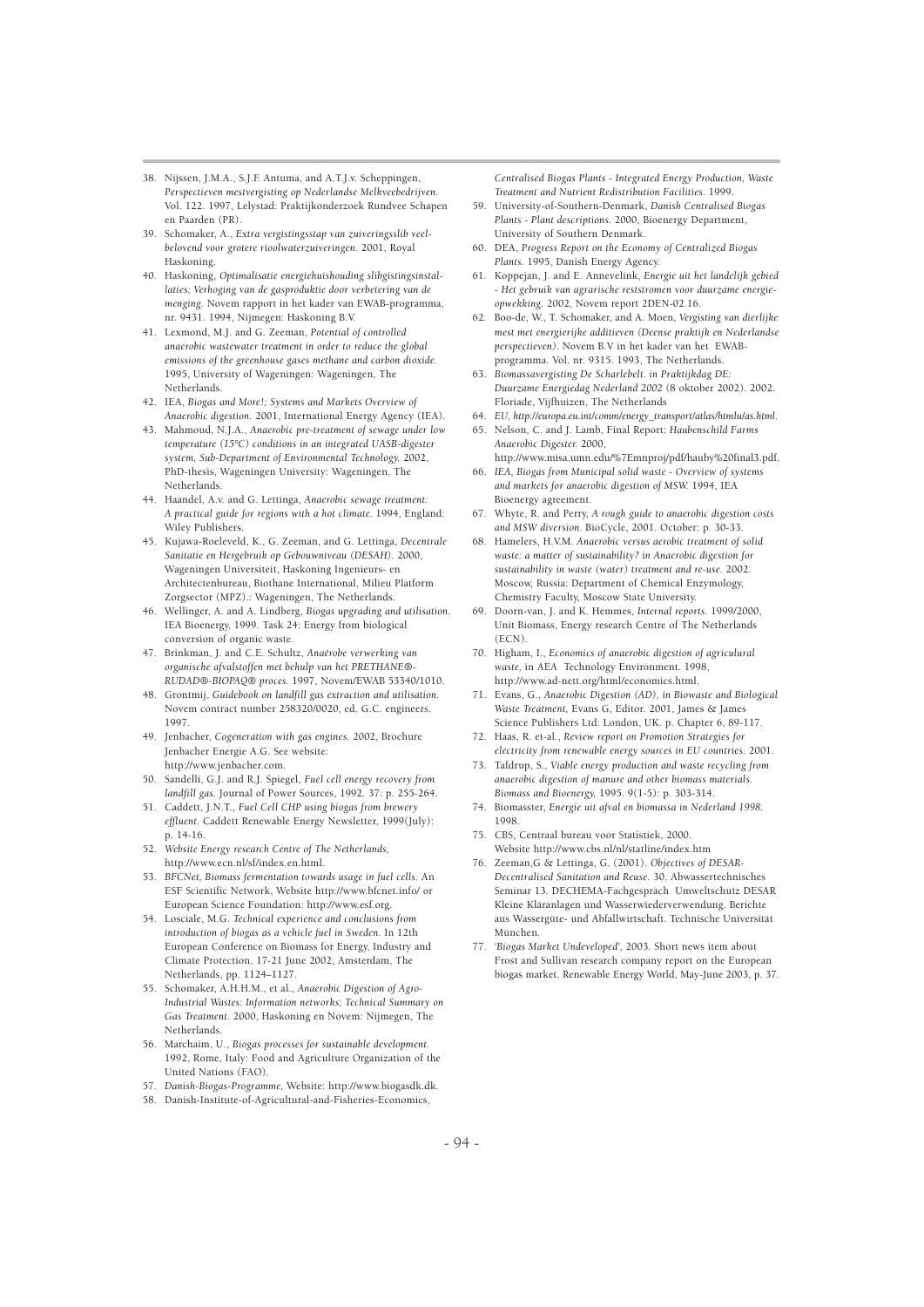## **Appendix I Operating anaerobic digestion plants of commercial scale.**

*All plants have a processing capacity > 2,500 t.p.a. (tonnes/year). MSBW = Municipal Solid Biodegradable Waste; OIW = Organic Industrial Waste; Biosolids = sewage sludge.*

| Country | Location           | Feedstock                   | System            | Scale t.p.a. | Date |
|---------|--------------------|-----------------------------|-------------------|--------------|------|
| Austria | Bergheim-          |                             |                   |              |      |
|         | Siggerwiesen       | <b>MSBW</b>                 | Dranco            | 20,000       | 1993 |
|         | Böheimkirchen      | Biowaste, Agricultural      | Arge Biogas       | 5,000        | 1996 |
|         | Eferding           | OIW                         | Entec             | 7,500        | 1984 |
|         | Feldbach           | <b>MSBW</b>                 | AAT               | 11,000       | 1998 |
|         | Frastanz           | OIW                         | Entec             | 17,000       | 1985 |
|         | Graz               | MSBW                        | Dranco            |              | 1990 |
|         | Hirsdorf           | Biowaste, Agricultural      | Entec             |              | 1994 |
|         | Hollabrunn         | OIW                         | Entec             | 11,000       | 1983 |
|         | Kainsdorf          | Biowaste, Agricultural, OIW | Entec             | 14,000       | 1995 |
|         | Koblach            | <b>MSBW</b>                 | AAT               | 15,000       | 1993 |
|         | Leesternau         | Biowaste                    | Kompogas          | 8,000        | 1997 |
|         | Lustenau           | Biowaste                    | Kompogas          | 10,000       | 1996 |
|         | Mayerhofen         | Biowaste, Agricultural      | Arge Biogas       | 2,500        | 1997 |
|         | Roppen             | Biowaste                    | Kompogas          | 10,000       | 2001 |
|         | Salzburg           | OIW, Biosolids              | AAT               | 160,000      | 1999 |
|         | Wels               | Biowaste                    | <b>LINDE</b>      | 15,000       | 1996 |
|         | Westerwesede       | Agricultural, OIW           | Entec             | 5,000        | 1986 |
| Belgium | Brecht             | Biowaste                    | Dranco            | 20,000       | 1992 |
|         | Brecht             | Biowaste                    | Dranco            | 35,000       | 1999 |
|         | Gent               | MSBW                        | AAT               | 182,000      | 1999 |
| Canada  | Newmarket          | Biowaste, OIW               | <b>BTA</b>        | 150,000      | 2000 |
| Denmark | Arhus              | Biowaste, Agricultural, OIW | C.G. Jensen       | 125,000      | 1995 |
|         | Blaabjerg          | Agricultural, OIW           | BWSC/Bioscan      | 113,000      | 1996 |
|         | Blåhøj             | Agricultural, OIW           | <b>NIRAS</b>      | 30,000       | 1997 |
|         | Davinde            | Agricultural, OIW           | Krüger            | 10,000       | 1988 |
|         | Fangel             | Agricultural, OIW           | Krüger            | 53,000       | 1989 |
|         | Filskov            | Agricultural, OIW           | <b>NIRAS</b>      | 27,000       | 1995 |
|         | Grindsted          | Biowaste, Biosolids         | Krüger            | 40,000       | 1997 |
|         | Hashøj             | Agricultural, OIW           | Krüger            | 53,000       | 1994 |
|         | Hodsager           | Agricultural, OIW           | <b>NIRAS</b>      | 17,500       | 1993 |
|         | Lemvig             | Agricultural, OIW           | BWSC              | 144,000      | 1992 |
|         | Lintrup            | Agricultural, OIW           | Krüger/Bioscan    | 190,000      | 1990 |
|         | Nysted             | Biowaste, Agricultural, OIW | Krüger            | 100,000      | 1998 |
|         | Revinge            | Agricultural, OIW           | Bioscan           | 15,300       | 1989 |
|         | Ribe               | Agricultural, OIW           | Krüger            | 147,000      | 1990 |
|         | Sinding            | Biowaste, Agricultural, OIW | Herning Municipal | 45,000       | 1988 |
|         | Snertinge          | Agricultural, OIW           | <b>NIRAS</b>      | 43,000       | 1996 |
|         | Studsgård          | Biowaste, Agricultural, OIW | Herning Municipal | 130,000      | 1996 |
|         | Thorsø             | Agricultural, OIW           | <b>BWSC</b>       | 110,000      | 1994 |
|         | Vaast-Fjellard     | Biowaste, Agricultural, OIW | <b>NIRAS</b>      | 55,000       | 1997 |
|         | Vegger             | Agricultural, OIW           | JYSK Biogas       | 19,000       | 1986 |
|         | Vester Hjermitslev | Agricultural, OIW           | Krüger            | 17,000       | 1984 |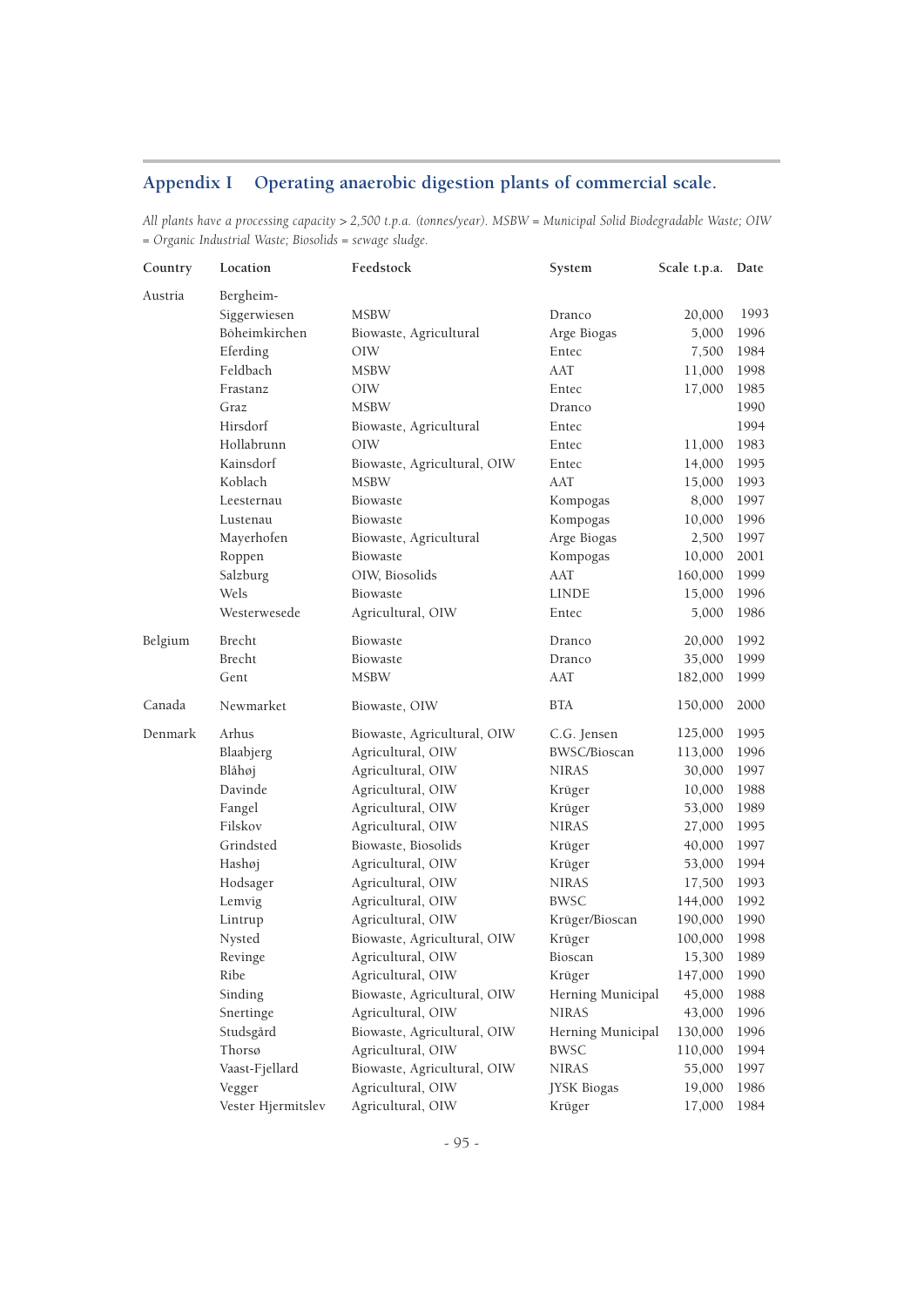| Country | Location               | Feedstock                   | System                 | Scale t.p.a. | Date |
|---------|------------------------|-----------------------------|------------------------|--------------|------|
| Finland | Vaasa                  | <b>MSBW</b>                 | Waasa/Wabio            | 15,000       | 1994 |
| France  | Amiens                 | <b>MSBW</b>                 | Valorga                | 85,000       | 1988 |
| Germany | Alzey                  | Biowaste                    | Kompogas               | 24,000       | 2000 |
|         | Baden-Baden            | Biowaste, Biosolids         | <b>BTA</b>             | 5,000        | 1993 |
|         | Bassum                 | Grey waste                  | Dranco                 | 16,500       | 1997 |
|         | Behringen              | Agricultural, OIW           | <b>LINDE</b>           | 23,000       | 1996 |
|         | Bottrop                | Biowaste                    | Wabio                  | 6,500        | 1995 |
|         | Braunschweig           | Biowaste                    | Kompogas               | 20,000       | 1997 |
|         | Buchen                 | Grey waste                  | <b>ISKA</b>            | 20,000       | 2001 |
|         | Dietrichsdorf-         | Biowaste, OIW               | <b>BTA</b>             | 17,000       | 1995 |
|         | Volkenschwand          |                             |                        |              |      |
|         | Ellert                 | Biowaste                    | Entec                  | 5,000        | 1997 |
|         | Engelskirchen          | Biowaste                    | Valorga                | 35,000       | 1998 |
|         | Erkheim                | Biowaste, OIW               | <b>BTA</b>             | 11,000       | 1997 |
|         | Finsterwald            | Biowaste, Agricultural      | Schwartung UHDE        | 90,000       | 1995 |
|         | Frankfurt              | Biowaste                    | Kompogas               | 15,000       | 2000 |
|         | Freiburg               | Biowaste                    | Valorga                | 36,000       | 1999 |
|         | Fürstenwalde           | Biowaste, OIW               | <b>LINDE</b>           | 85,000       | 1998 |
|         | Ganderkesee            | Biowaste                    | <b>ANM</b>             | 3,000        | 1995 |
|         | Gröden-Schraden        | Agricultural, OIW           | Haase Energietechnic   | 110,000      | 1995 |
|         | Groß Mühlingen         | Biowaste, Agricultural, OIW | <b>DSD</b>             | 42,000       | 1996 |
|         | Groß Pankow            | Agricultural, OIW           | Alusteel/NNR           | 7,700        | 1994 |
|         | Heppenheim             | Biowaste, OIW               | <b>LINDE</b>           | 33,000       | 1999 |
|         | Herten                 | Biowaste                    | <b>IMK</b>             | 18,000       | 1998 |
|         | Himmelkron             | Agricultural, OIW           | AAT                    | 2,800        | 1995 |
|         | Herschfelde            | OIW                         | AAT                    | 3,600        | 1997 |
|         | Kahlenburg             | <b>MSBW</b>                 | Wehrle/Biopercolat     | 20,000       | 2001 |
|         | Karlsruhe              | Biowaste                    | <b>BTA</b>             | 800          | 1996 |
|         | Kaufbeuren             |                             | <b>BTA</b>             |              | 1992 |
|         |                        | Biowaste, OIW               |                        | 2,500        |      |
|         | Kempten                | Biowaste                    | Kompogas<br><b>BTA</b> | 10,000       | 1995 |
|         | Kirchstockach          | Biowaste                    | <b>LINDE</b>           | 25,000       | 1997 |
|         | Lemgo<br>Michaelisdonn | Biowaste, OIW               |                        | 38,000       | 2000 |
|         |                        | Agricultural, OIW           | Krüger                 | 35,000       | 1995 |
|         | München                | Biosolids, OIW              | Schwarting UHDE        | 86,400       | 1987 |
|         | München/Eitting        | Biowaste                    | Kompogas               | 24,000       | 1997 |
|         | Münster                | Biowaste                    | BTA/Roediger           | 20,000       | 1997 |
|         | Neukirchen             | Agricultural, Biowaste      | AAT                    | 55,000       | 1998 |
|         | Nordhausen             | Biowaste                    | Haase                  | 16,000       | 1999 |
|         | Oldenburg              | Agricultural, OIW           | Krüger                 | 20,000       | 1992 |
|         | Pastitz/Rügen          | Agricultural, OIW           | Bioplan                | 100,000      | 1997 |
|         | Radeberg               | Biosolids, Biowaste, OIW    | <b>LINDE</b>           | 56,000       | 1999 |
|         | Regensburg             | Biowaste                    | TBW/Biocomp            | 12,000       | 1996 |
|         | Roding                 | Biowaste                    | AAT                    | 7,000        | 1996 |
|         | Sagard/Island Rügen    | Biowaste, Agricultural, OIW | <b>LINDE</b>           | 48,000       | 1996 |
|         | Schwabach              | Biowaste                    | <b>BTA/ATU</b>         | 12,000       | 1996 |
|         | Schwanebeck            | Biowaste, Agricultural      | Haase                  | 50,000       | 1999 |
|         | Simmern                | Biowaste                    | Kompogas               | 10,000       | 1997 |
|         | Wadern-Lockweiler      | Biowaste, OIW               | <b>BTA</b>             | 20,000       | 1998 |
|         | Wittmund               | Agricultural, OIW           | Krüger                 | 120,000      | 1996 |
|         | Zobes                  | Biowaste, Agricultural, OIW | <b>DSD</b>             | 20,000       | 1986 |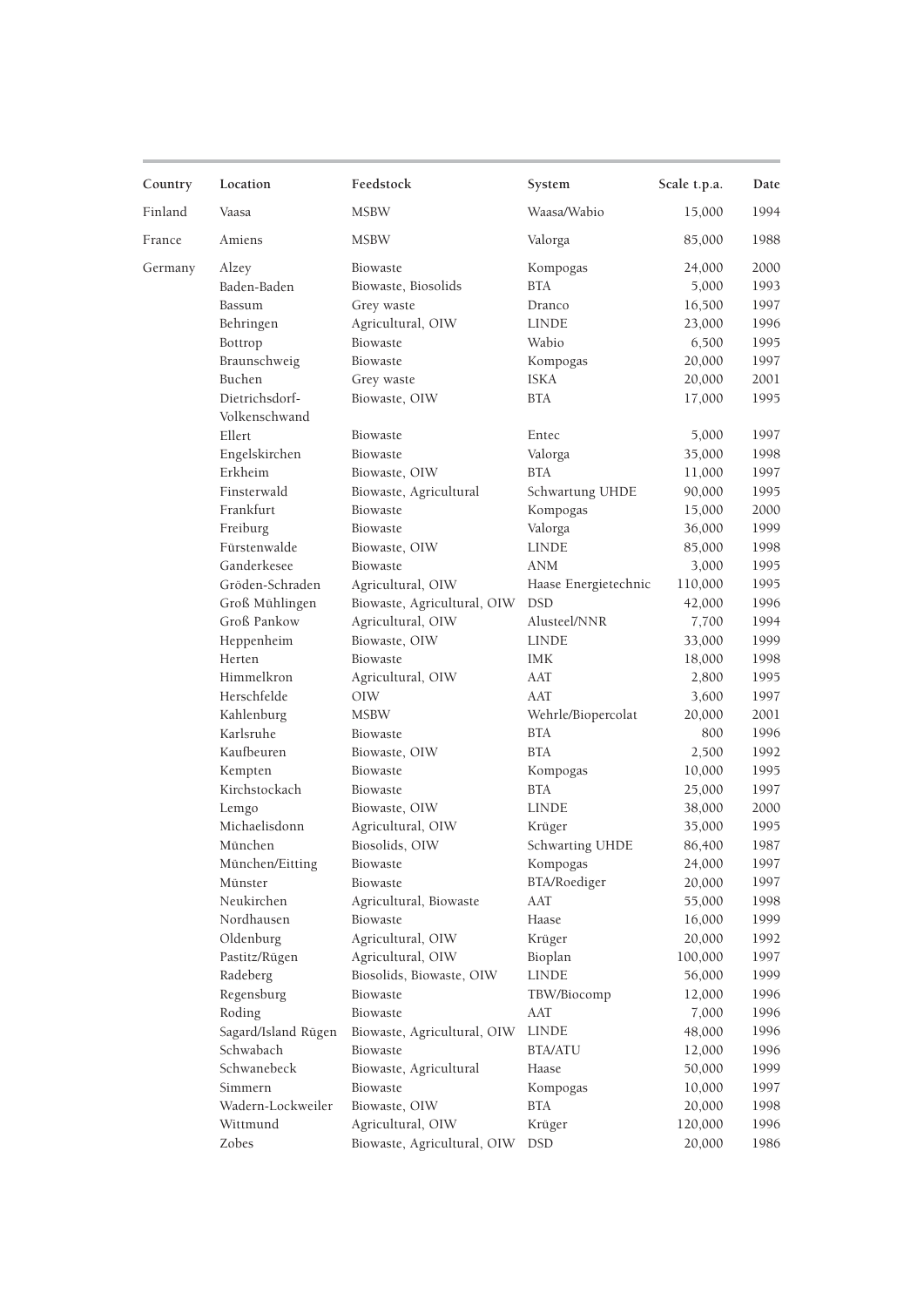| Country             | Location        | Feedstock                       | System           | Scale t.p.a. | Date |
|---------------------|-----------------|---------------------------------|------------------|--------------|------|
| Indonesia           | Bogor           | OIW                             | Dranco           |              | 1986 |
| Italy               | Bastia/Brettona | Agricultural, OIW               | <b>RPA</b>       | 30,000       | 1982 |
|                     | Bellaria        | <b>MSBW</b>                     | Ionics Italbia   | 4,000        | 1988 |
|                     | Marsciano       | Agricultural, OIW               | <b>SPI</b>       | 300,000      | 1988 |
|                     | Thiene          | Agricultural, OIW               | <b>KIKlos</b>    | 60,000       | 1990 |
|                     |                 | Biowaste, Agricultural          | Dranco           |              | 1998 |
| Japan               | Kagoshima       |                                 |                  |              |      |
| Netherlands Breda   |                 | Niowaste                        | Paques           | 10,000       | 1992 |
|                     | Breda           | OIW                             | Paques           | 25,000       | 1987 |
|                     | Groningen       | Grey waste                      | CiTec            | 85,000       | 1999 |
|                     | Lelystad        | Biowaste                        | Heidemij, Biocel | 35,000       | 1997 |
|                     | Tilburg         | Biowaste                        | Valorga          | 52,000       | 1994 |
| Spain               | La Coruña       | OIW                             | AAT              | 34,000       | 1993 |
| Sweden              | Borås           | <b>MSBW</b>                     | YIT/VMT          | 9,000        | 1995 |
|                     | Helsingborg     | Agricultural, OIW               | <b>NSR</b>       | 20,000       | 1996 |
|                     | Kalmar          | Agricultural, OIW               | VBB Viak/Läckeby | 25,000       | 1998 |
|                     | Kil             | <b>MSBW</b>                     | CiTec            | 3,000        | 1998 |
|                     | Kristianstad    | MSBW, Agricultural, OIW         | Krüger           | 73,000       | 1997 |
|                     | Laholm          | Agricultural, OIW               | Krüger           | 37,000       | 1992 |
|                     | Linköping       | Agricultural, OIW               | Purac            | 105,000      | 1997 |
|                     | Uppsala         | MSBW, Agricultural, OIW         | VBB Viak/Läckeby | 30,000       | 1997 |
|                     | Vanersborg      | <b>MSBW</b>                     | YIT/VMT          | 20,000       | 2000 |
| Switzerland Aarberg |                 | Biowaste                        | Dranco           | 11,000       | 1997 |
|                     | Baar            | Biowaste                        | <b>LINDE</b>     | 6,000        | 1994 |
|                     | Bachenbülach    | Biowaste, Yard                  | Kompogas         | 10,000       | 1994 |
|                     | Frauenfeld      | Biowaste, OIW                   | Rom-OPUR         | 15,000       | 1999 |
|                     | Geneva          | Biowaste                        | Valorga          | 10,000       | 2000 |
|                     | Muhen           | Agricultural, OIW               | <b>LINDE</b>     | 5,000        | 1986 |
|                     | Niederuzwil     | Biowaste                        | Kompogas         | 13,000       | 1997 |
|                     | Otelfingen      | Biowaste                        | Kompogas         | 12,000       | 1996 |
|                     | Rümlang         | Biowaste, Yard                  | Kompogas         | 8,500        | 1992 |
|                     | Samstagern      | Biowaste, Yard                  | Kompogas         | 10,000       | 1995 |
|                     | Villeneuve      | Biowaste                        | Dranco           | 10,000       | 1999 |
|                     | Volketswil      | Biowaste, Yard                  | Kompogas         | 10,000       | 2000 |
|                     | Vuiteboeuf      | Agricultural, OIW               | <b>LINDE</b>     | 6,900        | 1986 |
|                     | Wädenswil       | OIW                             | Entec            | 5,000        | 1997 |
| Ukraine             | Zaporozhstol    | Agricultural, OIW               | Krüger           | 12,000       | 1992 |
| <b>USA</b>          | Greenboro, NC   | Yard wastes                     | <b>DEES</b>      | 30,000       | 2000 |
|                     | Moorfield, WV   | Biowaste/Agricultural/Biosolids | Enviro-control   | 3,000        | 1996 |
|                     | Princeton, NC   | Agricultural, OIW               | DEES             | 3,500        | 1999 |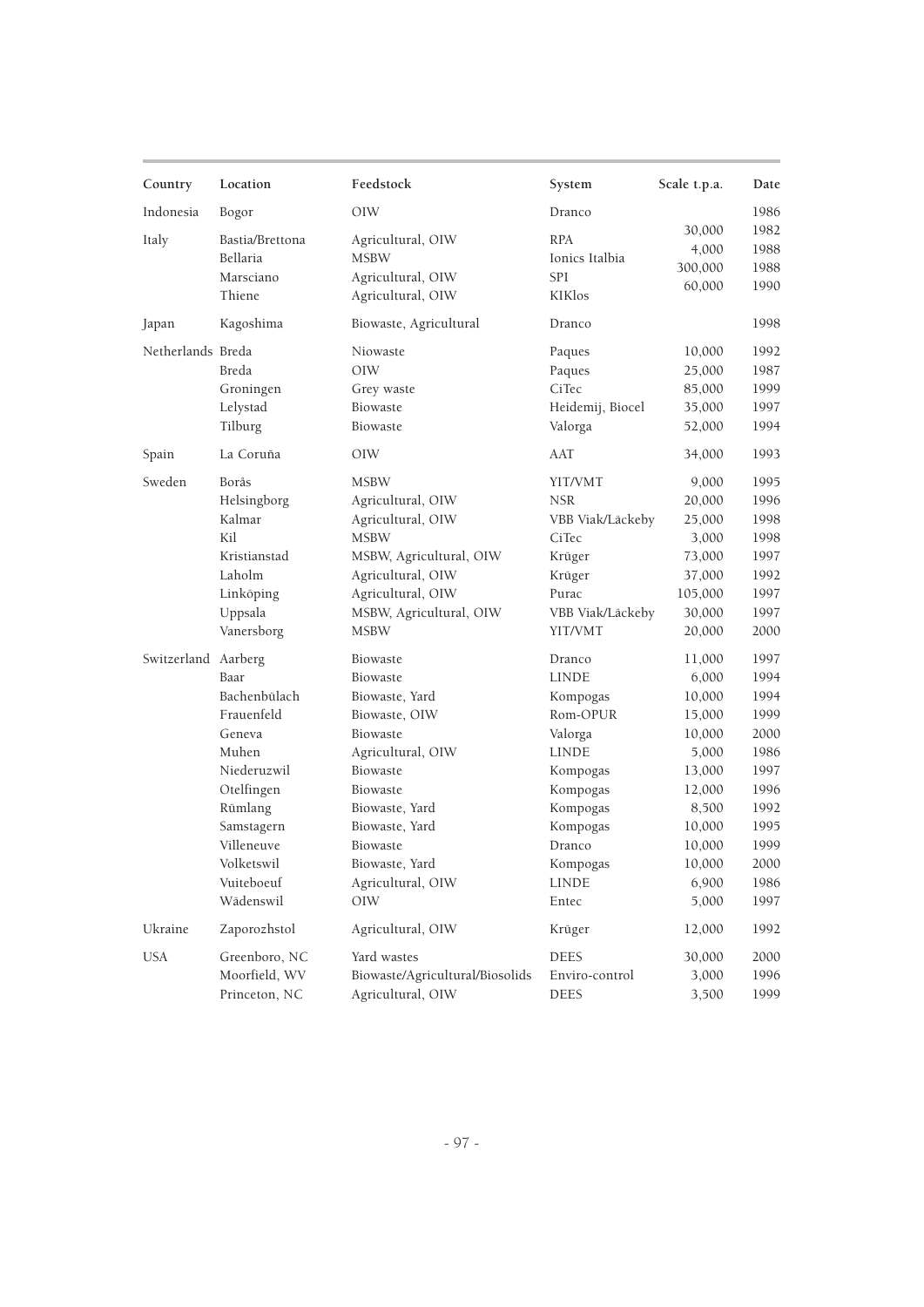| Branch of industry                 |               |              | Raw wastewater characteristics (max) Anaerobic<br>degradability | Reference                        |
|------------------------------------|---------------|--------------|-----------------------------------------------------------------|----------------------------------|
|                                    | $BOD5$ (mg/l) | $COD$ (mg/l) | (m <sup>3</sup> CH <sub>4</sub> /kg COD removed)                |                                  |
| Food & Beverage<br>Slaughterhouses |               |              |                                                                 |                                  |
| Meat                               | 450-1500      |              | IWACO 1991                                                      |                                  |
|                                    | 500-1500      |              | <b>IWACO 1991</b>                                               |                                  |
|                                    | 490-650       | 1500-2200    |                                                                 | Sayed 1987                       |
| "low strength"                     | 1100          | 1440         | 82.7% of CODtot inf.                                            | Nunez and Martinez 1999          |
| "medium strength"                  | 1400          | 2500         | 82.7% of CODtot inf.                                            | Nunez and Martinez 1999          |
| "high strength"                    | 2400          | 4200         | 82.7% of CODtot inf.                                            | Nunez and Martinez 1999          |
| Poultry                            | 250-3700      |              |                                                                 | <b>IWACO 1991</b>                |
|                                    | 350-500       |              |                                                                 | <b>IWACO 1991</b>                |
|                                    | 370-620       |              |                                                                 | Middelbrooks 1979                |
|                                    | 1000-2100     | 1500-3500    |                                                                 | Eremektar, Cokgor et al. 1999    |
| meat processing                    | 100-300       |              |                                                                 | <b>IWACO 1991</b>                |
|                                    | 1300          |              |                                                                 | <b>IWACO 1991</b>                |
|                                    |               |              |                                                                 |                                  |
|                                    |               | 1880         |                                                                 | Campos, Foresti et al. 1986      |
| Dairy                              |               |              |                                                                 | <b>IWACO 1991</b>                |
| Dairy products                     | 300-10000     |              |                                                                 |                                  |
|                                    | 480-2500      |              |                                                                 | <b>IWACO 1991</b>                |
|                                    |               | 52000        | 0.36                                                            | Hickey and Owens 1981            |
|                                    |               | 12000-35000  | $0.27 - 0.3$                                                    | Li, Sutton et al. 1982           |
|                                    |               | 2200-10000   | $0.1 - 0.395$                                                   | Boening and Larsen 1982          |
|                                    |               | 3560-4250    | $0.08 - 0.29$                                                   | Viraraghavan, Kikkeri et al 1990 |
| cheese whey                        | 12000         | 20000        | 0.55                                                            | Yilmazer and Yenigun 1999        |
| egg processing                     | 3000-3200     | 5000-6900    |                                                                 | Middlebrooks 1979                |
|                                    | 150           |              |                                                                 | <b>IWACO 1991</b>                |
|                                    | 1400-3000     |              |                                                                 | <b>IWACO 1991</b>                |
| Fish                               |               |              |                                                                 |                                  |
| Fish processing                    | 350-3500      |              |                                                                 | <b>IWACO 1991</b>                |
|                                    | 5000          |              |                                                                 | <b>IWACO 1991</b>                |
|                                    |               | 20000-53600  |                                                                 | Veiga, Mendez et al. 1992        |
|                                    | 3000-4200     | 4800-6400    |                                                                 | Nair 1990                        |
|                                    | 84-32700      |              |                                                                 | Middlebrooks, 1979               |
|                                    |               | 1830-12230   | 75-80% of CODtot inf.                                           | Palenzuela 1983                  |
|                                    |               | 18500-55200  | 75-95% of CODtot inf.                                           | Soto, Mendez et al. 1991         |
| Tuna                               |               | 29500        | 72-76% of CODtot inf.                                           | Punal and Lema 1999              |
| mussel cooking                     |               | 18500        | 86-95% of CODtot inf.                                           | Punal and Lema 1999              |
| Pulp & Paper                       |               |              |                                                                 |                                  |
| Pulping                            |               |              |                                                                 |                                  |
| Thermo mechanical pulping          |               | 1000-4500    | 67-87% of CODtot inf.                                           | Sierra-Alvarez 1999              |
| Chemo-thermo mechanical            |               |              |                                                                 |                                  |
| pulping                            | 6000-13000    |              | Sierra-Alvarez 1999                                             |                                  |
| Chemical                           |               | 5000-6000    | 85-90% of CODtot inf.                                           | Kroiss, Svardal et al. 1985      |
| paper making                       | 1500          | 3000         |                                                                 | Hulshoff-Pol and Lettinga 1986   |

## **Appendix II Characteristics of various types of industrial wastewater [41].**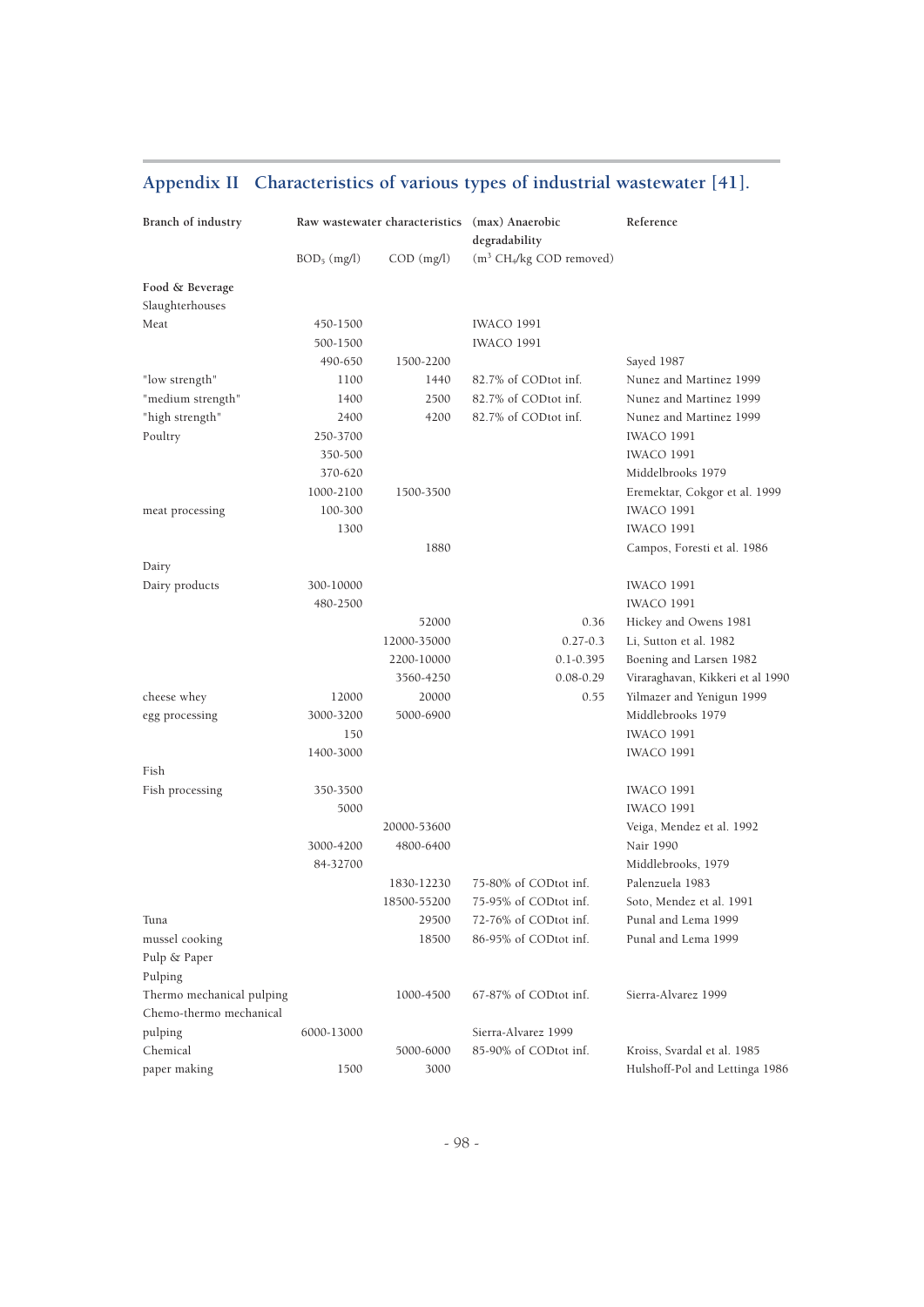## **Appendix II (continued) Characteristics of various types of industrial wastewater.**

| Branch of industry         |                |              | Raw wastewater characteristics (max) Anaerobic<br>degradability | Reference                                  |
|----------------------------|----------------|--------------|-----------------------------------------------------------------|--------------------------------------------|
|                            | $BOD_5$ (mg/l) | $COD$ (mg/l) | (m <sup>3</sup> CH <sub>4</sub> /kg COD removed)                |                                            |
| Grain & Starch             |                |              |                                                                 |                                            |
| Grain                      | 240-500        |              |                                                                 | <b>IWACO 1991</b>                          |
|                            | 225-14600      |              |                                                                 | Middlebrooks, 1979                         |
| Maize                      | 5700-11900     | 5300-24900   |                                                                 | Krings, Donnerhack et al. 1992             |
|                            | 8100           |              |                                                                 | <b>IWACO 1991</b>                          |
| Patatoes                   | 4900           | 5700         |                                                                 | Krings et al 1992                          |
|                            | 500-1500       |              |                                                                 | <b>IWACO 1991</b>                          |
| Wheat                      | 18600-37500    | 21700-52500  |                                                                 | Krings et al 1992                          |
|                            | 4700           |              |                                                                 | <b>IWACO 1991</b>                          |
| Sugar                      |                |              |                                                                 |                                            |
|                            | 250            |              |                                                                 | <b>IWACO 1991</b>                          |
|                            | 930            |              |                                                                 | <b>IWACO 1991</b>                          |
|                            | 15-1900        | 60-4400      |                                                                 | Barnes, Forster et al. 1984                |
|                            |                | 480-9000     | 0.33                                                            | Chen, Li et al. 1982                       |
|                            | 4000-6000      | 6000-10000   |                                                                 | Austermann Haun, Meyer                     |
|                            |                |              |                                                                 | et al. 1999                                |
| Edible oil and Grease      |                |              |                                                                 |                                            |
|                            | 100-2000       |              |                                                                 | <b>IWACO 1991</b>                          |
|                            | 500-5000       |              |                                                                 | <b>IWACO 1991</b>                          |
|                            | 500-6700       |              |                                                                 | Middlebrooks, 1979                         |
|                            | 31300-31800    | 69700-72000  | 75-80% of CODtot inf.                                           | Tsonis and Grigoropoulos 1988              |
| Beverages/Distilleries     |                |              |                                                                 |                                            |
| Soft drink                 | 180-370        |              |                                                                 | <b>IWACO 1991</b>                          |
|                            | 380-660        |              |                                                                 | Middlebrooks, 1979                         |
|                            | 500            | 1400         | 89%COD/96% BOD                                                  |                                            |
|                            |                | 6000         | removal<br>0.41                                                 | Craveiro, Soares et al. 1986               |
|                            | 750            |              |                                                                 | Hickey and Owens 1981<br><b>IWACO 1991</b> |
| <b>Breweries</b>           | 750-3000       |              |                                                                 | <b>IWACO 1991</b>                          |
|                            | 1600           |              |                                                                 | Middlebrooks, 1979                         |
|                            | 1500           | 2500         | 92%COD/99% BOD                                                  |                                            |
|                            |                |              | removal                                                         | Craveiro et al. 1986                       |
|                            | 1500           | 2300         |                                                                 | Austermann-Haun et al 1999                 |
| Distilleries               | 100            |              |                                                                 | <b>IWACO 1991</b>                          |
|                            | 15000          |              |                                                                 | <b>IWACO 1991</b>                          |
|                            | 480-9000       |              |                                                                 | Middlebrooks, 1979                         |
|                            | 19800-25000    | 45000-65000  |                                                                 | Costa, Rocha et al. 1986                   |
|                            |                | 8700-9500    | 0.348                                                           | Frostell 1982                              |
|                            |                | 12000-20000  |                                                                 | Austermann-Haun et al 1999                 |
| Fruit/Vegetable processing |                |              |                                                                 |                                            |
| Fruit/Vegetable processing | 1900           |              |                                                                 | <b>IWACO 1991</b>                          |
| Vegetables                 | 200-800        |              |                                                                 | <b>IWACO 1991</b>                          |
| Potato                     |                | 5000         | 80% of CODtot infl.                                             | Zoutberg and Eker 1999                     |
| Coffee                     | 1250           |              |                                                                 | <b>IWACO 1991</b>                          |
|                            |                | 9400-15000   |                                                                 | Calzada, Rolz et al. 1986                  |
|                            | 3000           | 4000         |                                                                 | Hajipakkos 1982                            |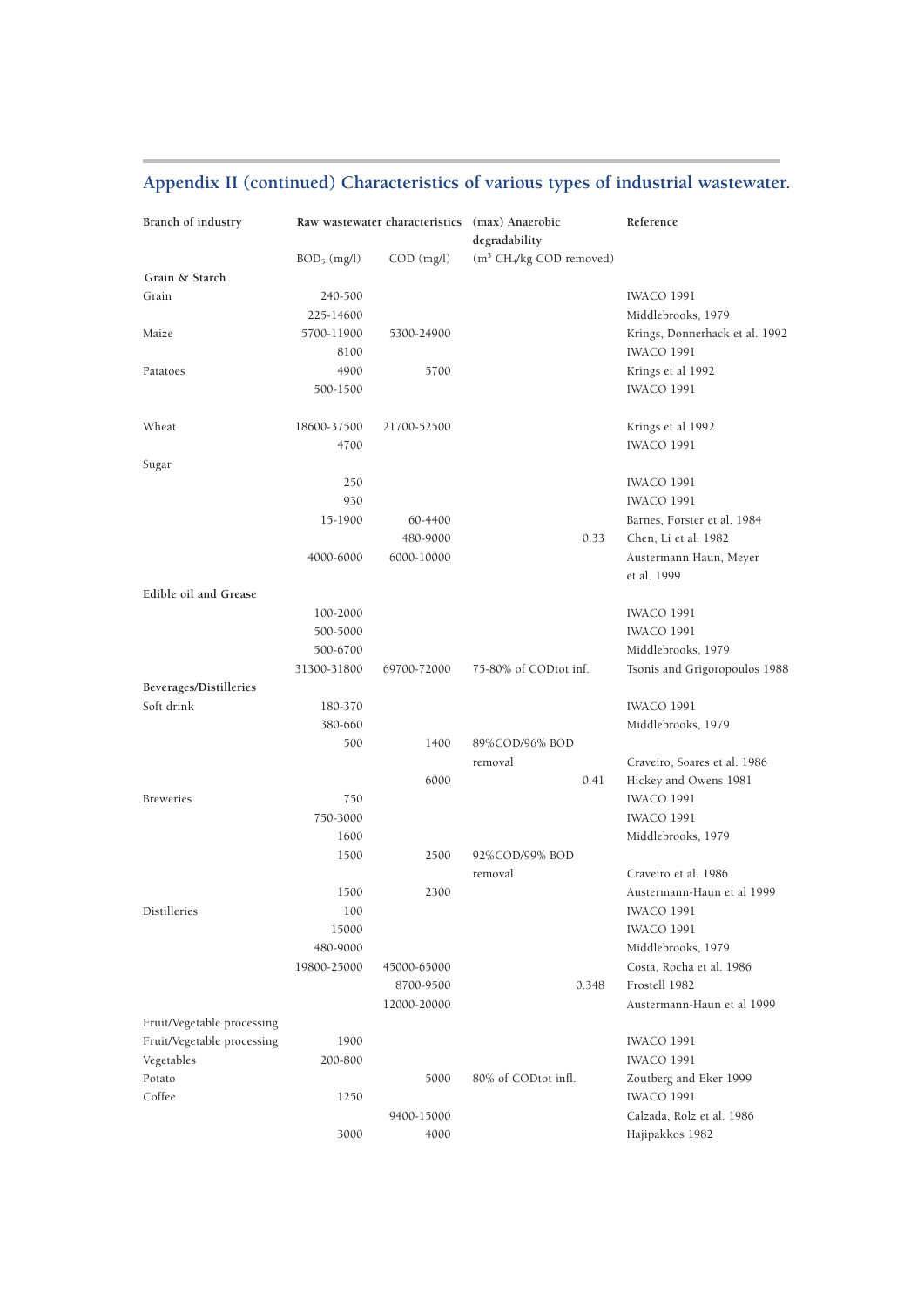## **Appendix III Energy and mass balance of the VAGRON installation treating grey waste**

Adapted from the Vagron website http://www.vagron.nl/html/nl/massa.htm.

Separating waste results in the reuse of more than 50% of the incoming waste stream. Only about 42% of the waste is incinerated.

A total of 2.5 MWe of electric energy is produced, about one third of which is used internally. The remainder is supplied to the public electricity network. About 3.6 MWh of thermal energy is produced, which is used to heat process water and create steam. In total, the conversion of biomethane into energy (electricity + heat) achieves an energy yield of 85%.



 $-100-$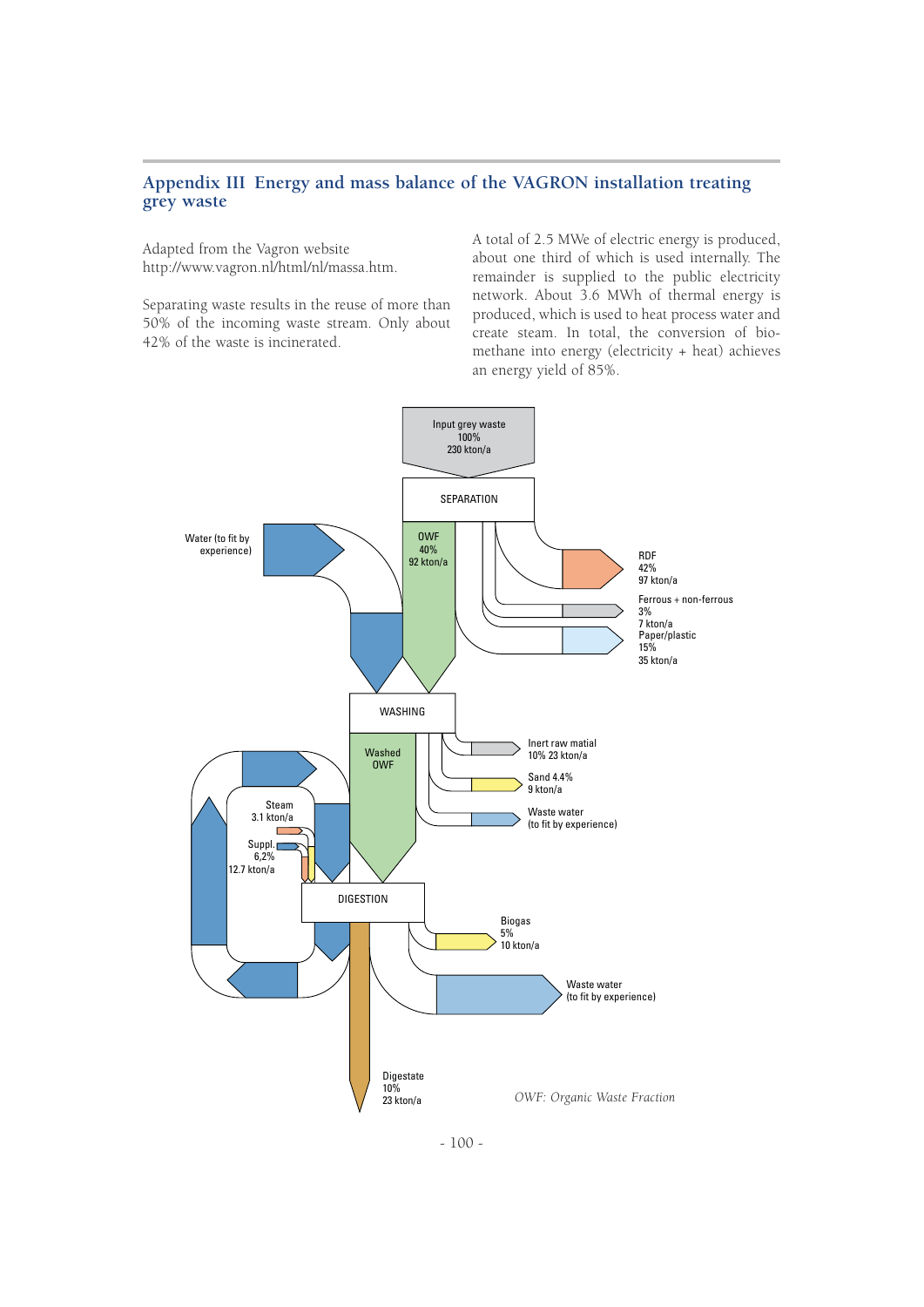